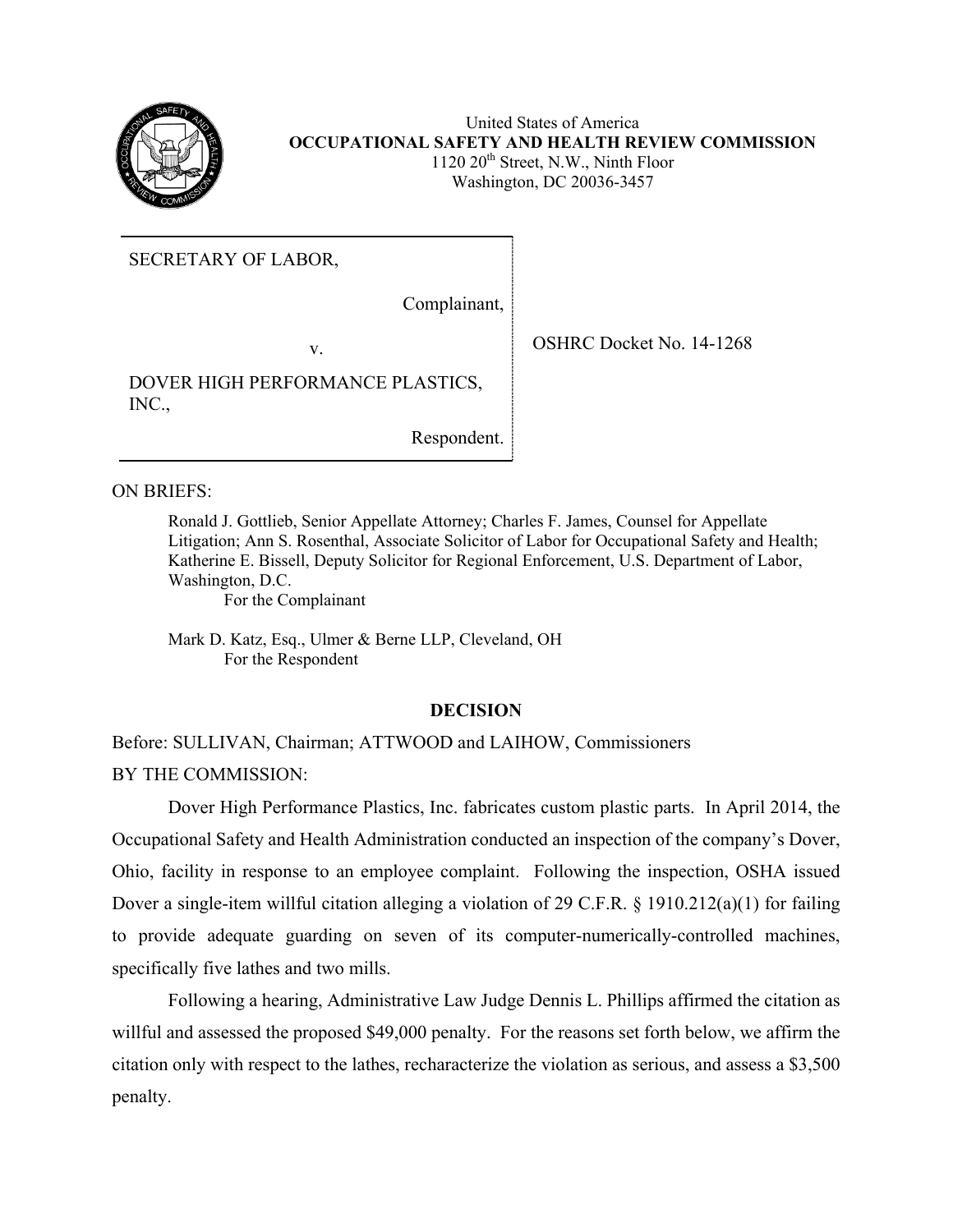#### **BACKGROUND**

Dover uses lathes and mills to manufacture a variety of plastic parts. Both types of machines are enclosed and have openings with doors that provide operators access to the inside of the machine.<sup>[1](#page-1-0)</sup> It is undisputed that at the time of the citation, Dover's operators used both the lathes and mills with the doors either open or removed.

When operating the lathes, Dover operators place a plastic blank on the machine's spindle by reaching approximately two feet inside the lathe's opening, which is approximately 17 inches wide and extends from the operator's hips to shoulders. The operator then presses a button outside the enclosure to begin the production cycle, during which the spindle rotates at speeds of 250 to 1200 revolutions per minute, while cutting tools held in a turret move into the blank and fashion the plastic part. The lathe's production cycle lasts anywhere from ten seconds to two minutes, at which point the turret automatically withdraws from the finished part and the spindle stops rotating. The operator then reaches back into the machine, removes the completed part, and begins the process again by inserting a new blank. $<sup>2</sup>$  $<sup>2</sup>$  $<sup>2</sup>$ </sup>

When operating the mills, Dover operators place a plastic blank on a fixture that is mounted to a moveable table positioned near each mill's opening. The operator then activates the mill by pressing a button outside the opening. The mill's table moves back approximately 32 inches and a vertical spindle that is holding and spinning a cutting tool descends into the blank. Once the cutting tool is finished, it automatically ascends, and the table returns to its original position. A hand-held air hose hangs near each mill's opening, and inside each mill near the cutting tool is an air-line designed to keep chips off the tool.

In 2012, a Dover operator was injured while operating a lathe. The operator had reached his hand into the opening to adjust a "crooked" part. At the time, the lathes were programmed to start automatically, so operators had a predetermined amount of time to unload a completed part and load a new blank before the next production cycle began. The operator did not withdraw his

<span id="page-1-0"></span> $1$  In 2007, OSHA issued Dover a citation for failing to guard its mills in violation of the same machine guarding standard at issue here. In settling that citation, the company represented to OSHA in a corrective action worksheet that it installed the doors on the machines.

<span id="page-1-1"></span> $2$  This process is known as a "hand-fed" job. Lathe operators also perform "rod-fed" jobs, which can take up to four hours and do not require manually loading or unloading plastic pieces. Rather, the lathe automatically advances a portion of a plastic rod onto the spindle. An air nozzle mounted near the spindle is available to blow chips and shavings away from the moving parts. On review, the Secretary does not allege a violation with respect to rod-fed jobs.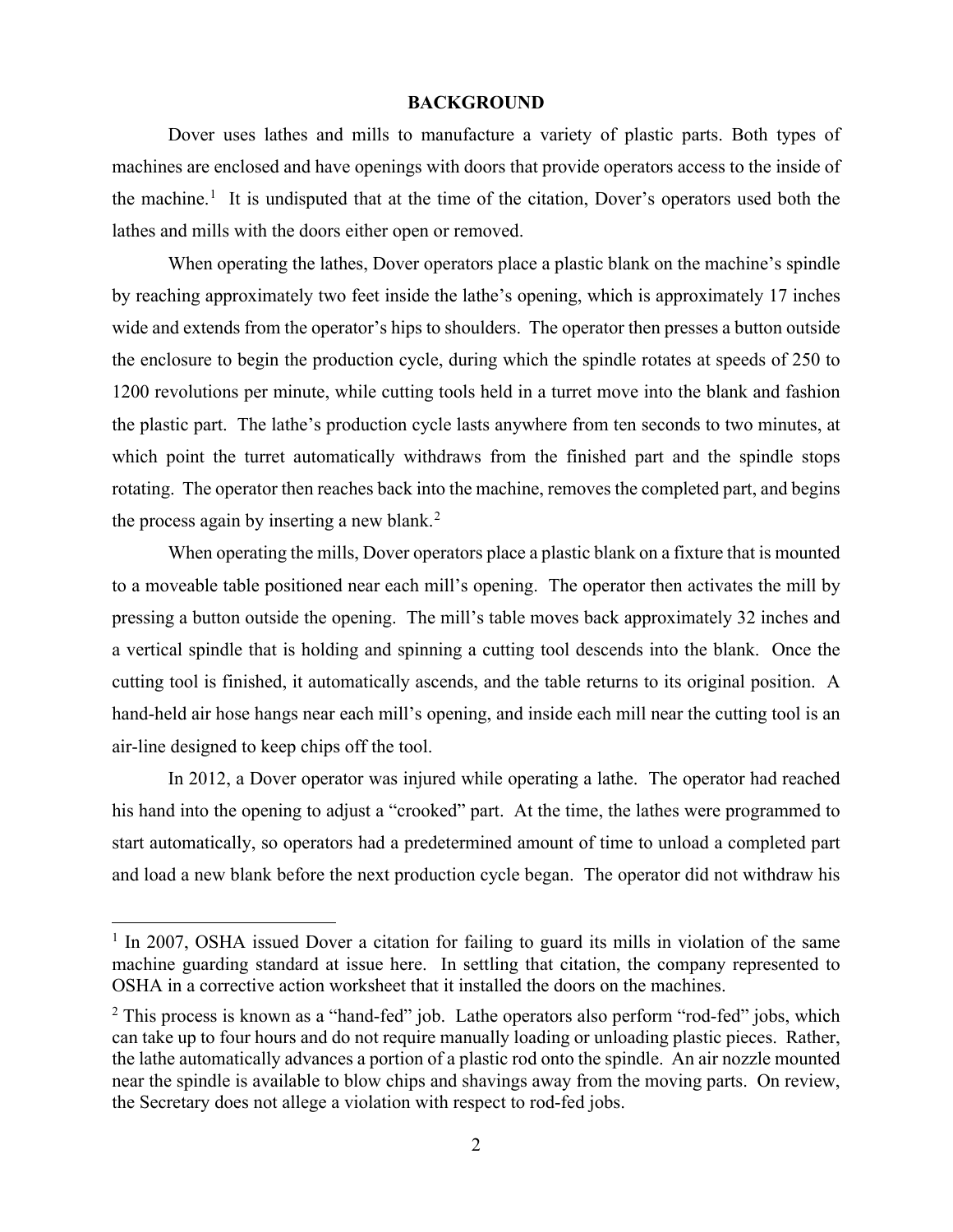hand before the next cycle began and the cutting tool cut the back of his hand. After the accident, Dover reprogrammed its lathes so that the machines stop but do not power off between production cycles, and the operators must manually push a button to initiate the next cycle.

## **DISCUSSION**

The cited provision, in relevant part, requires that:

One or more methods of machine guarding shall be provided to protect the operator and other employees in the machine area from hazards such as those created by point of operation, ingoing nip points, rotating parts, flying chips and sparks.

29 C.F.R. § 1910.212(a)(1). The only element of the Secretary's prima facie case at issue on review is whether Dover's lathe and mill operators were exposed to the violative condition.<sup>[3](#page-2-0)</sup>

## **A. Exposure**

To prove exposure, "the Secretary must show either that Respondent's employees were actually exposed to the violative condition or that it is 'reasonably predictable . . . by operational necessity or otherwise (including inadvertence), that employees have been, are, or will be in the zone of danger.' " *S & G Packaging Co.*, 19 BNA OSHC 1503, 1506 (No. 98-1107, 2001) (quoting *Fabricated Metal Prods., Inc.*, 18 BNA OSHC 1072, 1074 (No. 93-1853, 1997) (citations omitted); *see also Phoenix Roofing, Inc.*, 17 BNA OSHC 1076, 1079 (No. 90-2148, 1995) ("Exposure to a violative condition may be established by showing actual exposure *or* that access to the hazard was reasonably predictable."), *aff'd*, 79 F.3d 1146 (5th Cir. 1996) (unpublished) (emphasis added). The "zone of danger" is defined as the "area surrounding the violative condition that presents the danger to employees [that] the standard is intended to prevent." *RGM Constr. Co.*, 17 BNA OSHC 1229, 1234 (No. 91-2107, 1995); *see also Gilles & Cotting, Inc.*, 3 BNA OSHC 2002, 2003 (No. 504, 1976) (identifying three different zones of danger relating to a scaffolding violation: the swing platform employees were working on; the impact area under the

<span id="page-2-0"></span> $3$  To establish a violation, "the Secretary must show by a preponderance of the evidence that: (1) the cited standard applies, (2) there was a failure to comply with the cited standard, (3) employees had access to the violative condition, and (4) the cited employer either knew or could have known of the condition with the exercise of reasonable diligence." *Astra Pharm. Prods., Inc.*, 9 BNA OSHC 2126, 2129 (No. 78-6247, 1981), *aff'd in relevant part*, 681 F.2d 69 (1st Cir. 1982). Dover does not challenge the judge's finding that the Secretary established noncompliance with the cited standard. On review, the parties were asked to brief exposure and characterization, the only two issues raised in Dover's petition for discretionary review. The Commission generally does not consider issues not raised by the parties on review, and we therefore decline to review the judge's finding of noncompliance here. *See P. Gioioso & Sons, Inc.*, 6 BNA OSHC 1617, 1618 (No. 16215, 1978) (Commission declined to review judge's rulings on remaining alleged violations where the parties did not take issue with them); 29 C.F.R. § 2200.92(a).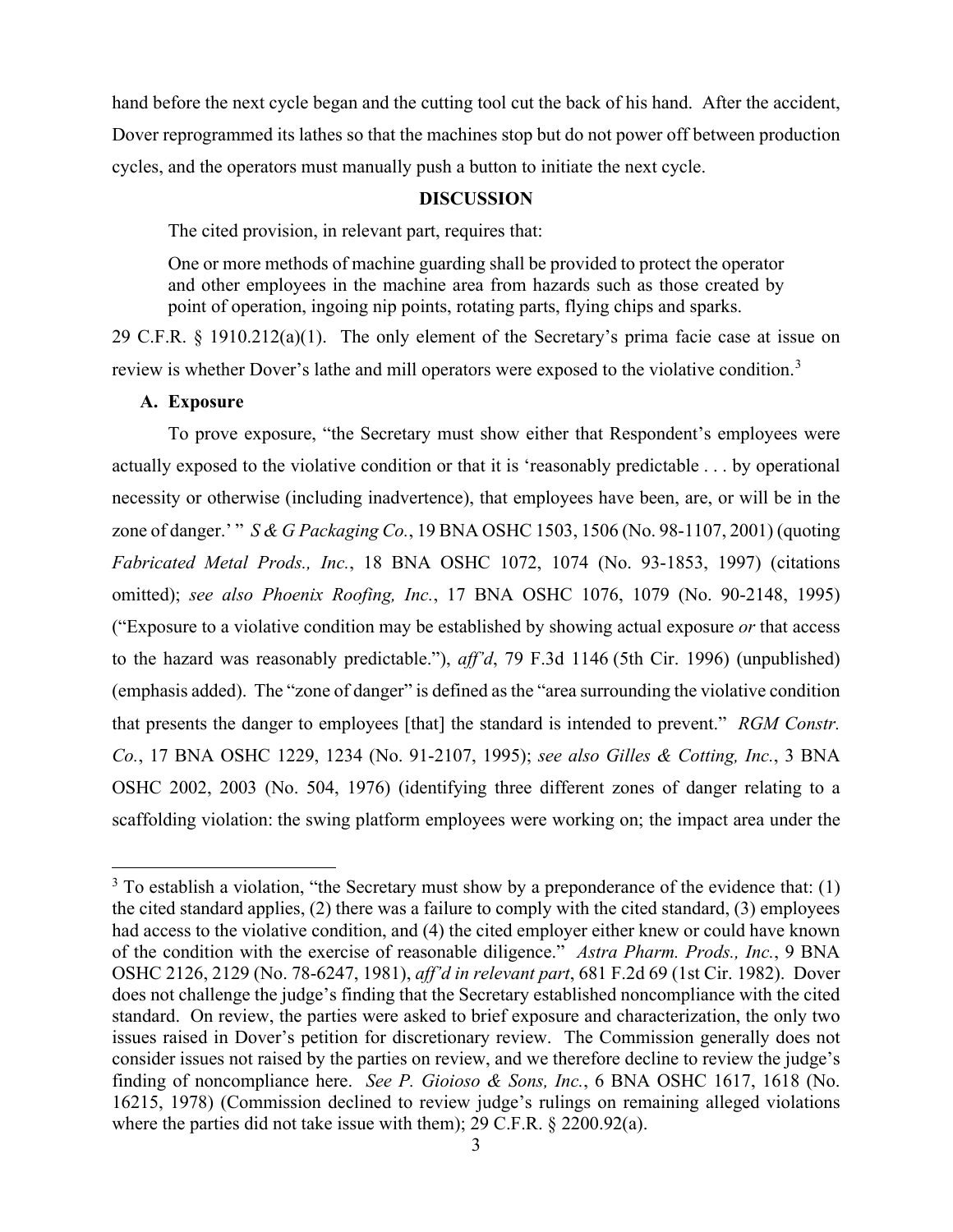platform where tools and equipment could be strewn; and the rooftop area affected by the platform's supporting structure); *Fabricated Metal*, 18 BNA OSHC at 1074 (finding that the zones of danger were the unguarded points of operation and camshafts, as the citation alleged violations of 29 C.F.R. § 1910.212(a)(3)(ii) (unguarded point of operation) and § 1910.219(c)(2) (unguarded horizontal shafting)). "The scope of the zone of danger is relative to the wording of the standard and the nature of the hazard at issue." *Fabricated Metal*, 18 BNA OSHC at 1074 n.7 (citing *Gilles & Cotting*, 3 BNA OSHC at 2003).

Here, the citation does not define the zone of danger on either machine, but simply states that "employees operated [the machines] without adequate guarding to protect employees from the moving parts." Before the judge, the Secretary maintained that the zone of danger is within the confines of the machines, "where the employees are exposed to the hazards of moving parts, pinch points, rotating parts, and entanglements." The judge agreed, finding that "the zone of danger includes the confines of the machine" because the Secretary established that "the machine's moving parts can be accessed from any place within the machine when the . . . door is open." On review, Dover argues this was error, pointing to the fact that the rotating spindle and tool are both located at least two feet within each machine's enclosure.

We agree with the company. The text of  $\S$  1910.212(a)(1) dictates that the zone of danger only includes areas that present "hazards such as those created by . . . point of operation ingoing nip points, rotating parts, [or] flying chips and sparks." 29 C.F.R. § 1910.212(a)(1). Because there is no dispute that these "hazards" require contact with the unguarded moving parts, the zone of danger does not include the entire enclosure of each machine—that is, areas within the enclosure where contact is not possible. Rather, the zone of danger is limited to the area surrounding the rotating spindle or tool where contact may be possible. Thus, the question before us is whether the Secretary has established that it was reasonably predictable Dover's operators would come sufficiently close to the moving parts inside the lathes and mills so as to be exposed to the cited hazard. *Fabricated Metal*, 18 BNA OSHC at 1074.

#### *Lathes*

The judge concluded that it was "reasonably predictable that a lathe operator would misjudge the machine's timing and make contact with the point of operation during a production cycle," as "employees will not be able to maintain the constant vigilance and perfect timing" that the fast-paced, repetitive production cycle requires. Specifically, the judge found that because the operator manually unloads the finished part but does not manually control the end of the cycle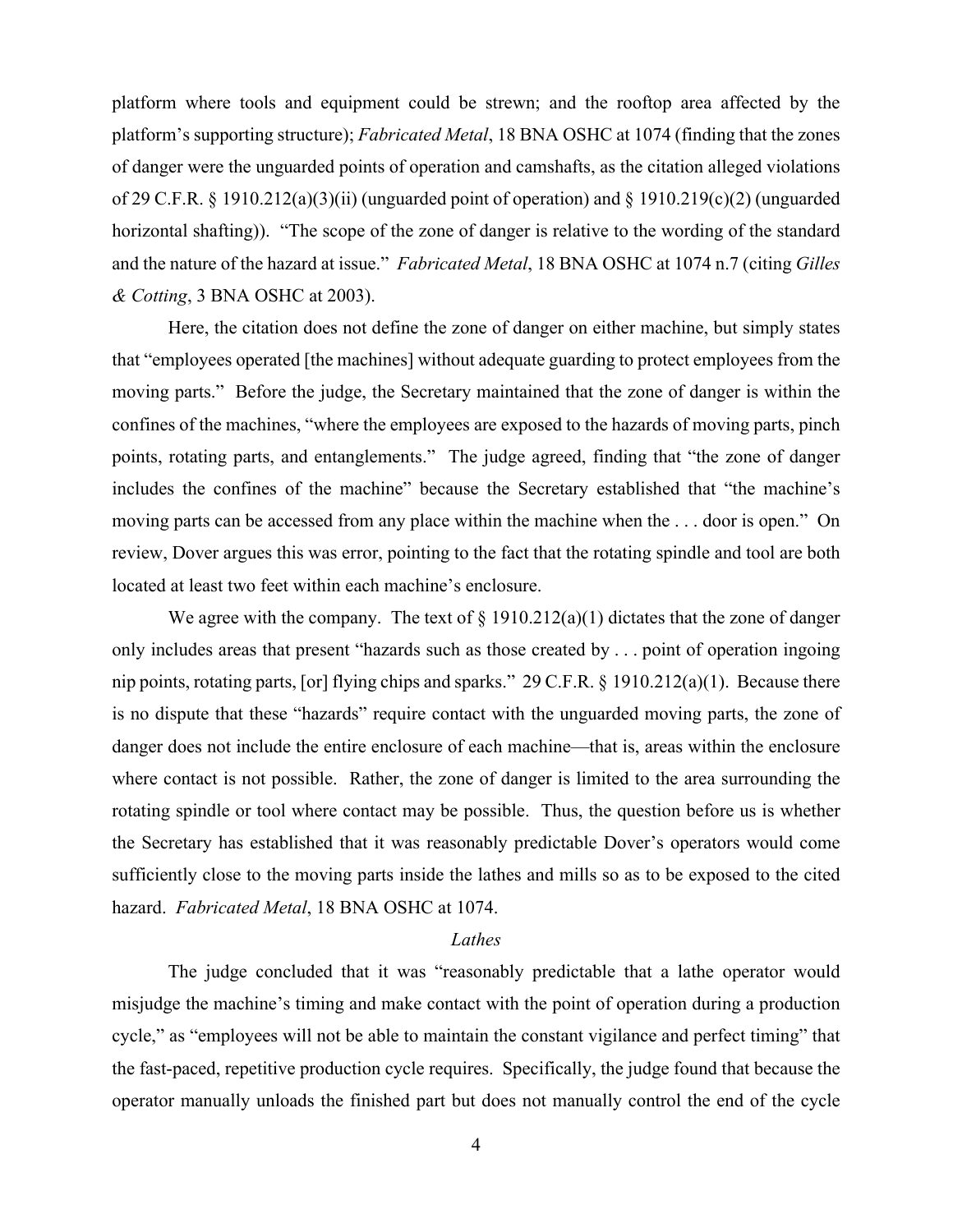(i.e., stopping the spindle from spinning), the operator can easily misjudge when the spindle will stop and reach in to unload the finished part, clean shavings, or adjust air hoses while the spindle is still rotating.

On review, Dover argues that the judge's reasoning is flawed because the operators, "due to their familiarity with the equipment, could easily determine when the rotation of the spindle had stopped" and would therefore only perform tasks inside the confines of the machines between production cycles.<sup>[4](#page-4-0)</sup> We disagree. The record shows that the lathe's production cycle takes anywhere from ten seconds to two minutes. Therefore, as the Secretary estimates—without challenge from Dover—each operator places their hands inside the lathe "up to 600 times or more a day, when they insert and remove plastic on the spindle." The record also shows that their hands come within less than an inch of the spindle each time they reach into the lathe. Thus, as the judge found, operating the lathes requires Dover's operators to time their entry to the end of a production cycle, and making such quick, repetitive judgments is subject to error, particularly when performed by less experienced operators. *See Slyter Chair, Inc*., 4 BNA OSHC 1110, 1111-12 (No. 1263, 1976) (protections included in machine guarding standard were designed to protect against human error). Indeed, the lathe operator's injury in 2012 occurred when he misjudged the start of the production cycle, which at the time was programmed to occur automatically, and made contact with the cutting tool as it moved towards the spindle.<sup>[5](#page-4-1)</sup> Under these circumstances, we conclude that it is reasonably predictable, irrespective of their experience or familiarity with the lathes, that operators could misjudge when the spindle stopped rotating and thereby inadvertently enter the zone of danger posed by the lathes' unguarded moving parts.<sup>[6](#page-4-2)</sup>

<span id="page-4-0"></span><sup>4</sup> Dover also contests the judge's finding of exposure as to the lathes based, in part, on "the recurring need to clear out debris from inside the machines by hand and air wands[.]" Given our conclusion that exposure is established on other grounds, we need not address this claim.

<span id="page-4-1"></span><sup>5</sup> Quoting *Rockwell International Corp.*, 9 BNA OSHC 1092, 1098 (No. 12470, 1980), Dover argues that the absence of any injuries since it reprogrammed its lathes following the 2012 incident "buttresses [its] contention of no exposure to injury." In *Rockwell*, however, the Commission found that the Secretary's theory of exposure was "wholly speculative," as operators did not hold the pieces being worked upon and had no cause to place their hands under the descending ram of the cited machines. *Id.* In contrast, the operators here were required to repeatedly place their hands inside the lathe and time their actions to avoid contacting the machine's moving parts.

<span id="page-4-2"></span><sup>&</sup>lt;sup>6</sup> Dover points to prior Commission cases where exposure was not established and argues that the distance between the operator and the moving parts here was greater than in those cases. In all the cases cited by Dover, however, the Commission emphasized that there is no hard and fast rule for determining exposure in a machine guarding case—rather, exposure must be determined on a case-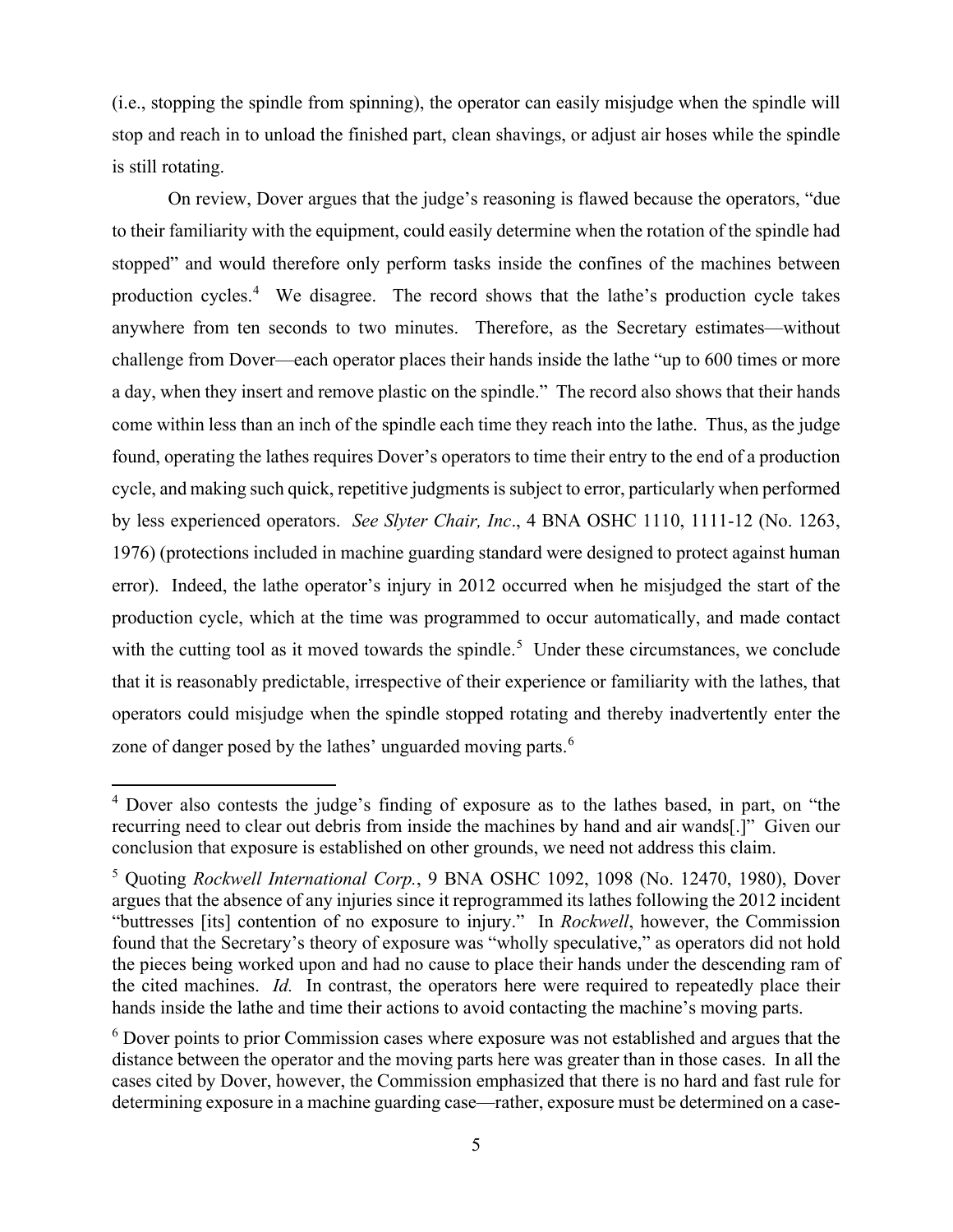#### *Mills*

The judge concluded that it was reasonably predictable the mill operators would enter the machine's zone of danger based on two factual findings: (1) the operator could reach into the mill to remove debris during the production cycle; and (2) while standing outside the mill during the operating cycle, the operator could "somehow" enter the confines of the mill, including by being accidently bumped into it by another worker. On review, the Secretary adds that employee exposure was also reasonably predictable whenever an operator had to adjust air nozzles that are mounted inside each mill.

The record, however, does not support finding exposure under any of these theories. With regard to the judge's first theory, George Bitikofer, the employee who operates both mills at issue, testified that when clearing accumulated debris with the hand-held air hose that hangs by the machine's opening, there is no need to lean into the machine to get the hose's nozzle closer to the shavings. Similarly, he testified that when debris accumulates in a chip tray, he removes and cleans the tray when the mill is in shutdown mode, "completely stopped."

 As to the judge's second theory, the Secretary has provided no evidence regarding the actual distances among the facility's machines, all of which are located in the same work area. As such, there is simply no basis on which to find that the machines are in close proximity. Moreover, the record lacks details regarding the arrangement of the machines or how close employees were to each other such that accidental contact between or among them was possible.<sup>[7](#page-5-0)</sup> In fact, Matthew

by-case basis depending on "the manner in which the machine functions and the way it is operated." *Jefferson Smurfit Corp.*, 15 BNA OSHC 1419, 1421 (No. 89-553, 1991); *Fabricated Metal*, 18 BNA OSHC at 1074. As such, it is irrelevant that the distance between the operator and lathe's moving parts may be greater here than in previous cases. It is simply enough that the Secretary established, based on "the manner in which the [lathe] functions," that operator exposure to the moving parts of the lathes was reasonably predictable. *Id.*

<span id="page-5-0"></span> $7$  The Secretary does not rely on the possibility of tripping or slipping from something on the floor as the cause of Dover's employees bumping into each other. Indeed, aside from the parties' stipulation that "[t]here was no oil or other substance on the floor in the area of the cited machines which cause [sic] an operator to lose his footing" (which would undermine any such claim), there is no mention in the record of anything on the floor that could cause a slip or trip. As for any other inadvertent contact between workers, the record fails to establish that such contact could result in reasonably predictable contact with a mill's moving part, particularly where those parts are located at least two feet within the confines of the enclosed machine. *See Fabricated Metal*, 18 BNA OSHC at 1075 (inadvertent contact from slip or fall too remote where employees remained at least one to two feet away from shaft and splash guards, other containers blocked easy access to shaft, and shaft was two feet above the floor and slightly recessed).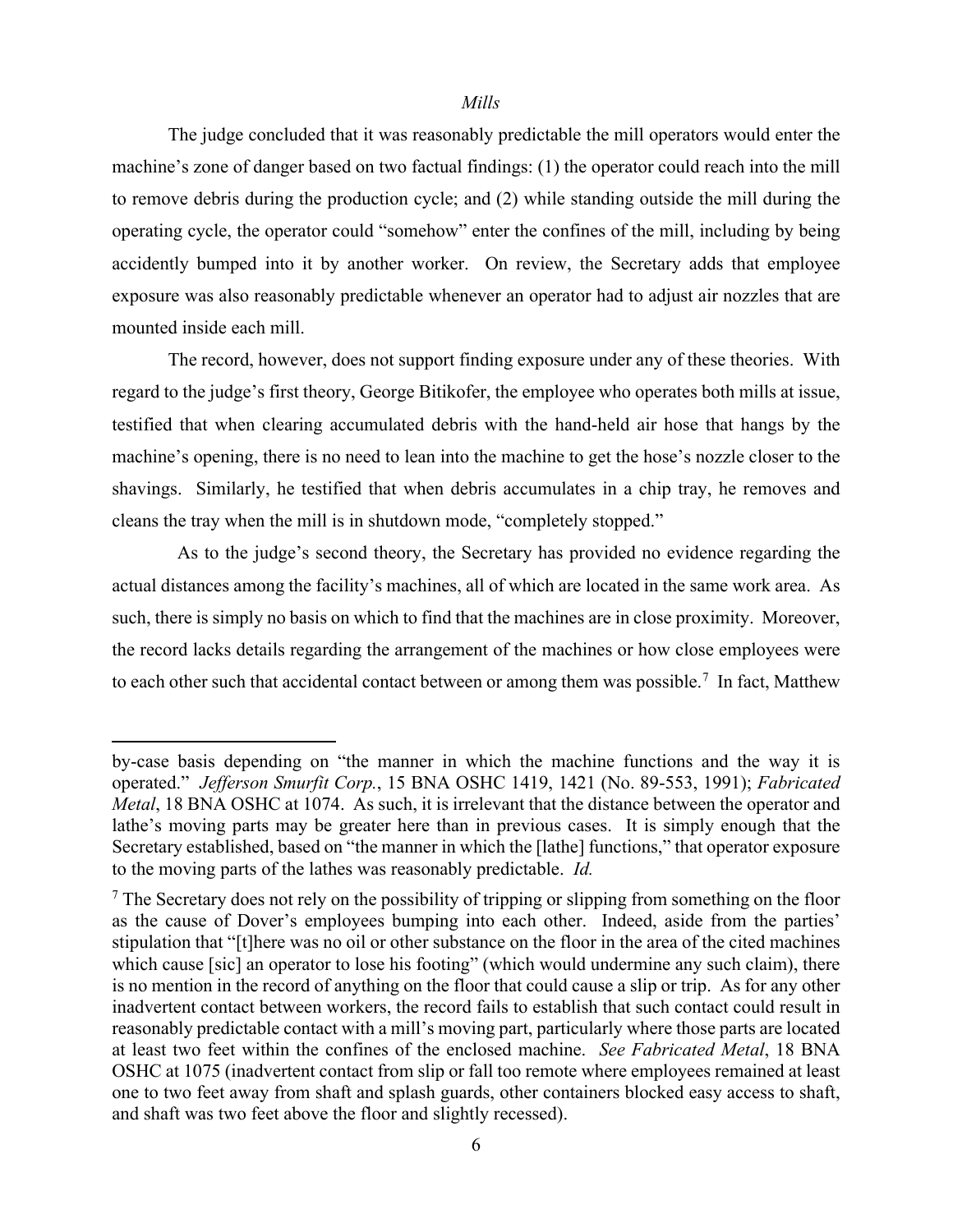Bitikofer, with twenty-two years of experience as an operator at Dover, and vice-president Jeffrey Stingel, who has worked for Dover since it was formed in 1990, both testified that they had neither "experienced such a bumping [n]or had [they] seen or heard of any such incident."[8](#page-6-0)

Finally, as to the Secretary's theory that exposure was reasonably predictable when operators adjust air nozzles mounted inside the mills, there is no evidence that the mills were running when operators performed this task or that there was any reason why they might be inclined to do so.<sup>[9](#page-6-1)</sup> For all these reasons, we find that the Secretary has failed to establish exposure with respect to the mills and affirm the citation only with respect to the lathes.

## **B. Characterization**

"Willful violations are characterized by an intentional or knowing disregard for the requirements of the Act or a plain indifference to employee safety, in which the employer manifests a heightened awareness that its conduct violates the Act or that the conditions at its workplace present a hazard." *Barbosa Grp., Inc.*, 21 BNA OSHC 1865, 1868 (No. 02-0865, 2007) (quotations omitted). However, "[t]he Commission, and many circuit courts, have long held that a violation is not willful if the employer shows that it 'exhibited a good faith, reasonable belief that its conduct conformed to law.' " *Jim Boyd Constr., Inc*., 26 BNA OSHC 1109, 1112 (No. 11- 2559, 2016) (quoting *Am. Wrecking Corp. v. Sec'y of Labor*, 351 F.3d 1254, 1263 (D.C. Cir. 2003)). To establish good faith, the employer bears the burden of proving that its belief was objectively reasonable under the circumstances or, in other words, "nonfrivolous." *Morrison-Knudsen Co.*, 16 BNA OSHC 1105, 1124 (No. 88-0572, 1993) (quoting *McLaughlin v. Union Oil* 

<span id="page-6-0"></span> $8$  To the extent the Secretary argues that contact with the mill's spindle (which holds the tool) was reasonably predictable because operators repetitively reach in to load and unload parts, this theory is also unsupported by the record. Unlike the lathe, the blank is loaded onto—and the completed part is unloaded from—a stationary fixture on the mill's table, and no machining takes place until the table moves from the "home" position near the operator to a point 32 inches away where the spindle descends from its retracted position. The spindle therefore does not come near the part being machined until the table moves 32 inches away from the operator. Similarly, when the operator rotates the part for additional machining, or removes the completed part, the table is in the home position and the spindle is in its retracted position. In short, unlike the lathes, there is no possibility of mistiming a mill's cycle and inadvertently contacting the spindle.

<span id="page-6-1"></span><sup>&</sup>lt;sup>9</sup> Although not explicitly relied on by the Secretary, we note that testimony from his expert witness suggests that operators occasionally use the hand-held air hose to remove "[s]ome of the chips [that] get into every little ninny and crack in the back. [In] [s]ome cases you've got to get very close if you want to thoroughly get them out of there . . . ." At the same time, though, the expert acknowledged that "it doesn't take a lot of air pressure to move the [plastic or] metal chips[,]" which undermines his claim that the air hose must be positioned close to the debris to remove it.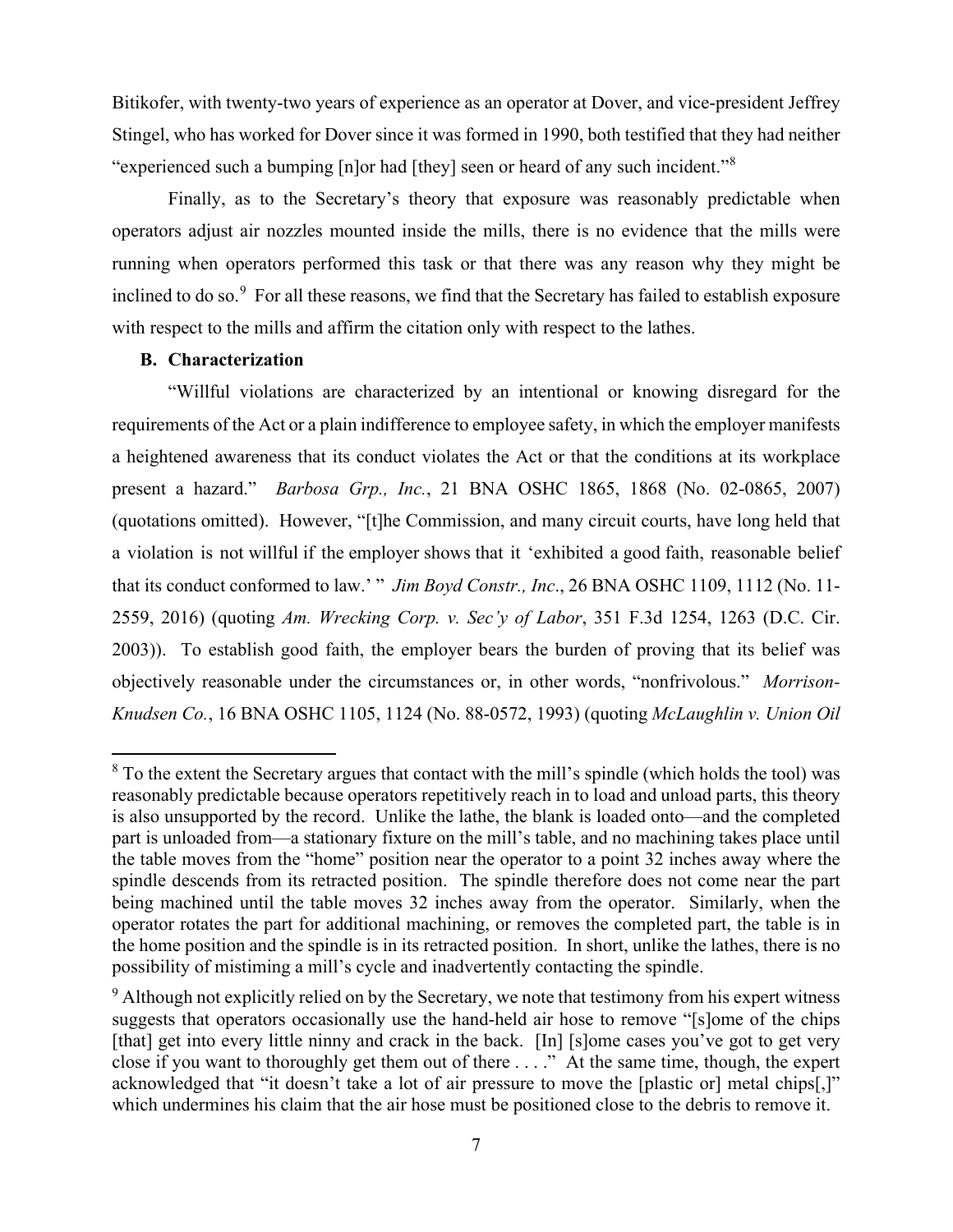*Co. of Cal.*, 869 F.2d 1039, 1047 (7th Cir. 1989)); *see also N. Landing Line Constr. Co.*, 19 BNA OSHC 1465, 1476 (No. 96-0721, 2001).

In affirming the violation as willful, the judge found that Dover had a heightened awareness of the cited standard's requirement to guard against moving parts due to (1) the 2007 prior citation and the company's means of abatement (installing guards); (2) warnings given to operators and posted on the machines;<sup>10</sup> and (3) the 2012 accident involving the lathe operator. The judge also found that "[d]espite its heightened awareness . . . , Dover continued to operate with the [machine] doors open in disregard of the standard's requirements and with indifference to the safety of its employees." Finally, the judge rejected Dover's good faith belief defense, finding the company's belief that it was in compliance with the standard was not objectively reasonable.

On review, Dover asserts, as it did before the judge, that it reasonably believed its reprogramming of the lathes following the 2012 accident obviated the need for guards because the reprogramming eliminated the most obvious aspect of the hazard—that an employee could be injured by the component of the lathe that begins to move when the production cycle automatically commences. In other words, Dover contends that it reasonably believed the employees' *only* exposure to moving parts was from the lathe's automatic start-up, so the programming change effectively eliminated all exposure to the lathe's moving parts and thus it was complying with the cited standard. In response, the Secretary contends that Dover's belief was frivolous because the reprogramming did not make a material change to the way the lathes operate.

We find that the record supports Dover's contention. Contrary to the Secretary's assertion, the reprogramming did make a material change—it eliminated the commencement of the production cycle before the operator has withdrawn his hand from the area surrounding the rotating spindle or tool where contact is possible. And, given that Dover was focused on the cause of the 2012 accident when it made that change, we find it was objectively reasonable for the company to believe this eliminated all exposure to the moving parts. [11](#page-7-1) *Compare Morrison-Knudsen*, 16 BNA OSHC at 1127 (employer's failure to implement engineering controls and respiratory program was

<span id="page-7-0"></span> $10$  The warning signs read "[d]o not attempt to put hands in beyond the oil guard while the machine is in operation and "[s]plash guards must be in closed position and engaged in interlock system" before starting the machine cycle.

<span id="page-7-1"></span><sup>&</sup>lt;sup>11</sup> We note that lathe operator Matthew Bitikofer testified that he writes the computer code for the lathes and mills, and wrote the code for the lathe reprogramming after the 2012 accident. The fact that the machines' programmer is also an operator further supports the reasonableness of Dover's belief.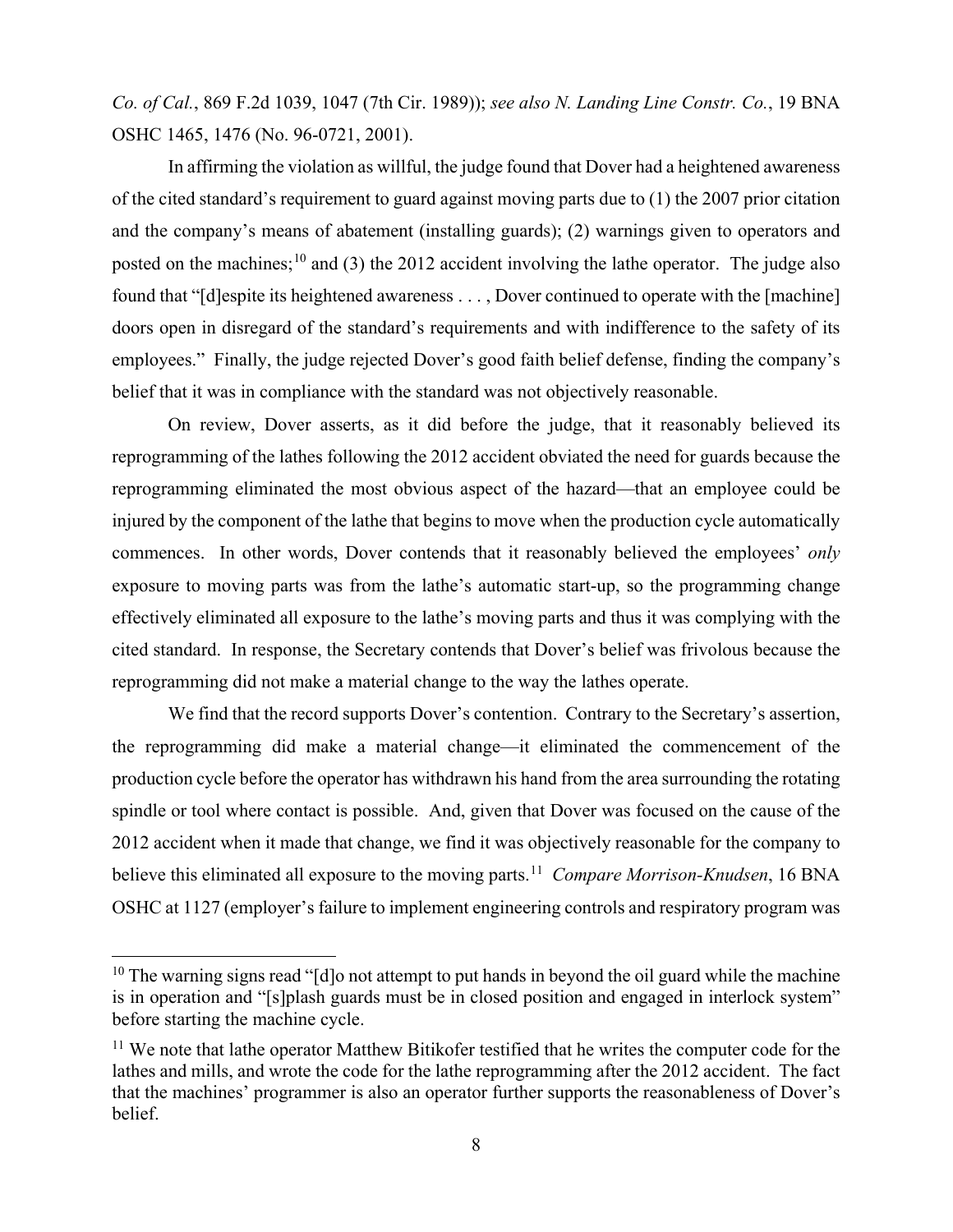"unreasonably limited"), *with Spirit Homes, Inc.*, 20 BNA OSHC 1629, 1631 (Nos. 00-1807, 00- 1808, 2004) (finding employer's numerous effective measures to prevent any unsecured tools and roofing material from being knocked off the scaffold were not implemented in a "'half-hearted' manner so lacking in good faith and reasonableness as to establish willfulness").

The reasonableness of Dover's belief is further bolstered by the testimony of its operators, who explained that they performed tasks inside the machine, such as inserting and removing parts, adjusting mounted air nozzles, and removing debris, only after the lathe's parts stopped moving. Dover's operators also stated that while the lathe was running they remained stationed at the opening of the enclosure, approximately two feet away from the moving parts. This testimony, coupled with Dover's efforts to reprogram the machine to address the cause of the 2012 accident, establishes the reasonableness of the company's belief that it was in compliance with the standard. For the same reasons, we reject the judge's reliance on the lathe's warning signs as a basis for willfulness, which Dover could reasonably have believed were rendered inapplicable given the programming change and the fact that the company was machining plastic not metal.<sup>[12](#page-8-0)</sup> Accordingly, we recharacterize the violation as serious.

### **C. Penalty**

 The judge assessed the proposed \$7,000 penalty for each of the seven instances alleged in the citation, for a total penalty of \$49,000. On review, Dover does not dispute the penalty amount. Because we affirm the citation only with respect to the lathes and recharacterize the violation as serious, we find that a total penalty of \$3,500 is appropriate under the circumstances. *See* 29 U.S.C. § 666(j) (penalty assessment factors).

<span id="page-8-0"></span> $12$  Dover claims that the warning signs are inapplicable because it manufactures plastic parts, which do not require oil or a similar lubricant when they are being tooled, and the manufacturer expected the machines to be used for metal parts. We find Dover's belief objectively reasonable yet misplaced. The distinction between machining plastic and metal does not change the fact that operators could still misjudge the end of a lathe's production cycle and enter the zone of danger.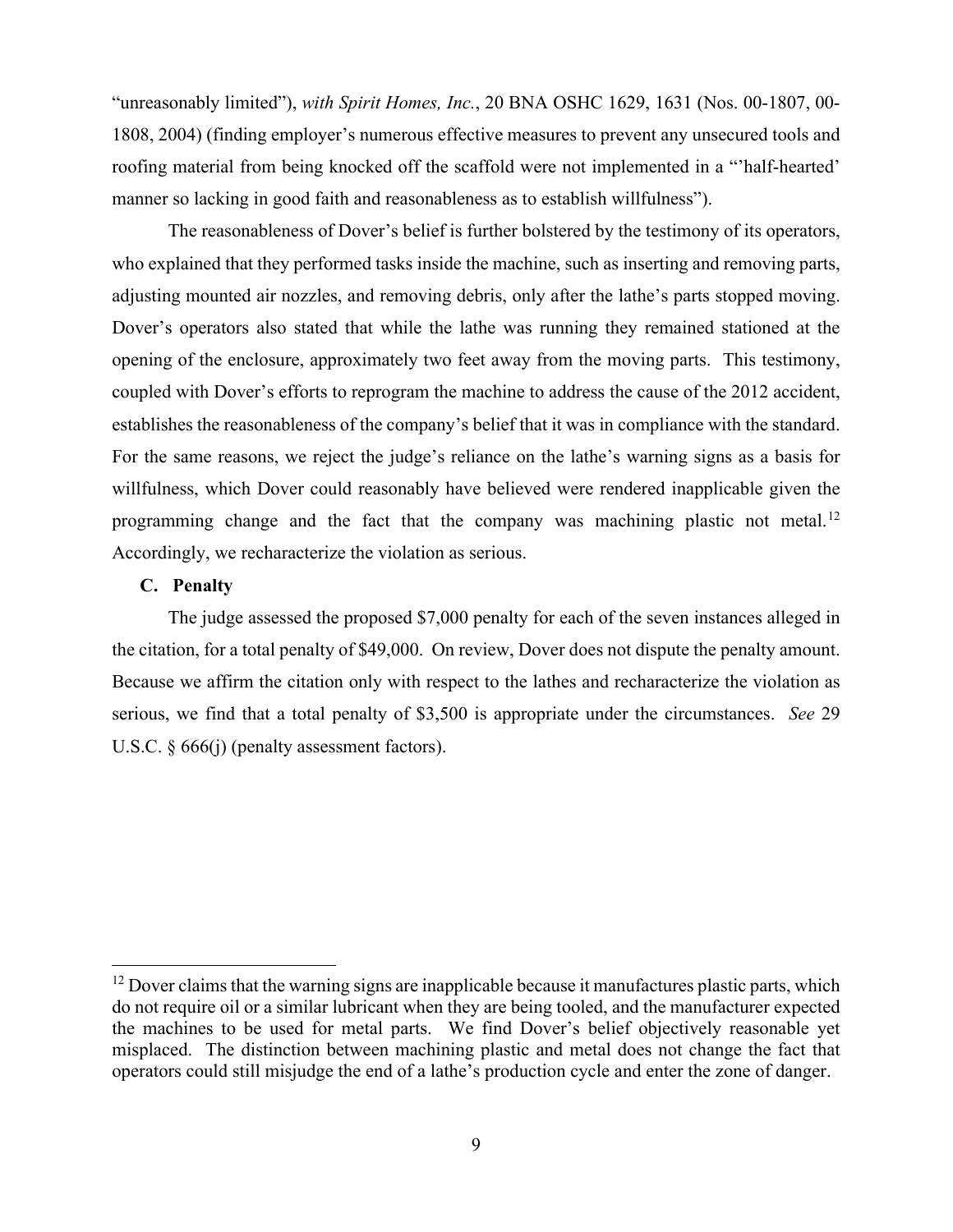## **ORDER**

We affirm the citation only with respect to the lathes, recharacterize the violation as serious, and assess a total penalty of \$3,500.

SO ORDERED.

 $\frac{|s|}{s}$ 

James J. Sullivan, Jr. Chairman

 $\frac{|s|}{s}$ 

Cynthia L. Attwood Commissioner

 $\frac{1}{s}$ 

Amanda Wood Laihow

Dated: September 25, 2020 Commissioner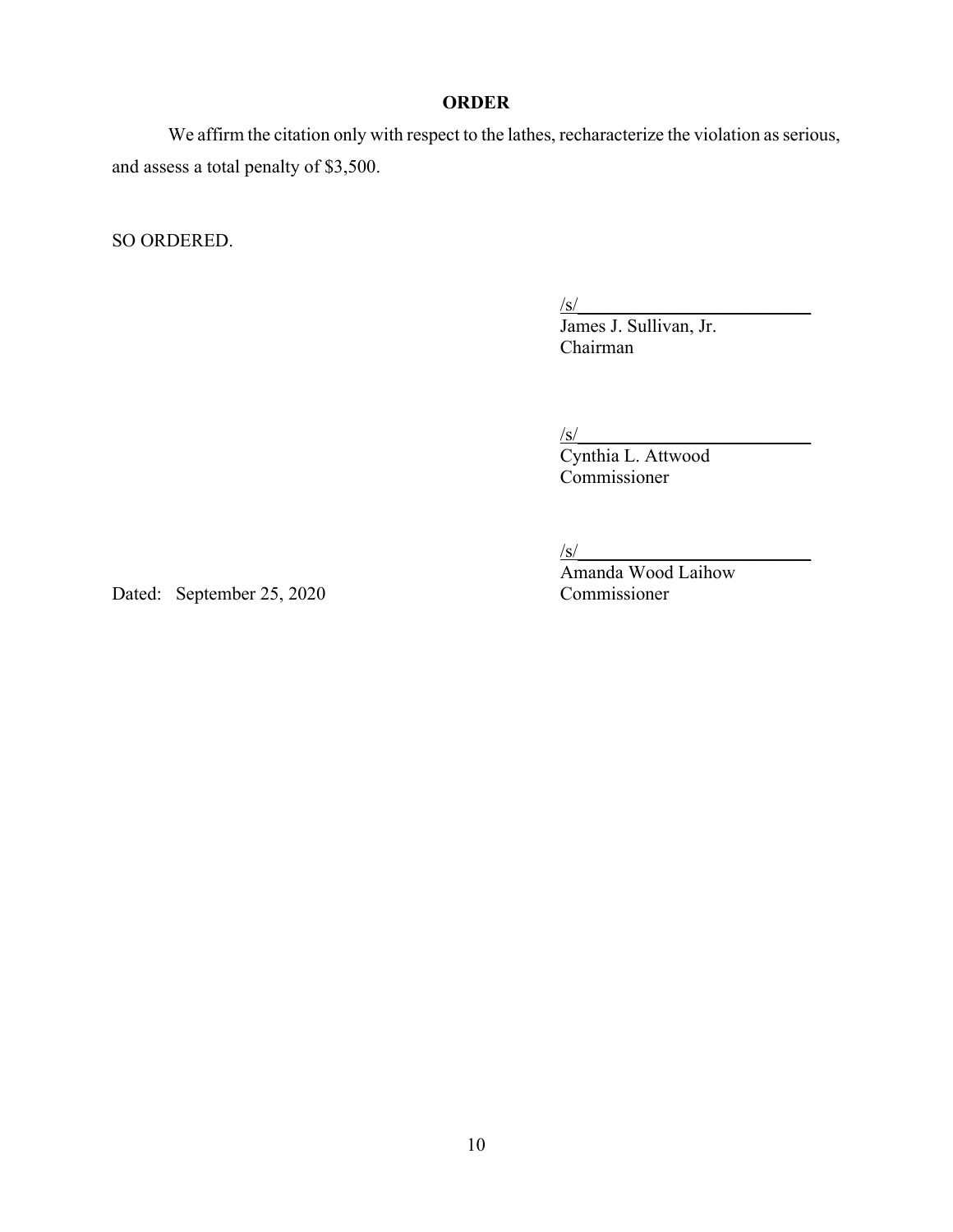

# United States of America OCCUPATIONAL SAFETY AND HEALTH REVIEW COMMISSION 1120 20<sup>th</sup> Street, N.W., Ninth Floor Washington, DC 20036-3457

Secretary of Labor,

Complainant,

v. SHRC Docket No. 14-1268

Dover High Performance Plastics,

Respondent.

APPEARANCES:

Patrick DePace, Esquire,

Department of Labor, Office of the Solicitor,

Cleveland, Ohio

For the Secretary

Mark D. Katz, Esquire,

Ulmer & Berne LLP,

Cleveland, Ohio

For Respondent

## BEFORE:

Dennis L. Phillips

Administrative Law Judge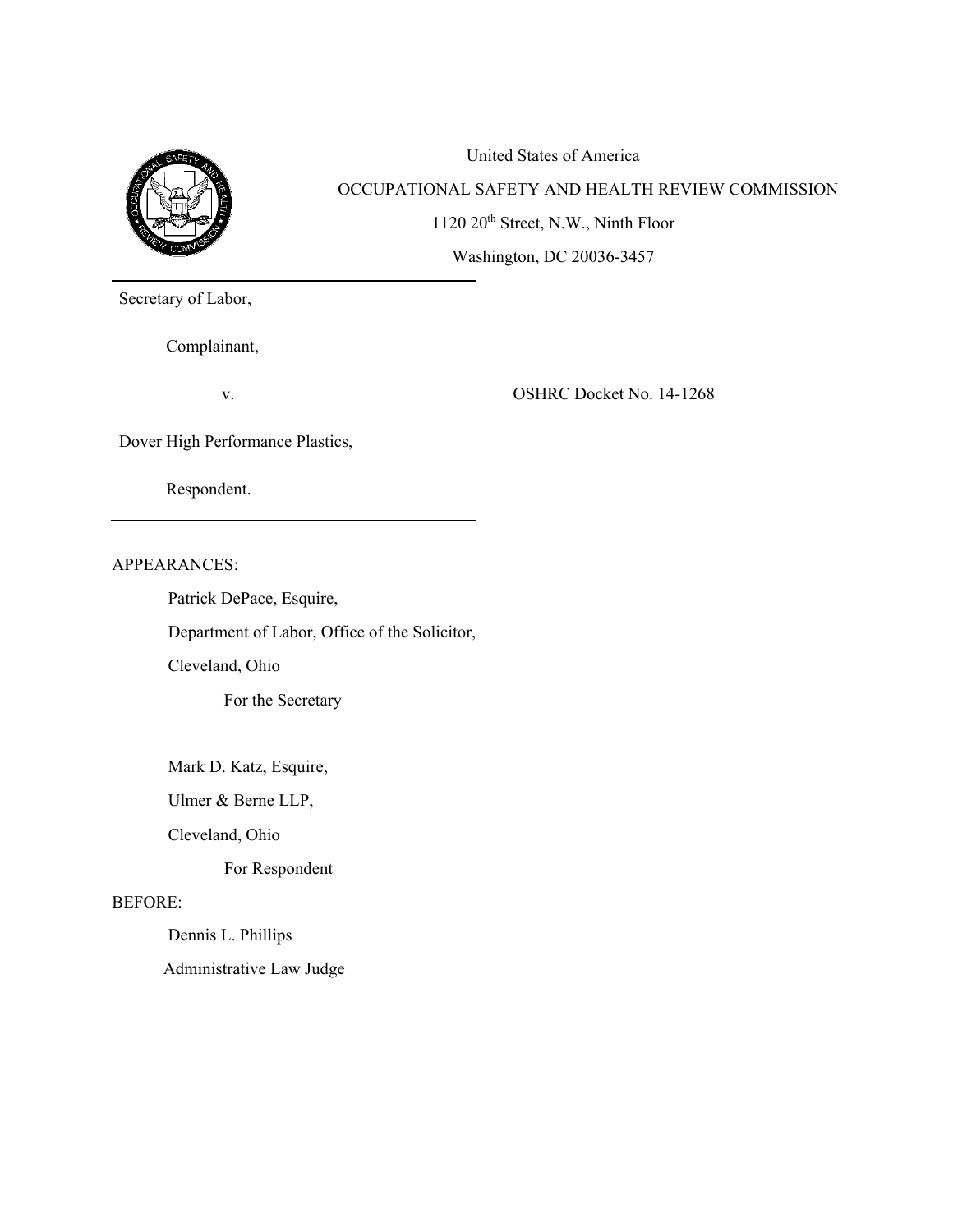#### **DECISION AND ORDER**

This proceeding is before the Occupational Safety and Health Review Commission (the Commission or OSHRC) pursuant to  $\S 10(c)$  of the Occupational Safety and Health Act of 1970, 29 U.S.C. § 659(c) (the Act). On April 4, 2014, Compliance Officer (CO) Matthew Marcinko began an inspection of Dover High Performance Plastics (Dover or Respondent) in response to a complaint of several safety issues, including Computer Numerical Control (CNC) lathes and mills being operated without necessary guards.<sup>[13](#page-11-0)</sup> Dover is located at 140 Williams Drive NW, Dover, Ohio and manufactures plastic products.

On July 23, 2014, the Occupational Safety and Health Administration (OSHA) issued a citation and notification of penalty (citation) to Respondent. The citation alleged one willful violation of the machine guarding standard with a proposed penalty of \$49,000. Dover timely contested the citation.

A two-day hearing was held in Cleveland, Ohio on May 5-6, 2015. Seven witnesses testified at the hearing: CO Marcinko; Jeffrey Stingel, vice president of manufacturing; Paul Palmer, vice president of sales and marketing; George Bitikofer, mill operator; Matthew Bitikofer, lathe operator; Brian Bitikofer, sales and new business development manager; and Seth McCoy, lathe operator. Both parties simultaneously filed post-hearing briefs and reply briefs. Respondent filed a supplemental brief and the Secretary filed a reply to the supplemental brief.<sup>[14](#page-11-1)</sup> The primary issue in dispute is whether Dover's employees were exposed to the unguarded moving parts of the cited CNC<sup>[15](#page-11-2)</sup> lathes and mills.

For the reasons that follow, the Court affirms the citation and assesses a total penalty of \$49,000.

<span id="page-11-0"></span><sup>&</sup>lt;sup>13</sup> ANSI B11.23-2002 (Safety Requirements for Machining Centers and Automatic, Numerically Controlled Milling, Drilling and Boring Machines) (Approved June 14, 2002) (ANSI B11.23-2002) defines guard as "[a] barrier, which prevents entry into the work zone or other hazard area [zone]." ANSI B11.22-2002 (Safety Requirements for Turning Centers and Automatic, Numerically Controlled Turning Machines) (ANSI B11.22-2002) similarly defines a guard. (Exs. 8, p. 11, 9, p. 11).

<span id="page-11-1"></span><sup>&</sup>lt;sup>14</sup> The Court granted Respondent's motion to file a supplement brief in response to the Eighth Circuit's decision of October 13, 2015 in *Sec'v of Labor v. Loren Cook Co.*, 803 F.3d 935 ( $8<sup>th</sup>$  Cir. 2015) (en banc).

<span id="page-11-2"></span><sup>&</sup>lt;sup>15</sup> ANSI B11.23-2002 defines CNC as the automatic control of a process performed by a device that makes use of numeric data introduced while the operation is in progress. (Ex. 8, p. 12).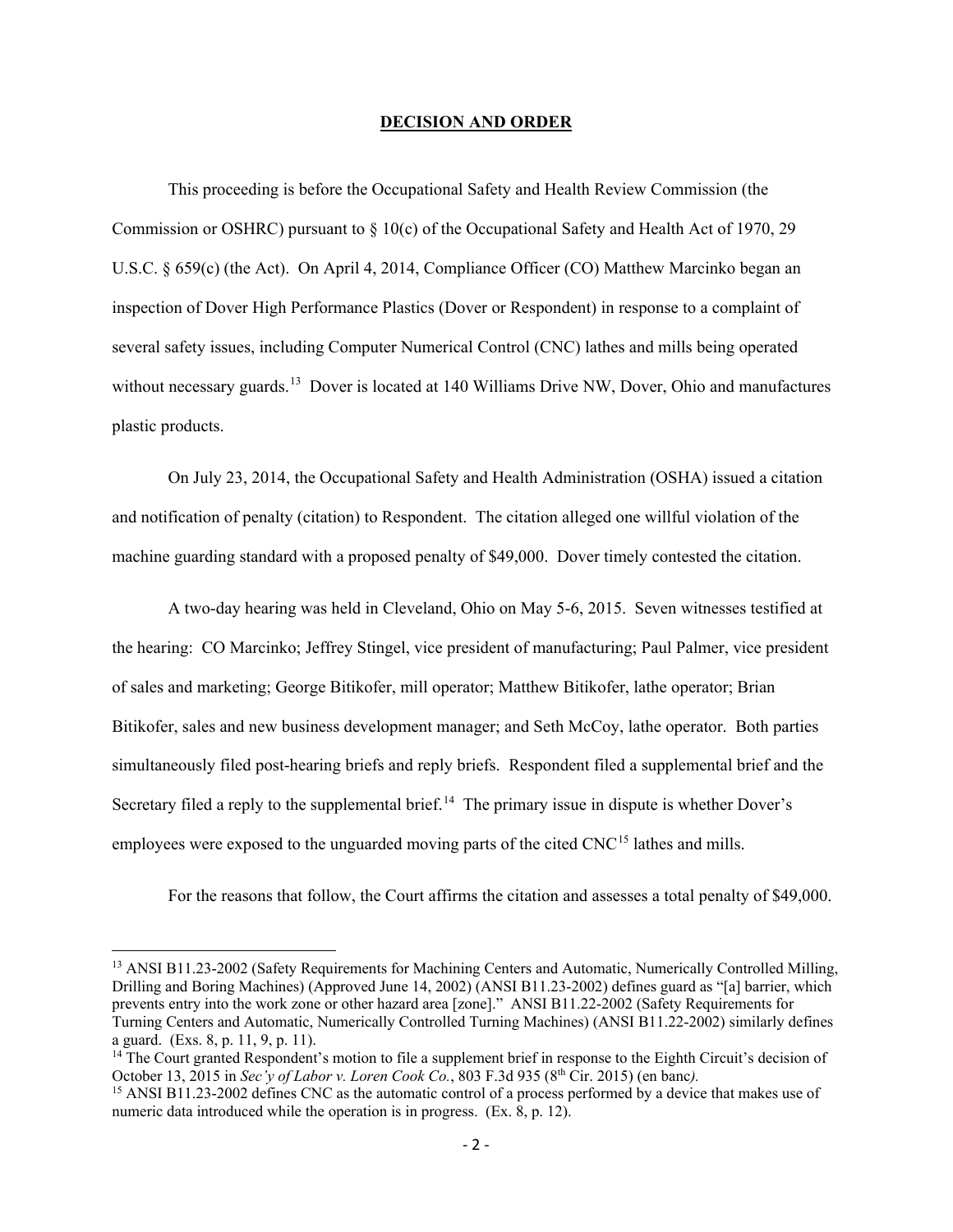#### **Admitted Facts**

The parties submitted the following admitted facts in their Joint Pre-Hearing Statement. (*See* Joint Pre-Hearing Statement, pp. 4-5 Admitted Facts #1 through #10 (JPHS Fact #)).

1. The moving parts of the cited machines are approximately two feet within the confines of the machine.

2. OSHA took no measurements of the distance between any part of the operator's body and the moving parts of the machines.

3. OSHA took no photos of any part of an operator's body entering the zone of danger on the cited machines.

4. None of OSHA's interview statements of the machine operators state the distance of any part of their bodies from the moving parts of the machines while they are operating.

5. The same condition was previously cited by OSHA, however the alleged hazard was designated to have "Low probability" at that time.

6. Interlocks are not required under the cited standard.

7. The alleged hazard of parts being manufactured and/or tooling from the machines being ejected from the machine are not mentioned anywhere in the OSHA investigation file.

 8. There is no operational need for the operator to have any part of his body within the zone of danger or the confines of the cited machines.<sup>[16](#page-12-0)</sup>

9. There was no oil or other substance on the floor in the area of the cited machines which cause an operator to lose his footing.

10. The Compliance Officer, in recommending the subject citation used as a standard that 1910.212 was violated if it was "possible" that an employee could have any part of his body enter the zone of danger on the cited machines.

<span id="page-12-0"></span><sup>&</sup>lt;sup>16</sup> During the hearing, the parties clarified JPHS Fact # 8 applied when the machines are running. (Tr. 403-04).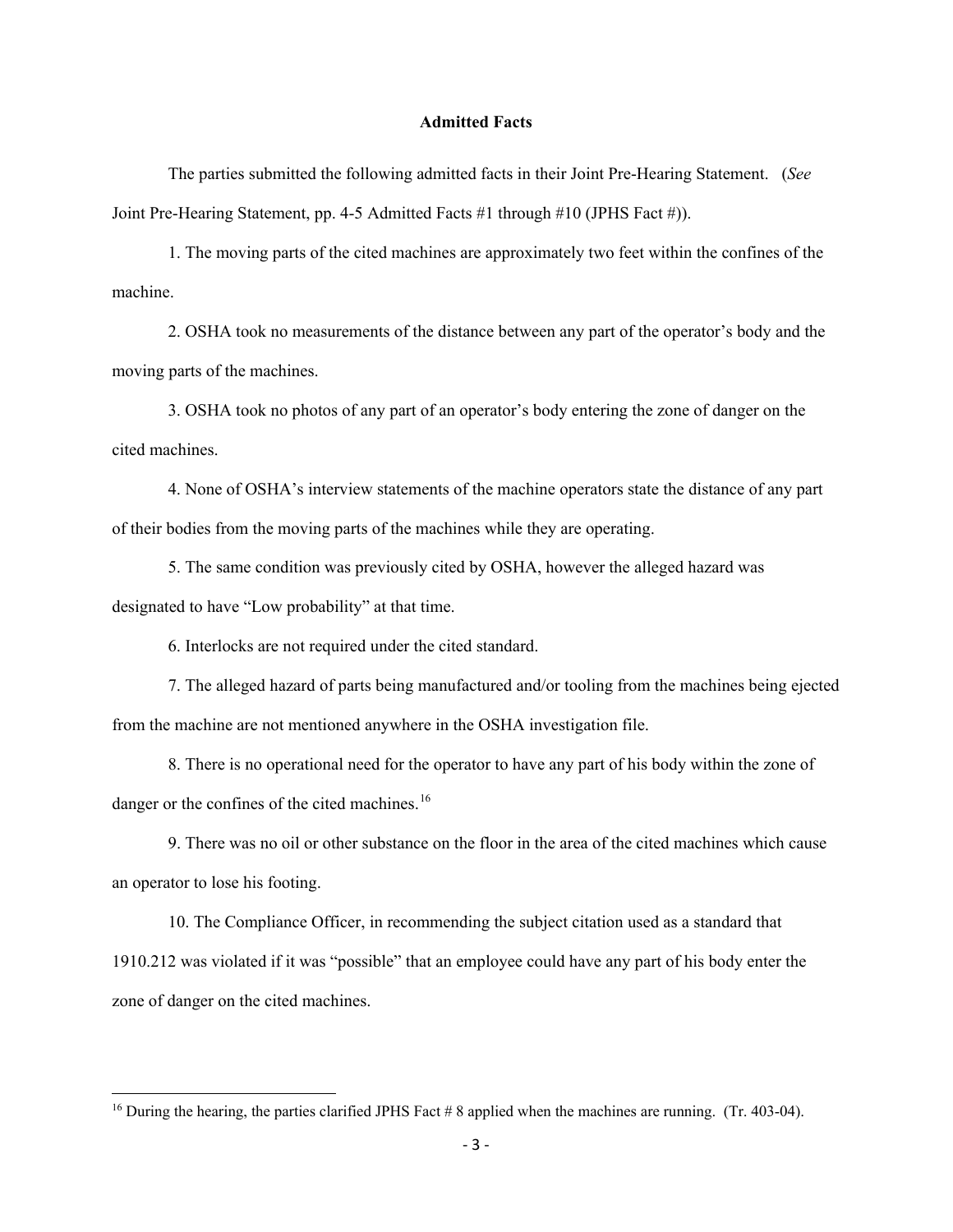#### **Jurisdiction**

Based upon the record, the Court finds Respondent, at all relevant times, was engaged in a business affecting commerce and was an employer within the meaning of sections 3(3) and 3(5) of the Act, 29 U.S.C. §§ 652(3) and (5)*.* [17](#page-13-0) The Court concludes that the Commission has jurisdiction over the parties and subject matter in this case.

#### **Background & Relevant Testimony**

Dover fabricates high performance plastic parts for companies throughout the world; including valve manufacturers, such as Warren Rupp, and the automotive, aerospace, and road equipment industries. Dover has approximately 40 employees. It produces parts made out of polytetrafluoroethylene, also known as Teflon, and other materials including nylons. Dover's machines compress and mold polytetrafluoroethylene. The company uses 25 to 30 machines to manufacture more than 7,000 different parts. These parts include gaskets, washers, insulators and seals. (Tr. 47-50, 53).

#### *Machines at Dover*

Dover uses different machines to manufacturer its parts, including automatic molding pressers, Brown & Sharpe screw machines, drill presses, CNC mills, CNC lathes and engine lathes.<sup>[18](#page-13-1)</sup> The citation alleges five Miyano CNC lathe and two Excell CNC mill machines were operated without proper guarding of the machine's moving parts. The five CNC lathes are referred to individually as lathe #7, lathe #15, lathe #19, lathe #37, and lathe #38. The two CNC mills are referred to individually as mill #510 and mill #810. Dover purchased the machines in used condition in the late 1990s, with the exception of mill #810, which was purchased in about 2007. (Tr. 53-55, 145, 171).

<span id="page-13-0"></span> $17$  Respondent admitted it was engaged in a business affecting interstate commerce and was an employer employing employees. *Answer*, p. 1, ¶ III. The record supports this admission.

<span id="page-13-1"></span><sup>&</sup>lt;sup>18</sup> Engine lathes are man-powered where a tool head (turret) is cranked in and out. (Tr. 53-54).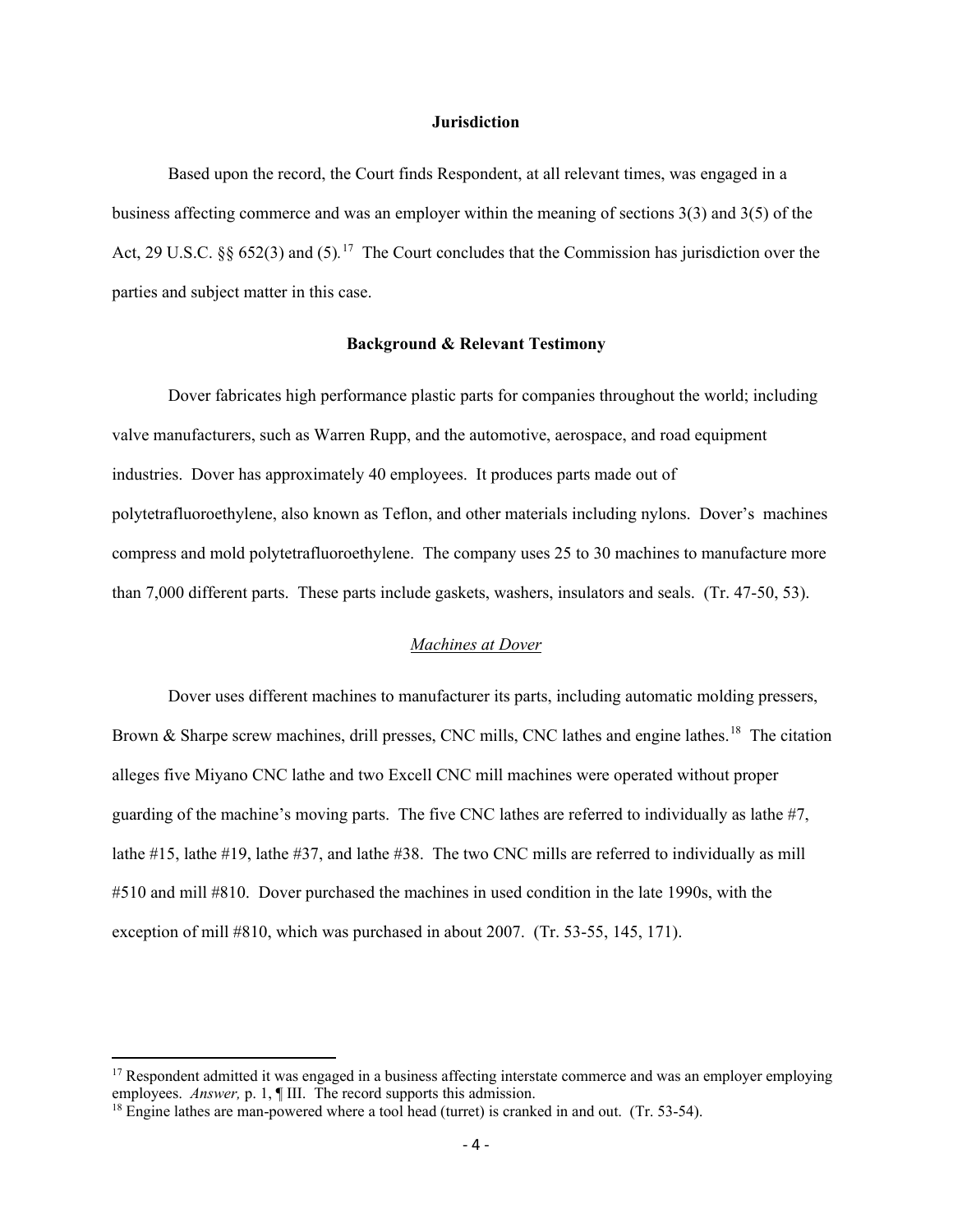The CNC lathes and CNC mills are used to tool (or machine) blank plastic workpieces into finished parts by means of a spindle that rotates at speeds from 250-1,200 revolutions per minute (rpm). The primary difference between a CNC lathe and CNC mill is the position of the workpiece during production. In a CNC lathe, the blank workpiece is attached to a spindle, which rotates, as a tool is applied to produce the finished part. In a CNC mill, the tool is attached to a rotating spindle and the blank workpiece remains stationary on the table during the machining process. (Tr. 62, 67-68, 222, 298; Ex. 15).

## *The CNC Lathes*

The five lathes produced finished parts through either a hand-loading or a rod-loading process. For a rod-loaded job, multiple finished parts are produced from a 6-foot section of blank workpieces loaded into the CNC lathe. The CNC lathe automatically feeds each individual workpiece through the tooling process until all the workpieces have been machined, at which point the machine "shuts off."[19](#page-14-0) A rod-loaded job can take three to four hours to complete, allowing an operator to run more than one machine at a time. For a hand-loaded job, operators place their hands inside the machines and load each blank workpiece to be manufactured onto the spindle of the lathe. After the cycle is complete, operators again place their hands inside the machines to remove each finished part. (Tr. 73, 214, 311, 441-42, 437).

Along the front of each CNC lathe, a "splash guard" door<sup>[20](#page-14-1)</sup> moved on a track from left to right to either enclose the machine's moving parts or be open to provide access to the point of operation where the workpiece was loaded. The splash guards could be closed and when closed serve as a barrier between the operators and the point of operation. Lathe ##7, 19, 37 and 38 each have a window through which an operator can observe the progress of the machining operation, without being exposed to the lathes' moving parts when the splash guard door is closed. (Tr. 278; Exs. 17-18, 21-26).

<span id="page-14-0"></span> $19$  Employees do not reach into the machines to insert blank workpieces or remove parts in a rod-fed operation. (Tr. 311).

<span id="page-14-1"></span> $20$  This device was referred to as a "splash guard," "door," "guard," or "oil guard" and in this decision these terms are used interchangeably.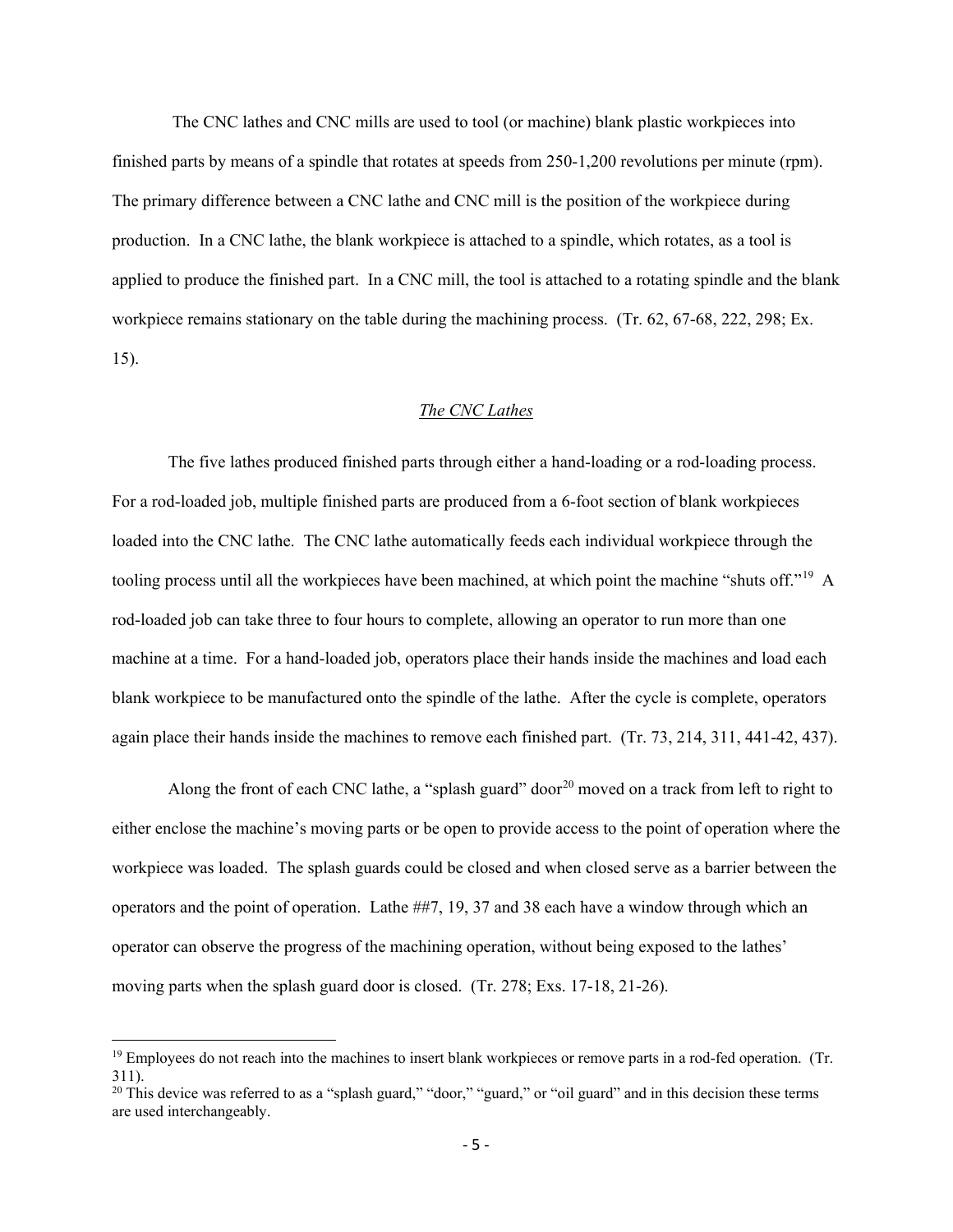Each CNC lathe's control panel was above the splash guard door. When the splash guard door was open, the opening into the CNC lathe was about 17 inches wide and the height was roughly the distance from an employee's hip to shoulder. The splash guard door had a window area to allow a view into the machine with the door closed. (Tr. 81, 272, 276, 278, 280; Exs. 17, 19-23, 25-26).

Each CNC lathe was manufactured with an interlock device; however, none of the interlocks were functional when Dover purchased the machines.<sup>21</sup> An interlock is an "electronic safety device" within the meaning of the cited standard. A functional interlock would not allow the machine to run the production cycle with an open splash guard door. A label<sup>[22](#page-15-1)</sup> on lathe #7 indicated it had a LS-26 splash guard interlock system, but the mechanism was broken and nonfunctional. The splash guard door on lathe #7 did not easily move on its track. CO Marcinko observed an employee attempting to open the door on lathe #7 by using two hands and then jerking the door up and down to get it to move along its track. (Tr. 87, 269-73, 332, 345-46; Exs. 17-18).

Instead of plastic or glass, lathe #15's splash guard door had a fabricated guard over the missing window area that consisted of approximately six vertical bars with several inches of space between each bar. The "window" opening was 12 inches from top to bottom. Lathe #15's fabricated guard would not prevent an employee from reaching into the point of operation through the gaps between the metal bars while the machine was running. The bars would also not prevent items from coming out of the machine. The interlock mechanism on lathe #15 was held back by a wire making the interlock not functional. Lathe #15 could not be operated by rod feeding. (Tr. 74, 273-76; Exs. 15,19-20).

<span id="page-15-0"></span><sup>&</sup>lt;sup>21</sup> The parties do not dispute the interlocks were not functioning at the time of the OSHA inspection. (R. Br., p. 4).

<span id="page-15-1"></span> $^{22}$  The photograph shows the label as "LS-26 SPLASH GUA INTERLOC"; the outer right edge of the label was missing. (Tr. 271-72; Exs. 17-18).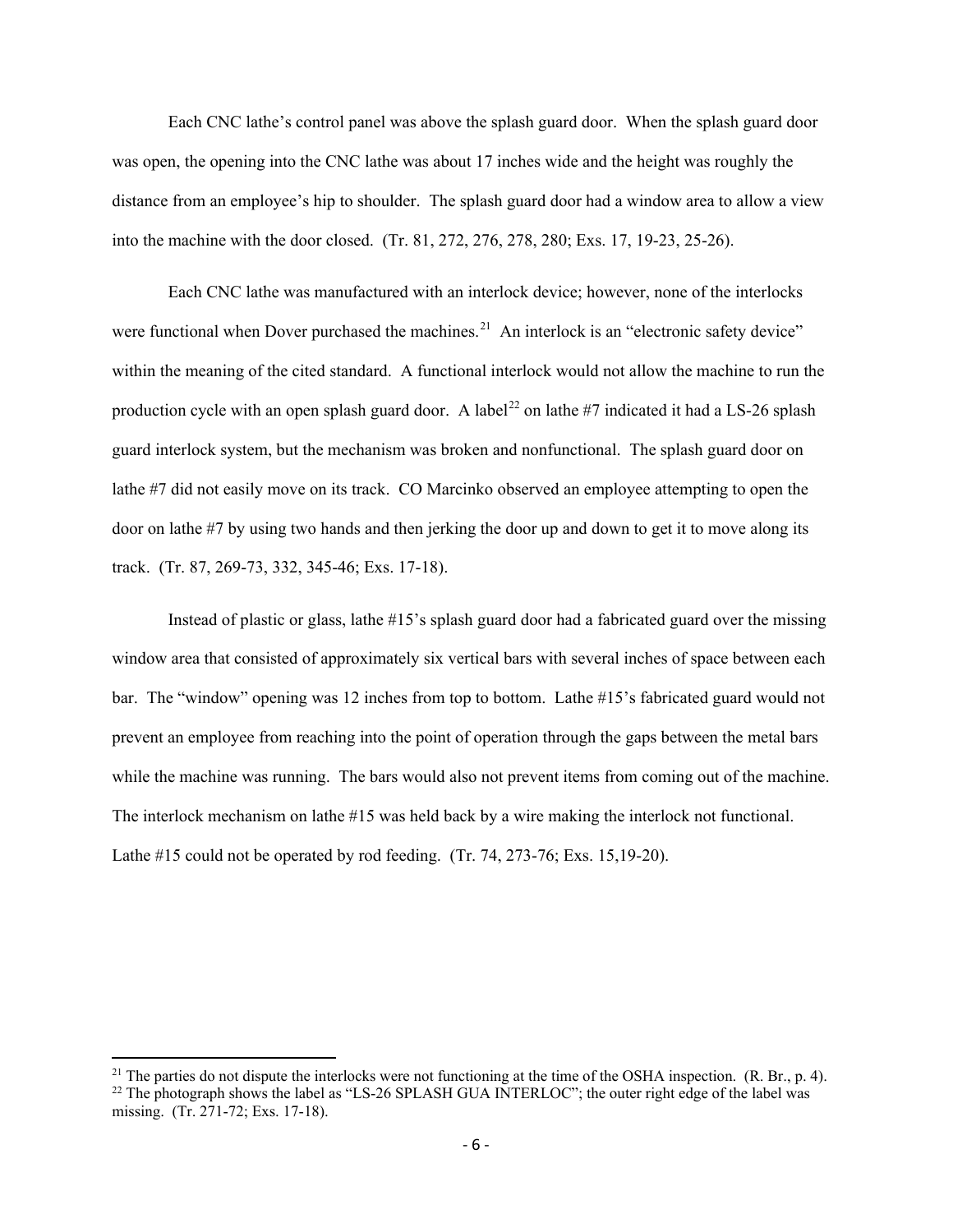Lathe #19 had signs indicating there were two interlock devices, LS-26 and LS-27;<sup>[23](#page-16-0)</sup> the interlocks were not functional. CO Marcinko observed lathe #19 in operation with its door open. (Tr. 276-79; Ex. 21).

Lathe #37 did not have a splash guard door. It was missing when Dover purchased the machine. Instead, a large piece of cardboard was used to cover the open area of the CNC lathe to keep debris chips or oil used for production from coming out of the machine onto the floor. CO Marcinko photographed a warning sign on lathe #37 and testified that similar signs appeared on most of the other machines. The sign had the word DANGER across the top and included the warning, "Do Not Open Oil Guard Safety Door While Machine is in Operation." The warning sign also listed eight specific items to do "BEFORE STARTING MACHINE CYCLE," including "Splashguard must be in closed position and engaged in interlock system" and "Do not attempt to put your hand in beyond oil guard, while machine is in operation." (Tr. 171, 279-81; Exs. 23-24).

CO Marcinko observed lathe #38 in operation and saw that when the door was opened during operation it did not stop, so the interlock was not functional. The plastic in the window of lathe #38's door was so aged, dirty, and distorted an operator could not see through it to check the progress of the production cycle. CO Marcinko observed its operator, Matthew Bitikofer, open the door a few inches so he could see the production cycle. (Tr. 282-84; Exs. 25-26).

## *The CNC Mills*

CNC mills at Dover are used to profile (reshape or tool) or drill holes into a blank plastic workpiece. Both CNC mill machines had a sliding splash guard door that could be shut and latched.

<span id="page-16-0"></span><sup>&</sup>lt;sup>23</sup> The photograph shows the labels as "LS-26 SPLASH GUARD INTERLOCK" and "LS-27 SPLASH GUARD INTERLOCK". (Ex. 21).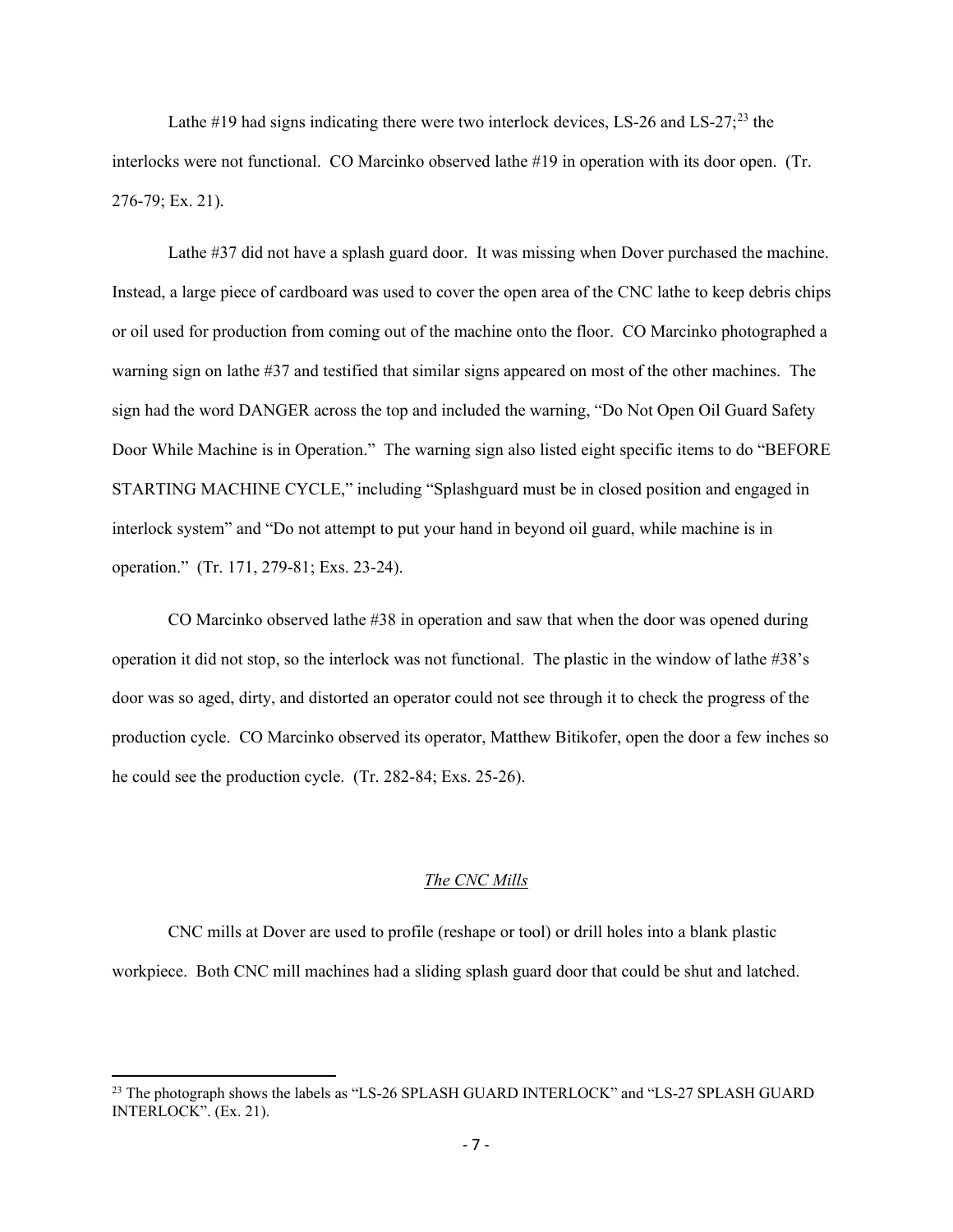Neither mill #510 nor mill #810 were manufactured with an interlock system. Both CNC mills had a warning sign above the spindle area that read:

#### WARNING

The CNC unit may suddenly run Table, Spindle head, or Spindle rotation. DO NOT open door unless machine control is in manual mode and Spindle stop is depressed.

The warning sign also had a depiction of fingers being amputated when too close to a spinning tool and a warning symbol, consisting of an exclamation point inside a triangle, that preceded the word "WARNING." (Tr. 223-25, 284-88; Exs. 27, 29-30).

## **Relevant Testimony**

## *Jeffrey Stingel*

Jeffrey Stingel has been the vice-president of manufacturing at Dover since the company's formation in 1990. His duties include purchasing, receiving, sales, operations, and safety. Mr. Stingel received no training on occupational safety or machine guarding at Dover. Mr. Stingel stated that Dover no longer had a safety officer and that safety was everyone's responsibility. (Tr. 46-47, 57, 105, 463).

Mr. Stingel had 20 years of experience operating lathes. In the 1980s, he attended lathe training provided by the manufacturer, Miyano. Mr. Stingel had operated Dover's CNC lathes and mills.<sup>[24](#page-17-0)</sup> He had operated both a lathe and a mill as recently as a year and one-half ago. (Tr. 56-58).

Mr. Stingel testified Dover's screw machines were guarded with sliding doors. Its presses were also guarded with electric eyes, also referred to as light curtains. These machine guards did not impede the production of the screw machines or presses. (Tr. 50, 52-53).

<span id="page-17-0"></span> $24$  Mr. Stingel has never operated a lathe or a mill on metal parts. (Tr. 473).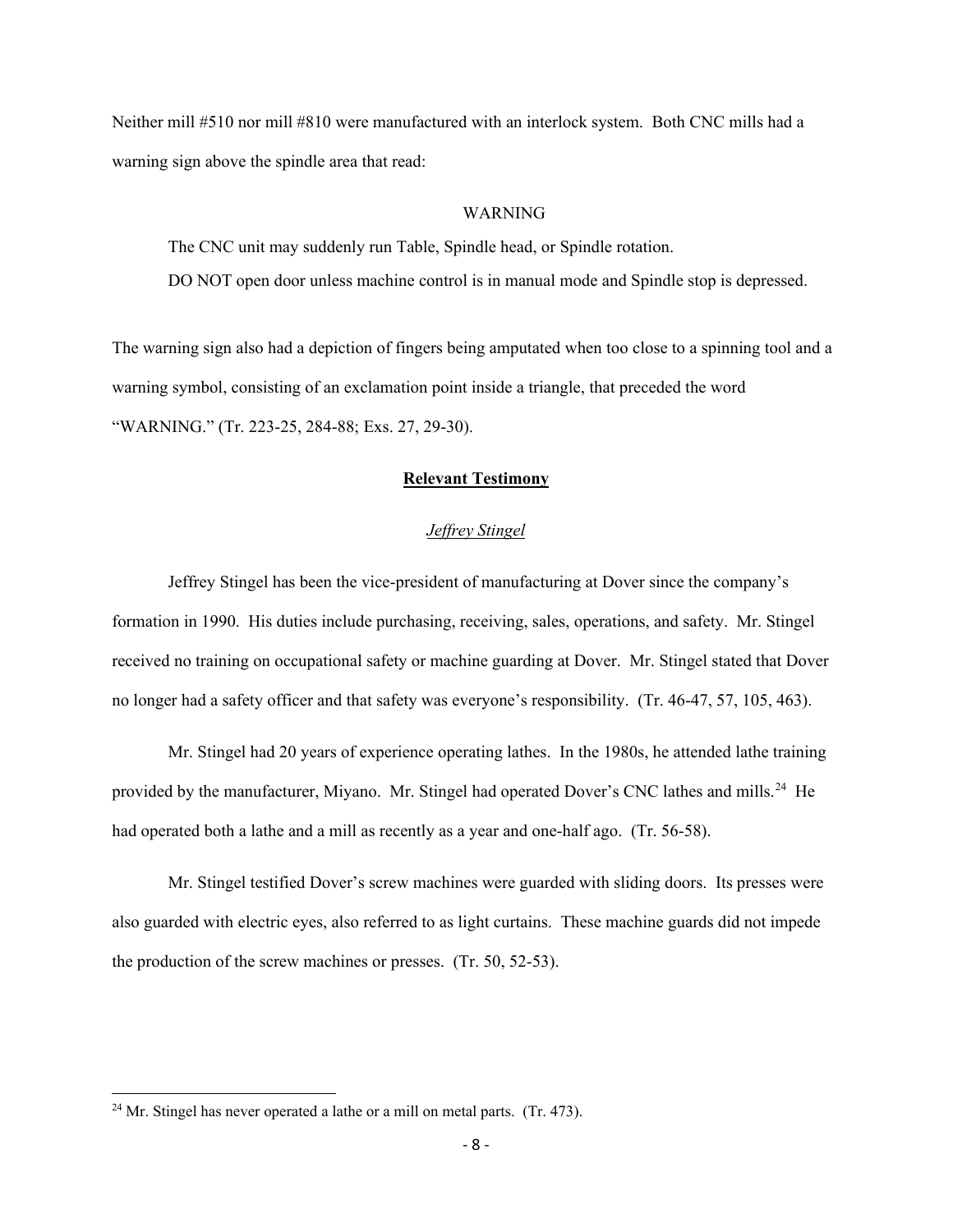After watching a video in the courtroom of Matthew Bitikofer operating a CNC lathe demonstrating a hand-loaded job, Mr. Stingel testified that there was nothing between the operator and the CNC lathe's point of operation shown in the video. He said Matthew Bitikofer was shown standing before an open door about two feet away from the point of operation.<sup>[25](#page-18-0)</sup> Mr. Stingel testified that he measured the distance himself. He testified that the CNC lathe automatically stops after the piece is done. After reaching into the point of operation work area and removing the finished piece, the operator replaces it with a new piece by again reaching into the point of operation work area. Mr. Stingel testified the operator then turns the CNC lathe back on manually. Mr. Stingel also said that the operator can press a red button on the CNC lathe to stop it for any reason. He stated that the door on the CNC lathe served as a splash guard. The door was open in the video and remained open during the production cycle.<sup>26</sup> Mr. Stingel testified that Dover did not require operators to keep the splash guards closed during operation. He said that it was an option. (Tr. 64-65, 70, 74-75, 125; Ex. C).

Mr. Stingel was also shown a video of the front and rear view operation of a CNC mill. This too was a hand-loaded job. He testified that the video showed an operator first putting a part on an arbor and then capping the part so that the part stays on. He said the table then moves away from the operator and a drill comes down and drills a little hole in the part. The table then moves back toward the operator, who then manually indexes (turns) the part, and hits a button that moves the table back under the drill where the process is repeated and another hole is drilled. Mr. Stingel testified there were also splash guard doors for the CNC mills. These splash guard doors were not always closed during operation. It was the operator's choice to close the splash guard doors. Mr. Stingel testified that mill operator George Bitikofer measured a distance of about 32 to 36 inches separating the front of the door of a mill and the point of

<span id="page-18-0"></span><sup>&</sup>lt;sup>25</sup> Mr. Stingel also testified that the photograph of Matthew Bitikofer at Ex. 26 showed him standing at the splash guard/door about two feet from the point of operation. (Tr. 89-90; Ex. 26).

<span id="page-18-1"></span> $26$  Mr. Stingel testified that the splash guard on lathe #7 would not be closed during hand-loaded job operations. He said it would sometimes be closed during rod jobs.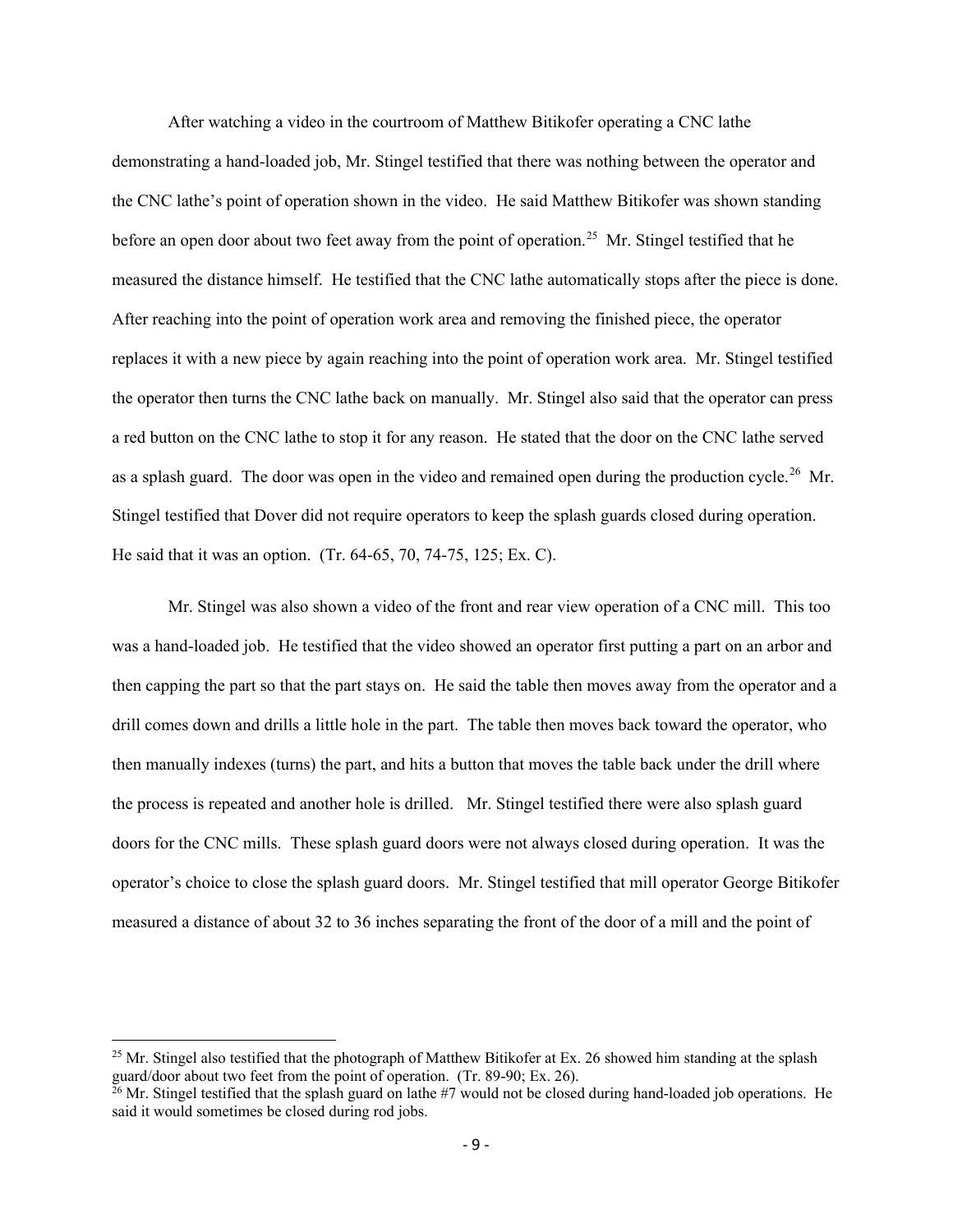operation.[27](#page-19-0) He also testified that "[i]t could be about a foot" from where the table moves and the mill's door. (Tr. 66-69, 74-76, 125; Ex. D).

Mr. Stingel testified that the CNC lathes had interlocks that were not being used at Dover. He explained that an interlock device would stop the machine's operation when the access door was opened. Mr. Stingel knew the interlocks on the lathes at Dover were not "active" and did not work.<sup>28</sup> He said "I never felt it was necessary to have them [interlocks] work." He explained that Dover had not disabled the interlocks on the CNC lathes; the lathes were purchased in used condition and the interlocks were not functional when bought. He also testified that he was unaware of machines that continued to operate after interlock alarms sounded. The two CNC mill machines also arrived at Dover without any interlock devices. (Tr. 85-88, 100, 117, 122, 126; Ex. 11, p 1).

Mr. Stingel testified that he had not read the CNC lathe operating manual at Dover in its entirety, which was 500 or so pages in length. He acknowledged that the CNC lathe operating manual contained the following material:

<span id="page-19-0"></span><sup>&</sup>lt;sup>27</sup> Mr. Stingel testified that he and George Bitikofer made their measurements between the splash guard/doors and points of operation in the CNC lathes and mills because Mr. Stingel thought there was a rule that operators had to be two feet away from moving parts. (Tr. 125).

<span id="page-19-1"></span><sup>28</sup> Mr. Stingel testified:

Q. Okay. Are the interlocks active on any of the CNC lathes?

A. No.

<sup>(</sup>Tr. 86).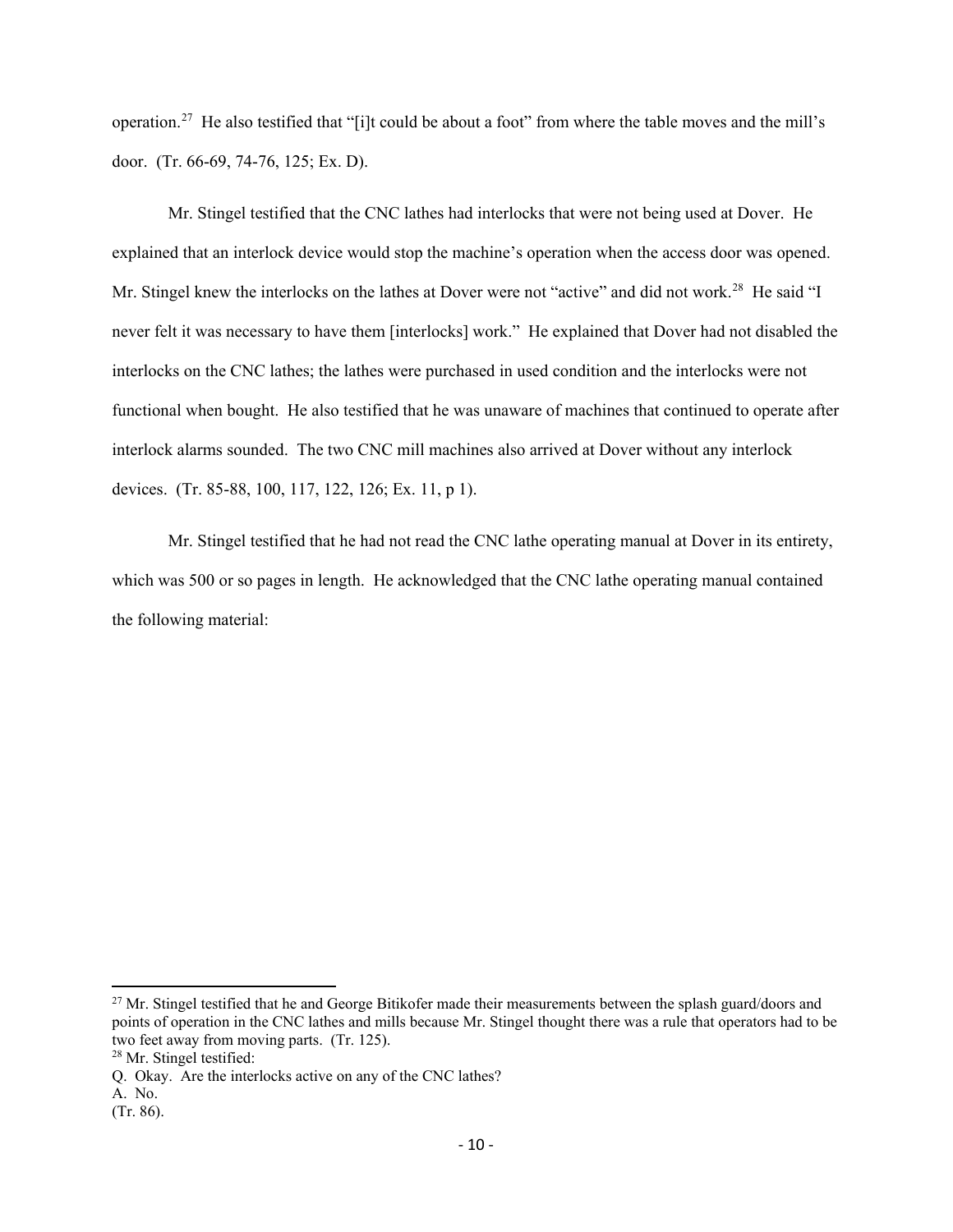- 19. SPLASH GUARD INTERLOCK AND DOOR INTERLOCK
	- 19.1 Splash guard interlock

The splash guards are located at the front of the machine to prevent flying abjects such as workpieces, jaws, chips, coolant splashes, etc. from the spindle area.

The splash guards have electrical interlocks with an interlock switch and its keys, called the splash guard interlock.

The splash guard interlock works only when the splash guard interlock switch on the operating panel is ON. Namely, if the interlock switch is off, the splash guard interlock does not work at all.





(Tr. 101-03, 292-94; Ex. 7, p. 6).

The manual's upper warning also had a depiction of a person pulling open the splash guard/door being struck in the head by a round object. The manual's lower warning had a warning symbol consisting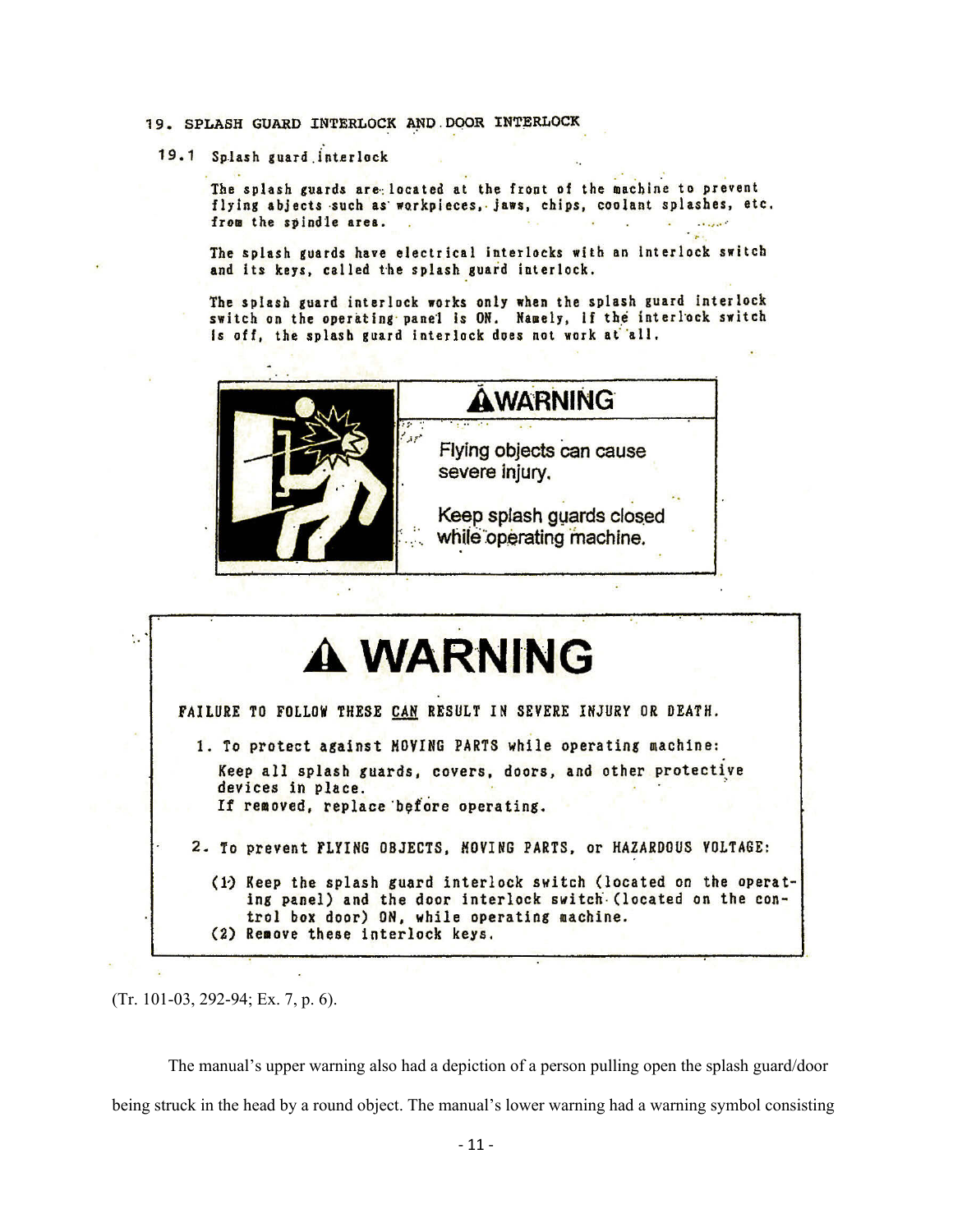of a triangle sign with an exclamation point inside that preceded the word "WARNING." Mr. Stingel testified that he read these warnings as requiring the splash guards/doors be shut only when there was "stuff that's going to be flying around in there [inside the area that would be enclosed if the doors were shut] or splashing material." He did not believe the warnings required the doors to be shut to protect against moving parts. He confirmed that it was Dover's practice to operate the CNC mills and CNC lathes with the splash guard doors open. He knew Dover's CNC lathes and CNC mills were regularly being operated without the splash guard doors being closed. He believed that, because Dover manufactured plastic parts instead of metal parts, the warnings to keep the splash guard doors closed did not apply.<sup>29</sup> He also felt the warning to close the splash guard doors did not apply because in his 40 years in the business he had never seen anything come out and hurt anyone. Mr. Stingel admitted that he made the "ultimate decision" that it was acceptable to run the machines with the splash/guard doors open. Dover had never required its operators to keep the splash guard doors closed during a production cycle. Mr. Stingel said operators sometimes watched the point of operation during the production cycle while the splash guard door was partially open to insure that "the chips are lapping up."<sup>30</sup> He stated operators needed to occasionally look inside of the machines to observe progress being made on the part. (Tr. 75, 88-89, 98-103, 105, 113, 465, 473; Exs. 7, at p. 6, 26).

Mr. Stingel stated Dover had a general rule that no one was to reach past the door opening of CNC lathes while a workpiece was being tooled. He said it was a hazard for employees to do so for both CNC lathes and CNC mills. Mr. Stingel testified Matthew Bitikofer trained employees on CNC lathe operations and instructed them to keep their hands out of the machine. They were told to use the stop button before putting their hands in the machine to make an adjustment. He stated Dover had a

<span id="page-21-1"></span><span id="page-21-0"></span> $^{29}$  He testified that his understanding, originating from someone called "Bro" at Miyano, was splash guards were intended to prevent coolant, oil and other materials from splashing out of the machine. He said Miyano "taught us with the doors opened" in Chicago in the late 1980's. He assumed "Bro" knew there were warnings on Miyano's machines to the contrary. He could not say whether anyone else told him splash guards were only intended to prevent coolant, oil, and other materials from splashing out of the machine in the past 25 years. (Tr. 473-76). <sup>30</sup> Dover's CNC lathes had vacuum hoses to help collect chips and debris inside the machines. (Tr. 439-42; Ex. C).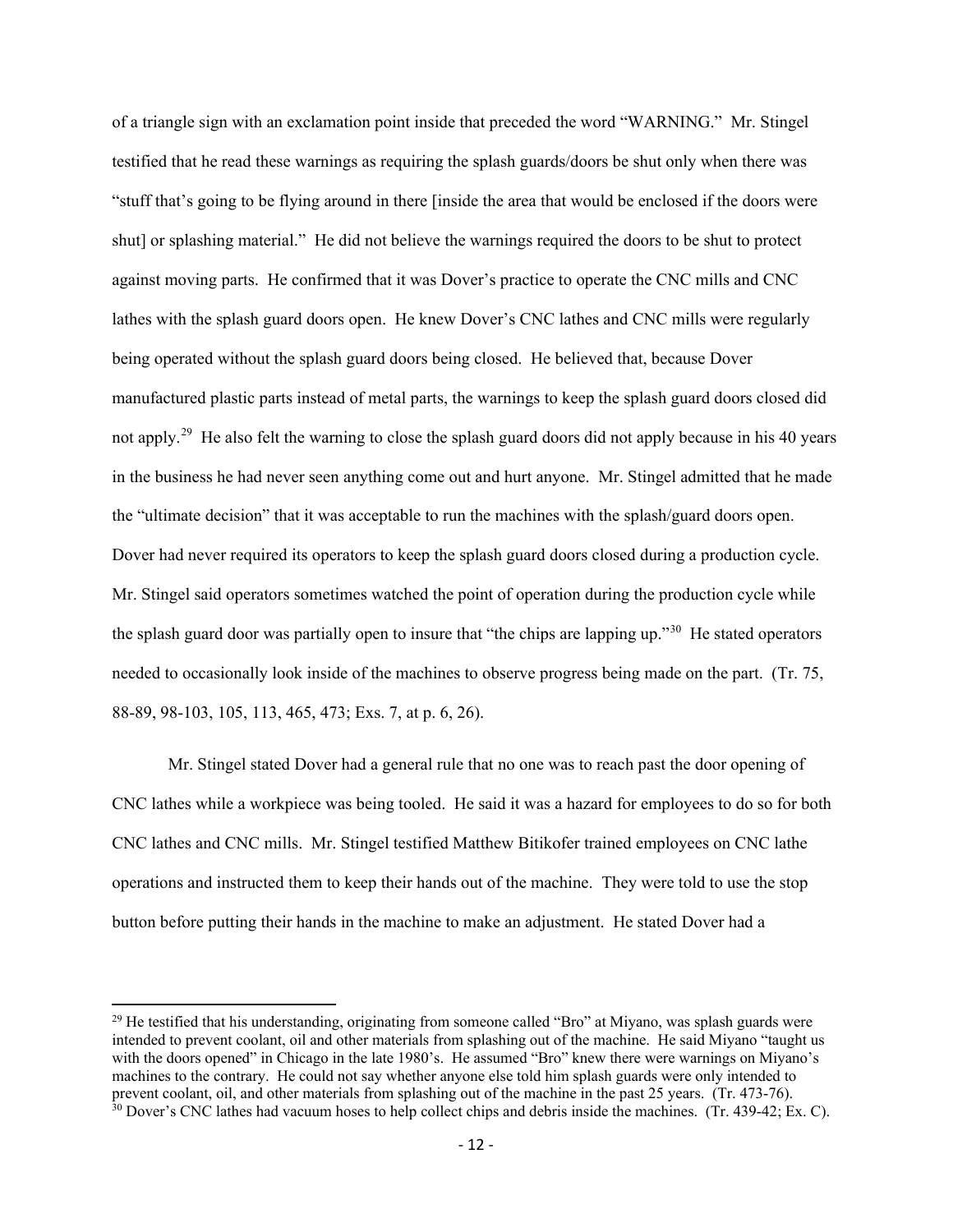disciplinary policy for employees that did not follow the rule; however, no one had ever been disciplined. (Tr. 71, 82, 94-95).

Mr. Stingel admitted he had seen someone put their hands beyond the open door, within two feet of the point of operation, during the operation of a CNC lathe. Mr. Stingel testified Darren Mullet cut and injured his finger on a CNC lathe on October 3, 2012 during its production cycle.<sup>31</sup> His injury was treated with one stitch. Mr. Stingel was his supervisor. At that time, the CNC lathes were programmed to tool the workpiece and then pause for a programmed period of time. During the pause, the operator unloaded the finished part and loaded the next blank workpiece to be tooled. The machine began tooling the next workpiece based on its programmed timing. Mr. Mullet was injured when he attempted to straighten a workpiece on the spindle, at the point of operation beyond the splash door, and the machine started the tooling process while his hand was still at the point of operation.<sup>[32](#page-22-1)</sup> He said Mr. Mullet violated a Dover work rule by reaching his hand into the machine while it was still cycling. Mr. Stingel did not know why the work rule had been insufficient to protect operators from the hazard. Mr. Stingel testified he verbally warned Mr. Mullet not to reach back into the point of operation once a part was inserted in the spindle even though he "really wasn't doing anything at that point wrong." Mr. Stingel stated that on October 3, 2012 it was acceptable for a Dover operator to put their hand in the point of operation. He admitted that had the splash guard been closed Mr. Mullet would not have been exposed to injury. He further agreed there was no potential for operators to put their hand into the point of operation when the splash guard/door was closed. He also agreed the machine would stop if the interlocks were active and an operator opened the door. (Tr. 71-72, 76-78, 90-94, 476-77; Ex. 3).

Mr. Stingel stated that he was familiar with three other reported CNC lathe-related injuries at Dover. In April 2012, Mr. Mullet cut himself on lathe #15 with an X-ACTO knife used to deburr a chip on a workpiece. His injury did not occur during the production cycle. In March 2013, Francisco Partillo

<span id="page-22-0"></span> $31$  Dover's Accident Report stated that a tool cut into the back of Mr. Mullet's hand. (Ex. 3).

<span id="page-22-1"></span> $32$  Dover's Accident Report stated Mr. Mullet "[d]idn't get hand out of machine in time while fixing a crooked part." (Tr. 77; Ex. 3).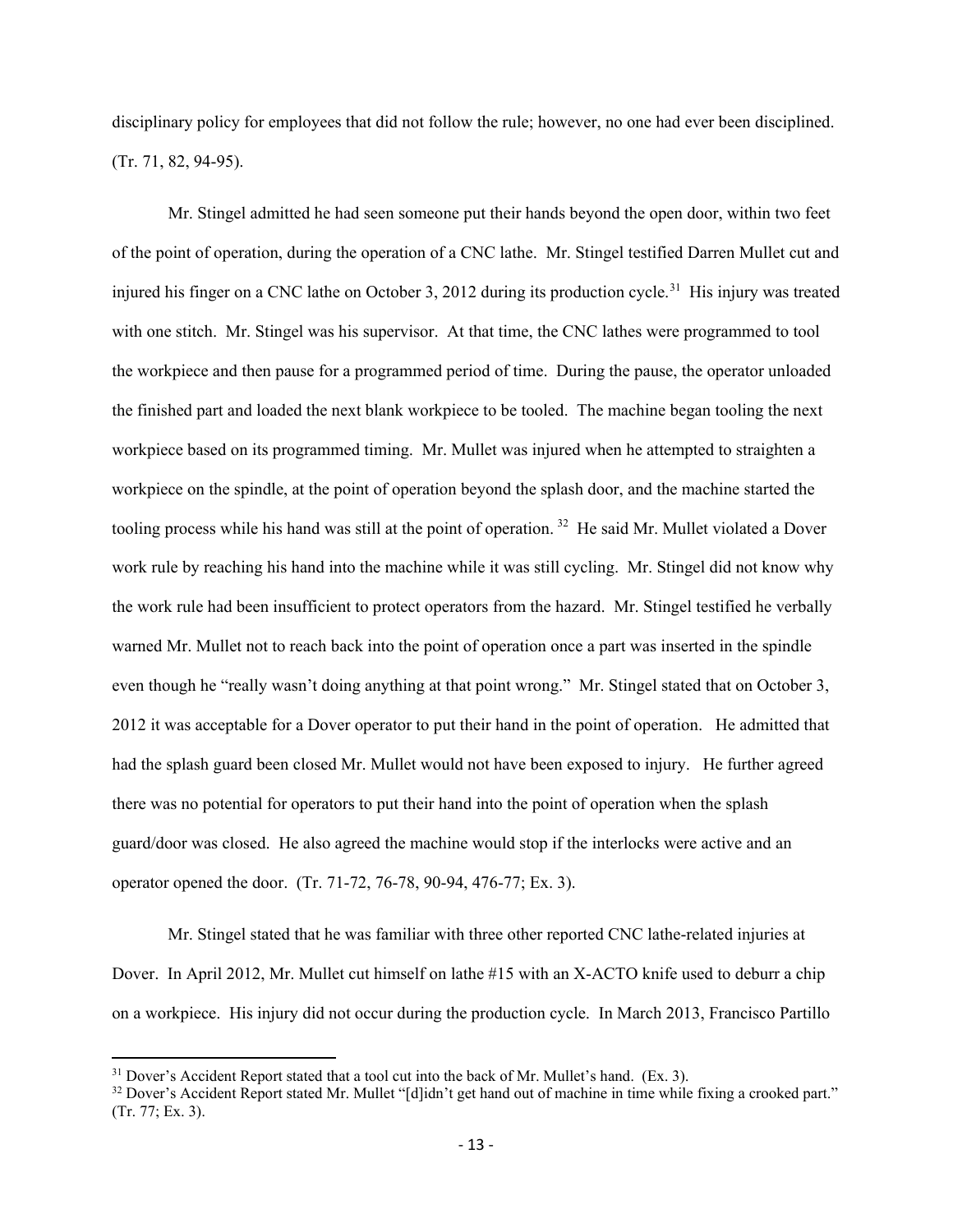cut his hand on a part within a machine that was on, but not cycling, when he was cleaning out chips. He also testified that Chris McCoy sustained a minor injury when he reached into a machine that was "off" to clean off some chips. When removing his hand from inside the machine, Chris McCoy cut it on a sharp tool inside the machine. (Tr. 127-33, 468).

Mr. Stingel testified that one of the CNC lathes [lathe #37] displayed a splash guard label that stated:

#### **DANGER**

Do Not attempt to change, alter or modify the software or mechanism of the machine.

Any unauthorized change or modification of the software or mechanism will be cause for voiding the manufacturer's warranties and liability, for any injury or damage claim resulting from such activities.

Do Not Open Oil Guard Safety Door While Machine is in Operation.

#### BEFORE STARTING MACHINE CYCLE …

#### 4) **Splash guard must be in closed position and engaged in interlock system.** …

8) Do not attempt to put your hand in beyond oil guard, while machine is in operation.

(emphasis in bold added)

Mr. Stingel admitted he had read the warning sign. He testified that he discounted its reference to an "Oil Guard."[33](#page-23-0) He further testified the CNC warning sign had been on the lathe since Dover bought the used CNC lathe more than ten years before. (Tr. 96, 100; Ex. 24).

<span id="page-23-0"></span> $33$  At first, Mr. Stingel testified he did not know what an oil guard was and that it was not referring to the splash guard. Later, he testified that: "The term oil guard, I'm not sure if that means the same as a splash guard or not, I really don't know." Finally he said: "I would have thought it meant splash guard." Based upon his demeanor in the courtroom, the Court views Mr. Stingel's testimony to be somewhat evasive on this point. The Court finds Mr. Stingel had interpreted the label's use of "oil guard" as synonymous to "splash guard." (Tr. 97, 465, 483).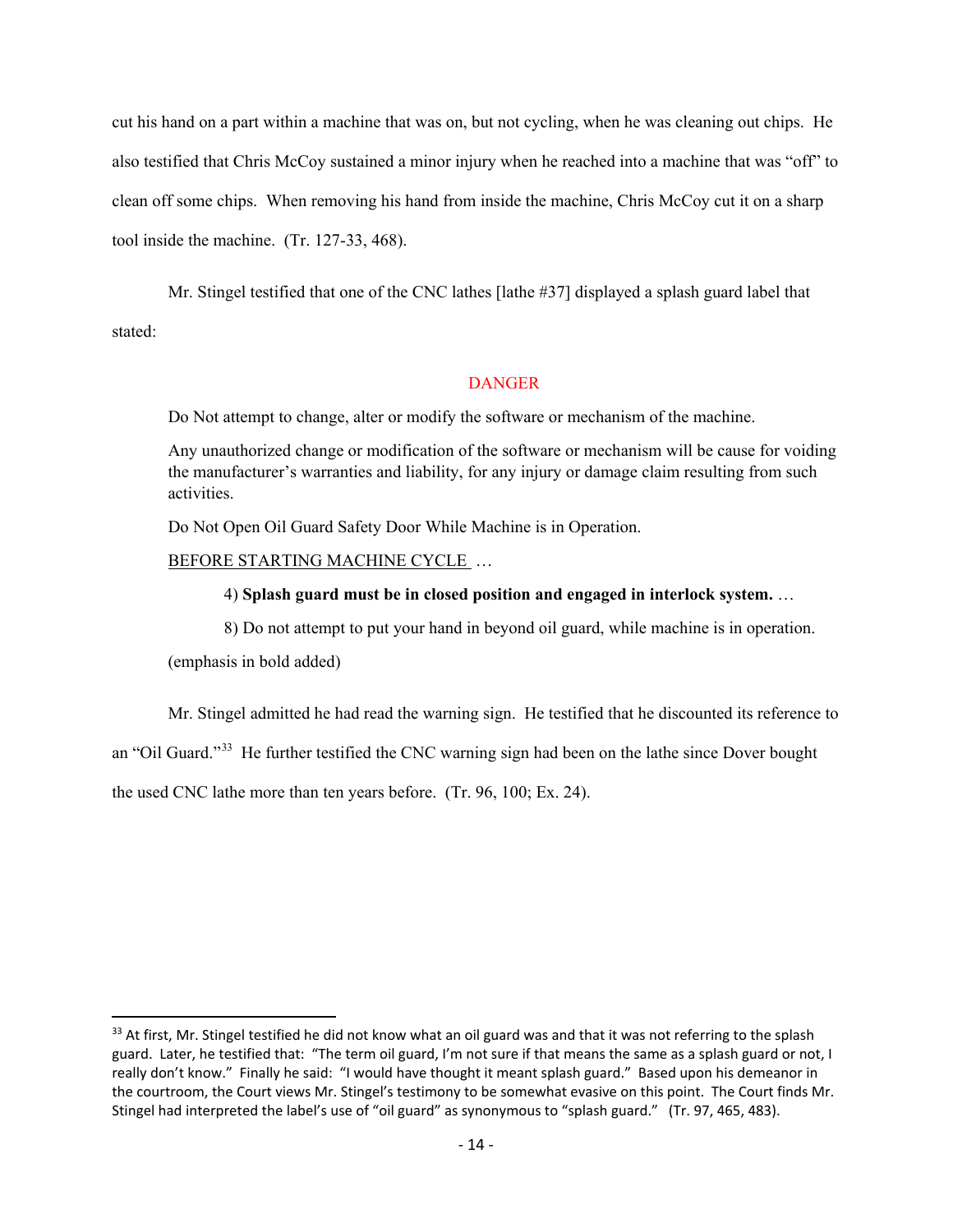Mr. Stingel also admitted that he had seen the warning sign on a CNC mill at Dover that stated the following:

#### WARNING

The CNC Unit may suddenly run Table, Spindle head, or Spindle rotation. DO NOT open door unless machine control is in manual mode and Spindle stop button is depressed.

The warning sign also had a depiction of fingers being amputated when too close to a spinning tool and a triangle sign with an exclamation point inside that preceded the word "WARNING."

Mr. Stingel admitted he understood the warning sign to mean "don't open up the door if it's [the CNC mill] running." He testified that Dover operators did not heed the warning and kept the doors open when the CNC mills were running; just as seen on the video at Exhibit D. (Tr. 99-101; Exs. 30, D).

After Mr. Mullet's 2012 accident, Dover changed the lathe's programming so that the tooling process begins only after the operator manually hits the start button; it no longer had a pre-timed automatic start. Mr. Stingel testified that Dover did not consider requiring the use of active interlocks on the machines after Mr. Mullet's accident because he "never felt there was a safety reason for it." He testified that since the programming change he had not seen anybody reach into the area of the point of operation while a CNC lathe was running. Mr. Stingel stated this change in procedure resulted in a faster overall production rate. He also testified that Dover had talked about requiring splash guards/doors to be closed at all times during production; but that practice was never "put into place." (Tr. 76, 91, 94, 105- 06, 465).

Mr. Stingel admitted opening and closing the splash guard door for each cycle could increase the production time of hand-loaded jobs. For a workpiece with a 5 minute production cycle there would be

- 15 -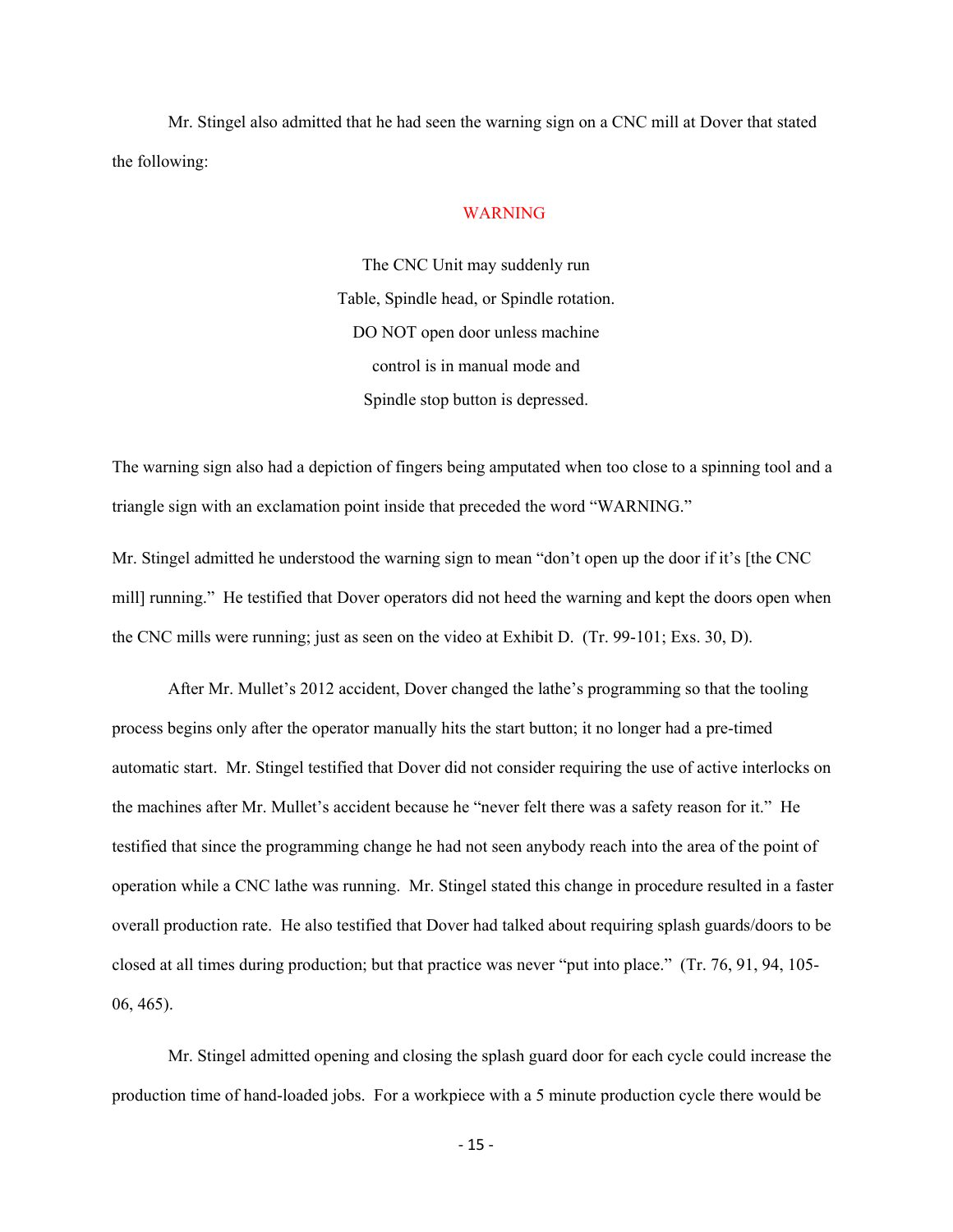little effect; however, if the production cycle for a workpiece was only 10 seconds long, the additional 5- 10 seconds spent to open and close the door for each cycle would have a noticeable effect on overall production time. $34$  (Tr. 105-06, 120).

On May 29, 2014, Mr. Stingel gave the COs a signed witness statement consisting of two pages.<sup>35</sup> In summary, Mr. Stingel's written statement stated "The guards should always be put on." Mr. Stingel testified that he was referring to "everything in that plant," including "the CNC lathes." At the trial, he clarified this broad-sweeping statement by saying he did not require splash guards on CNC lathes. He also clarified his written statement by testifying Dover did not require "front door" guards on the CNC mills.[36](#page-25-2) Mr. Stingel's written statement further stated: "I tell employees to close the doors." At trial, Mr. Stingel testified that he was referring to only those rare instances, that occur maybe once or twice a year, where a job is run with coolant. He said:

I tell those guys on the CNCs, when they're running coolant, I always tell them to close the doors, although I don't have to because that's like running through the carwash with your window down. There's nobody going to have those doors open with that coolant flying out. I don't want it on the floor. They don't want it on their clothes. And we don't want to have a mess to clean up, or a possible safety problem.<sup>37</sup>(Tr. 109-12; Ex. 11, p. 1).

<span id="page-25-0"></span><sup>&</sup>lt;sup>34</sup> Mr. Stingel testified that a portion of the written statement from his interview with the COs was incorrect. In particular, he felt the statement's notation that he said "If the guards are always being used, it slows production down by 50%" did not accurately reflect what he actually told the COs. He testified when asked by the COs would production slow down if Dover closed the doors, he initially told the COs "if you add a step to any operation it has the possibility of slowing it down." He also testified he told the COs in a 5 or 6 minute mill cycle closing the door would have no effect on production, but "if you've got something where one of those tools is just coming in and hitting it and they're out of there in 10 seconds, and it takes you that to close the door, I don't know, 50 percent." (Tr. 107-08, 120-21; Ex. 11).

<span id="page-25-1"></span><sup>&</sup>lt;sup>35</sup> The statement: "I have read and had the opportunity to correct this statement and these facts are true and correct to the best of my knowledge and belief. Public Law 91-596, Paragraph  $17(g)$  makes it a criminal offense to knowingly make a false statement or misrepresentation in this statement[.]" appears above Mr. Stingel's signature on both pages. Mr. Stingel testified he signed his statement "under protest" after being told by the COs to sign it. He testified he told the COs he "didn't agree with it [his statement]." (Tr. 107-08; Ex. 11).

<span id="page-25-2"></span><sup>36</sup> At trial, Mr. Stingel testified:

Q. So why would you say the guards should always be put on?

A. I didn't say that. It's every machine. It's a general statement. Guards should always be put on the machines if they are guards."

<sup>(</sup>Tr. 110; Ex. 11, p. 1).

<span id="page-25-3"></span> $37$  The Court finds Mr. Stingel's explanation clarifying at trial what he meant in his May 29, 2014 written statement when he said that he told employees to close the doors to be incredulous. The Court finds that Mr. Stingel was not truthful when he said in his written statement that he told employees to close the doors. This was an attempt by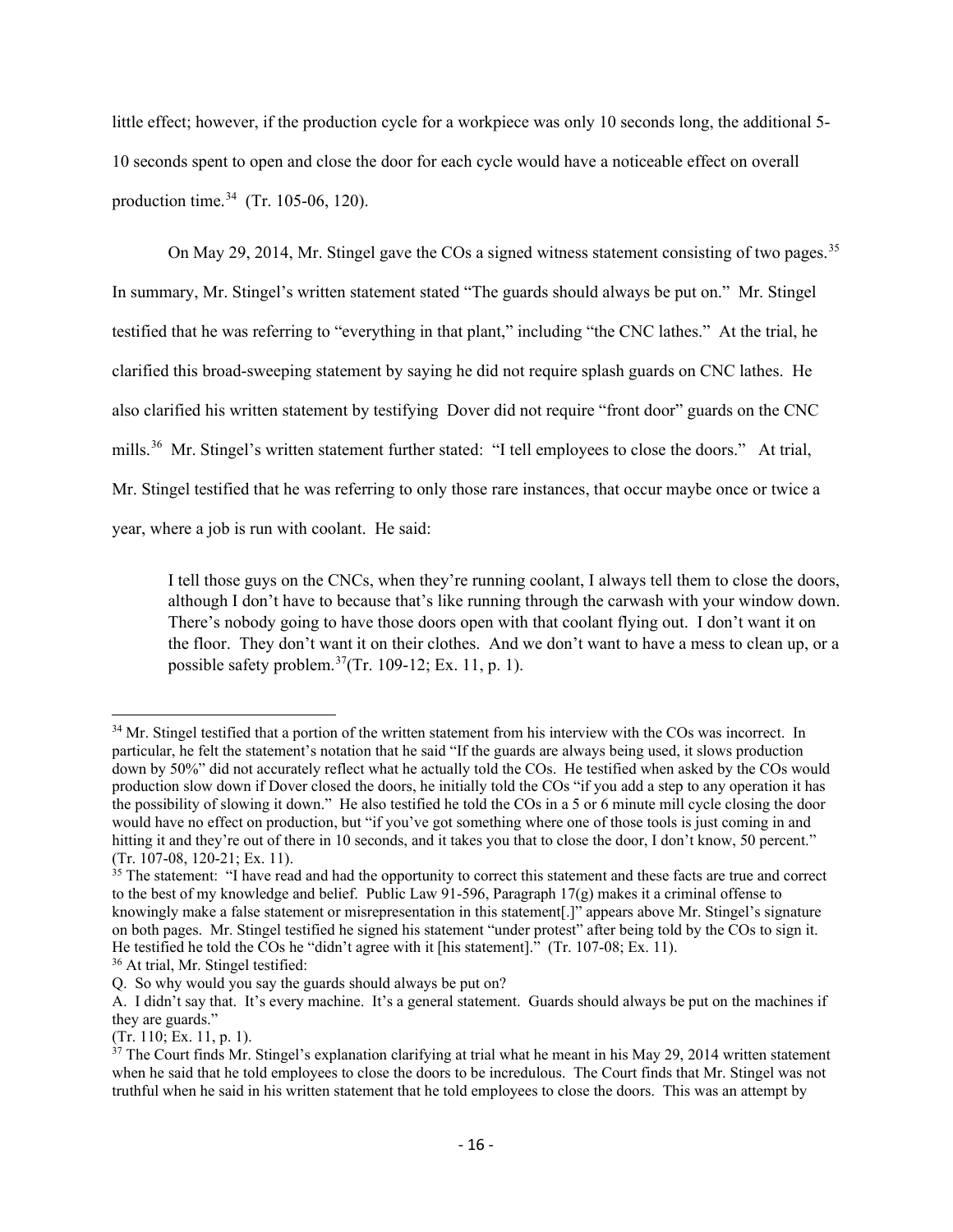In both his written statement and courtroom testimony, Mr. Stingel admitted at the time of the OSHA inspection lathe #37 had "a piece of cardboard where the splash guard would be." His written statement further explained that "Machine #37 has not had a guard for 10 years because it did not come with one."<sup>[38](#page-26-0)</sup> He acknowledged that a splash guard has since been installed. In both his written statement and courtroom testimony, Mr. Stingel admitted, at the time of the OSHA inspection, lathe #7 had a damaged roller door since it was purchased in the 1980's. He testified that "the bearings are all wobbly." He said that the door was "hard to open and close." In his written statement he admitted that the machine's operator "may not use this door every single time, …." In both his written statement and courtroom testimony, Mr. Stingel admitted "sometimes interlocks are broken" and one interlock was tied back with wire. (Tr. 114-16, 122-23; Exs. 11, 23).

Mr. Stingel stated that operators were paid a straight hourly rate and not paid based on production numbers, so there was no financial incentive to keep the splash guard doors open to speed up the process. He also said he never saw employees bumping into each other in the machine shop. He also testified he never heard of a tool or part breaking within a machine and either staying within, or flying out of, the machine. He also testified he did not know it was an OSHA violation to run CNC lathes with the splash guard doors open. He did not believe it was a hazard to do so. (Tr. 106, 470-72, 484).

Mr. Stingel was Dover's vice president of manufacturing in 2008. He agreed Dover told OSHA in its January, 2008 Certificate of Abatement that operators were told to use all supplied machine guards. He did not recall Dover employees being informed that guards must remain on the machine while in operation. (Tr. 487-88; Ex. 6).

Dover management to mislead OSHA's COs and evade responsibility for allowing employees to regularly operate CNC lathes and CNC mills with the splash guards/doors open.

<span id="page-26-0"></span><sup>&</sup>lt;sup>38</sup> At trial, Mr. Stingel contradicted his prior written statement when he testified employees used cardboard to cover the opening "until they got the door re-retrofitted. Because the door wasn't sliding." The Court finds employees used cardboard not because the door was not sliding. Instead, they used cardboard as a substitute because the splash guard door was missing from lathe #37. (Tr. 114-15; Exs. 11, p. 1, 23).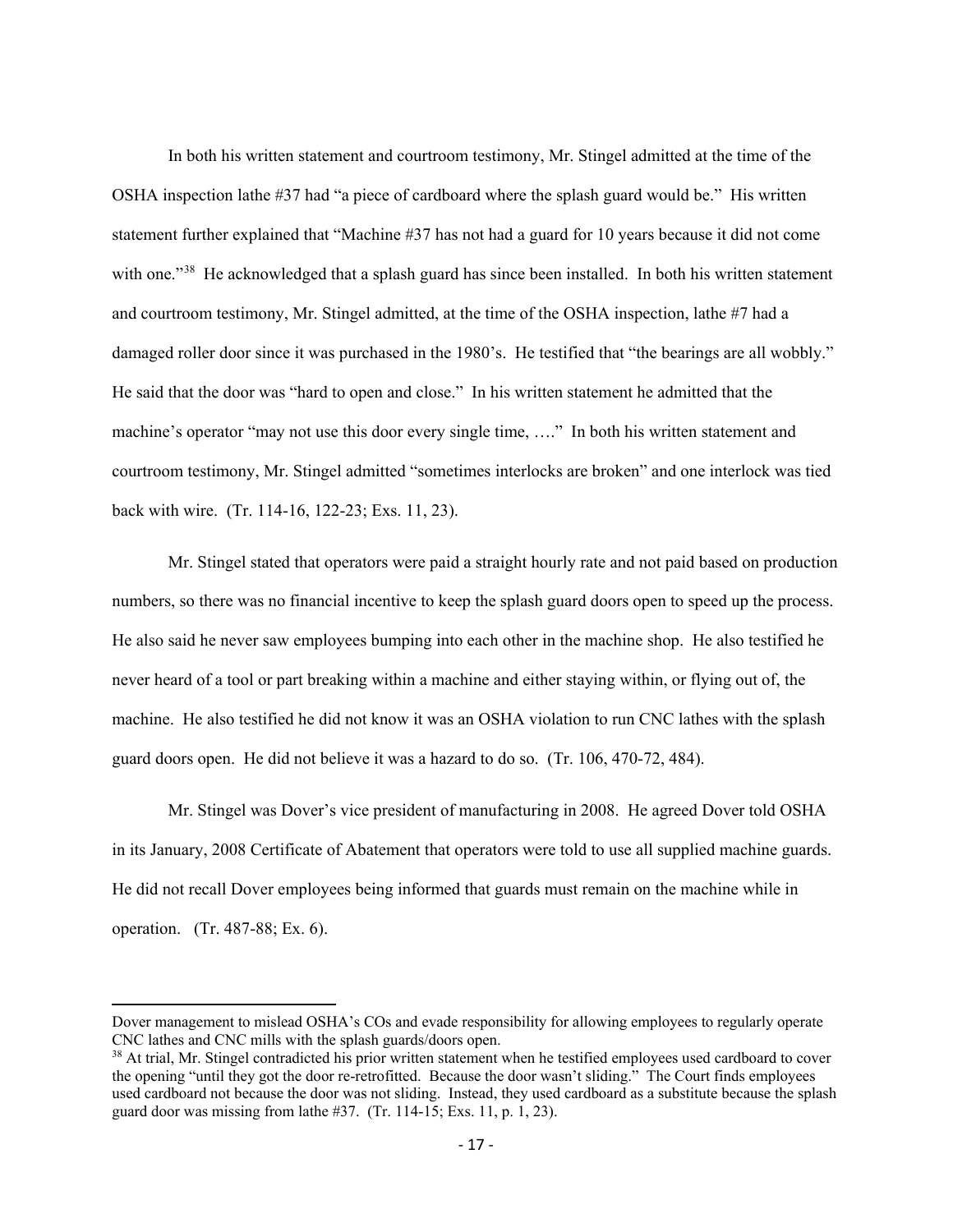Mr. Stingel acknowledged there was a time when machine operators reached into machines, while the machines were running, to grab parts off the machine. He stated "[b]ut the first part off the machine sometimes it just wouldn't face off right, they would reach in and they would grab it [the part]."<sup>[39](#page-27-0)</sup> Mr. Stingel further testified that this practice was eventually changed and the parts "now fall onto the wire" and the operator can "pull the parts out" from inside the machine after the cycle is complete.[40](#page-27-1) (Tr. 466-67, 477-80).

## *Matthew M. Bitikofer*

Matthew Bitikofer has worked as a machinist at Dover for 22 years. He was the senior lathe operator and wrote the programming for the CNC machines. He operated the CNC lathes, primarily lathes ##37 and 38. He has never had any specific training on machine guarding. He said he "very rarely" kept the doors closed on the two CNC lathes he operated. On May 29, 2014, he told OSHA COs "[w]e are told now to keep the doors closed."  $(Tr. 206-10, 435-36; Ex. 10)$ .

Matthew Bitikofer ran both hand and rod-loaded operations. Most of the jobs he ran were rodloaded jobs.<sup>41</sup> Dover tries to keep all of the rod-loaded jobs on his two CNC lathe machines. The handloaded jobs were generally assigned to newer employees. The production cycle for a rod-loaded job could last 3-4 hours. He just needs to check the machine every hour. The machine automatically stops when the rod is depleted. He could operate two or three machines at a time when running a rod-loaded job. His two CNC lathes are side by side so he can watch them both. (Tr. 206, 209, 213-14, 436-37, 449).

Matthew Bitikofer usually ran a job with the splash guard doors open, depending on what job was in the machine, because he liked to watch the production cycle.<sup>[42](#page-27-3)</sup> However, he stated it was not necessary

<span id="page-27-0"></span> $39$  Mr. Stingel stated this "rarely happened." (Tr. 466).

<sup>40</sup> The Court is unable to conclude when this change occurred.

<span id="page-27-2"></span><span id="page-27-1"></span><sup>&</sup>lt;sup>41</sup> He also referred to rod-loaded jobs as "bar fed" jobs. (Tr. 209-10).

<span id="page-27-3"></span><sup>&</sup>lt;sup>42</sup> Matthew Bitikofer testified he did not perceive being exposed to a hazard when doing so because he really did not have to do anything other than just watch the parts drop into a pan. (Tr. 438).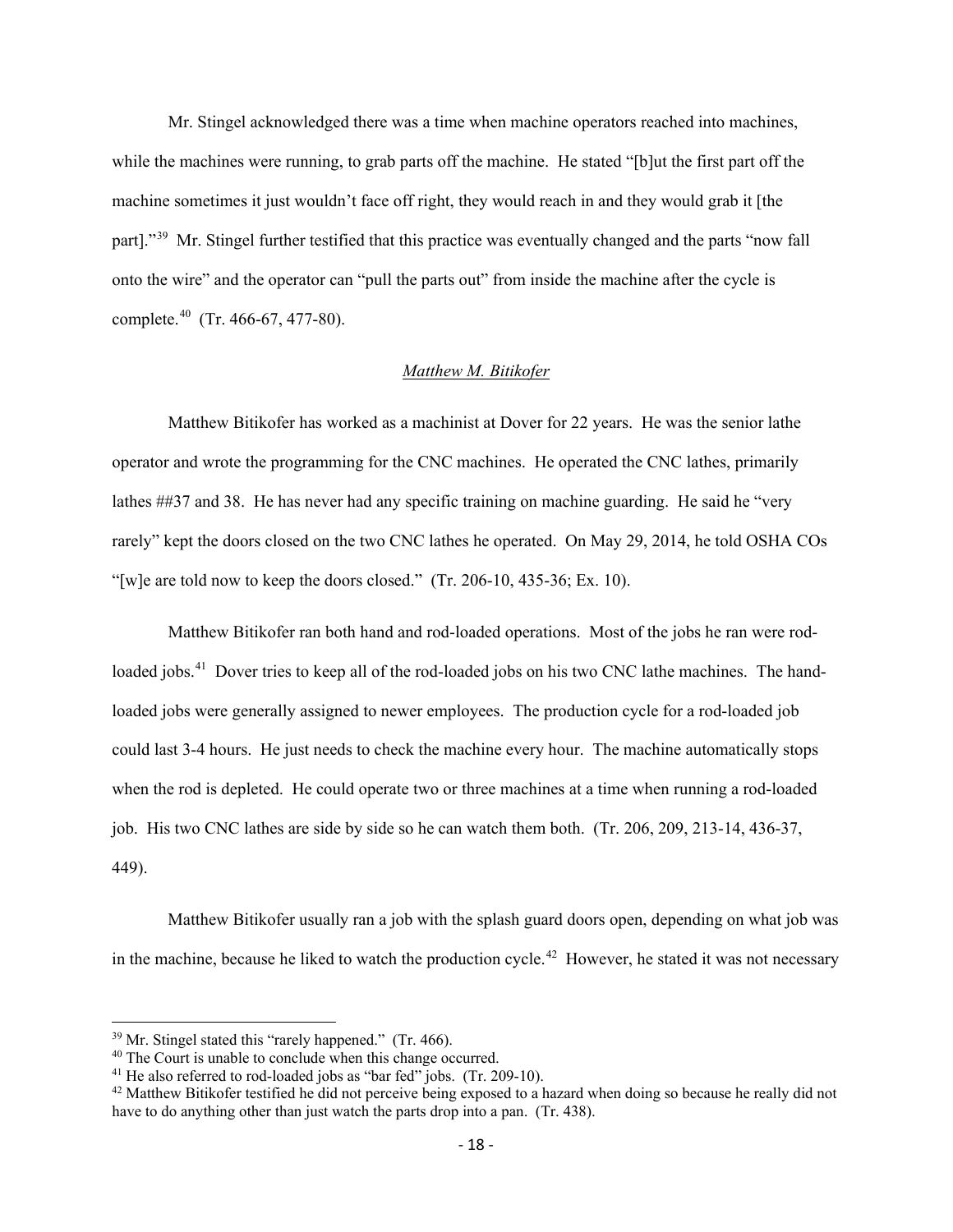to watch the production cycle for a rod-fed job. He closed the splash guard door to keep coolant from spraying on him and if a job could get oil on the floor.<sup>[43](#page-28-0)</sup> Lathe #37 was missing its splash guard door, so he created a splash guard made of cardboard to cover the opening.<sup>44</sup> He used a splash guard made out of cardboard whenever a job required it. In one instance, he cut a hole in the cardboard and put tape over the hole so that he could actually see into the machine; but the cardboard got saturated with oil. He admitted it was Dover's work practice to leave the splash guard doors open during production. [45](#page-28-2) On May 29, 2014, he told OSHA's COs that interlocks on the machine and guarding would slow down all production by 20 percent. At the hearing, he testified that it would slow production on certain hand-loaded jobs if the splash guard door was closed while producing each finished part. (Tr. 206-07, 210-16, 438; Exs. 10, 23).

On April 4, 2014, Matthew Bitikofer told CO Marcinko he only recalled that one CNC machine, lathe #15, had interlocks on it. He further told CO Marcinko the interlock on lathe #15 had been "tied" more than 10 years before. He also stated that the interlocks worked, but were impeding Dover's operation. (Ex. 15).

For a hand-loaded job, the production cycle for a finished part could range from 30 seconds to 2 minutes. The operator watched the progress of the workpiece to determine when it was finished. He believed the operator developed a rhythm for the production cycle's timing to unload the finished part and load the next blank workpiece. He testified that he had concerns operating CNC lathes with the splash guard closed would affect production during hand-loaded jobs. (Tr. 209, 216, 436-37, 452).

Matthew Bitikofer is shown operating lathe #19 in a video demonstrating a hand-loaded job.<sup>46</sup> He is seen inserting a circular plastic workpiece onto the spindle opening four separate times.<sup>[47](#page-28-4)</sup> After

<span id="page-28-0"></span> $43$  Oil that drips from air lines can get all over the floor and make it slippery. (Tr. 213).

<span id="page-28-1"></span><sup>&</sup>lt;sup>44</sup> Matthew Bitikofer told CO Marcinko on April 4, 2014 that lathe #37 had been at Dover for about 10 years, and it never had a splash guard door on it. (Ex. 15).

<span id="page-28-2"></span><sup>&</sup>lt;sup>45</sup> He testified that there was no work rule that required employees to operate CNC lathes with the doors closed. "It is undisputed that Dover did not require that its operators close the doors of the cited machines while they were in operation." (Tr. 207; R. Br., p. 4).

<span id="page-28-3"></span> $46$  The video of lathe #19 is less than about 2 minutes in duration. (Ex. C).

<span id="page-28-4"></span> $47$  The video shows Matthew Bitikofer finishing a ball seed part eventually to be used as a valve in a pump. (Tr. 444).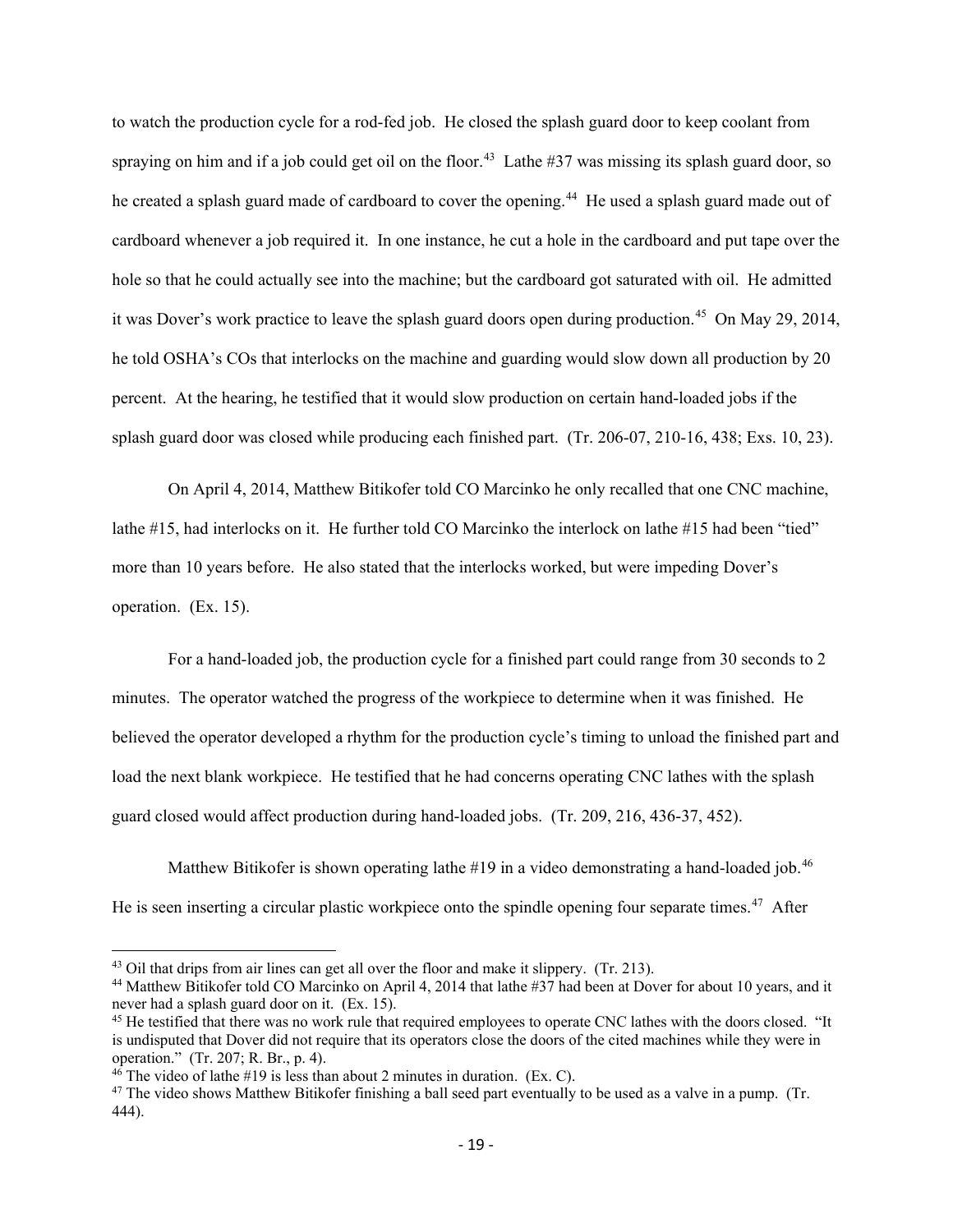inserting each workpiece, he quickly presses the green "CYCLE START" button located above the LS-26 Splash Guard Interlock label above the left side of the machine opening.<sup>48</sup> He is shown doing so four separate times. The spindle holding the workpiece starts rotating and the tool is shown moving to the workpiece to machine the workpiece at the point of operation. The tool then moves away from the point of operation and the turret turns to put a different tool in position to further machine the workpiece. The tool again moves to the point of operation to modify the workpiece and when finished returns to the home position. The machining of each workpiece shown in the video takes less than 20 seconds. The spindle holding the machined part usually stops rotating about a second and one-half after the tooling sequence is finished.<sup>49</sup> Matthew Bitikofer testified he could see when the spindle stopped when he could read the writing on the "set screw." (Tr. 442-43, 452; Exs. 1, 2, C).

Matthew Bitikofer is seen in the video removing three workpieces that had been separately machined from the spindle inside lathe #19. On at least two occasions, he is also shown reaching inside lathe #19 after a workpiece had been machined to use his fingers to clear some of the plastic debris caught in, on or around the spindle and its opening. He stated "you need to get your finger in there and make sure everything goes up to the chip sucker. Because if it gets plugged, then they just start packing up."<sup>[50](#page-29-2)</sup> The video also shows Matthew Bitikofer, during a machining cycle, holding another workpiece to be placed into the spindle in his left hand while his right arm is shown resting on the top of the opening of

<span id="page-29-0"></span><sup>&</sup>lt;sup>48</sup> Matthew Bitikofer is not shown at any time in the video pressing either lathe #19's "Power On" or "Power off" buttons located to the far left of the green "CYCLE START" button. In its post-hearing brief, Respondent asserts lathes remain under power in hand-fed operations; but are "at rest" while blanks are hand loaded into the lathe. (Exs. 2, C; R. Br., pp. 2-4).

<span id="page-29-1"></span><sup>49</sup> Matthew Bitikofer testified:

Q. [Extraneous material omitted] When that tooling stops at the end of its cycle, what effect does it have on the spindle spinning?

A. They usually stop. When the tools back out, the spindle stops. Because the last line the program reads is the spindle stop, which, I don't know, maybe a second and a half at the most it takes to stop. I mean it's pretty quick. (Tr. 442).

<span id="page-29-2"></span> $50$  Matthew Bitikofer testified operators may need to interrupt an ongoing job to clear out debris chips and stringy or rubberish material from inside of the machines. He stated "some of these materials are a real pain in the a\*\*." He testified this is done when the machine has stopped cycling. (Tr. 453-54).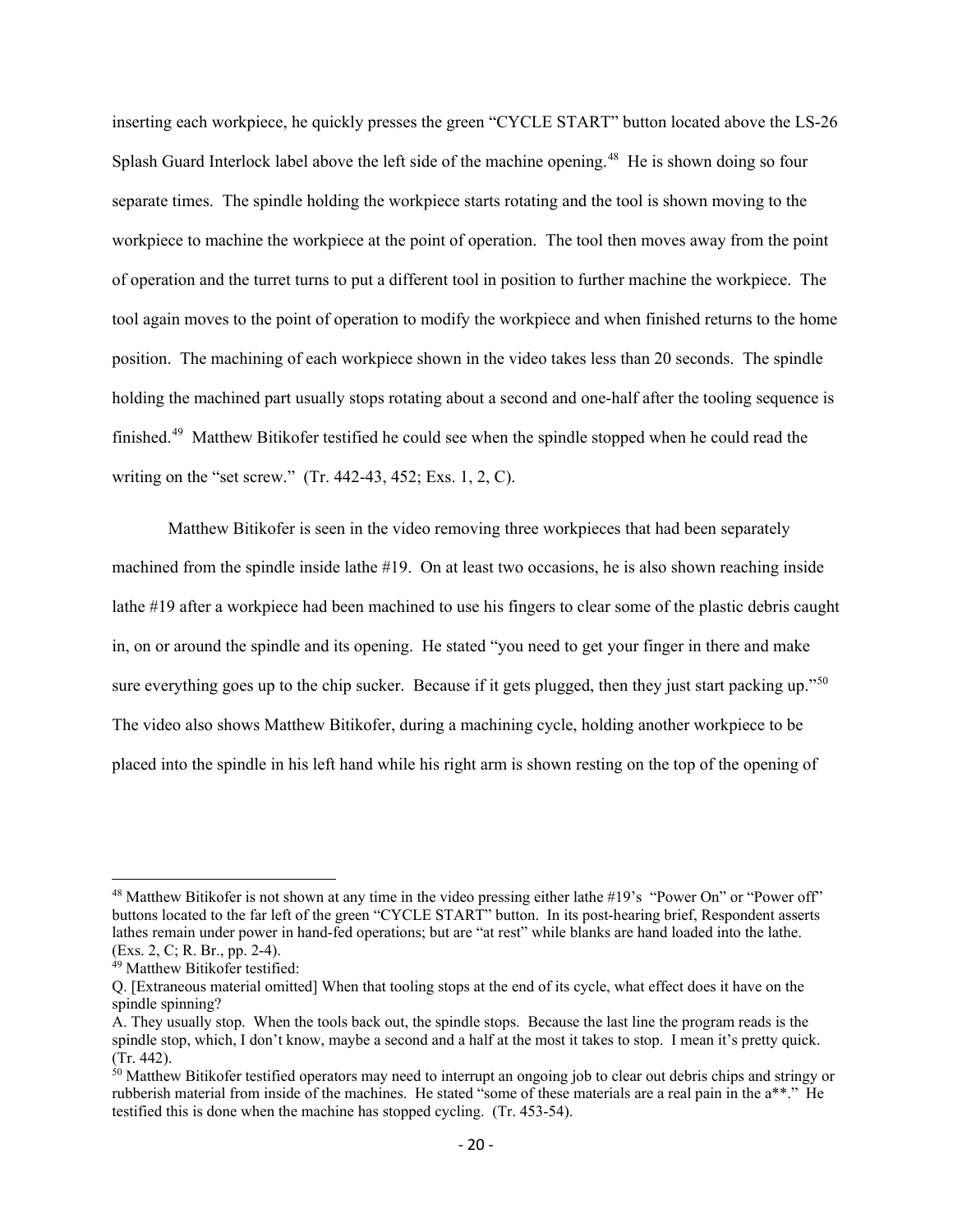lathe #19. He testified at that time his hand was a "couple of inches" from being inside lathe #19. (Tr. 441-42, 450; Exs. 2, C).

The CNC lathes were equipped with an air nozzle and hose positioned to help blow the debris chips away from the point of operation into the vacuum hose just below. If debris chips needed to be cleaned out during the machining cycle, Matthew Bitikofer testified he "takes the continuous buttons off" shutting down the machine, cleans the chips out, and then restarts the machine by "hit[ting] the continuous and hit[ting] the green button."<sup>[51](#page-30-0)</sup> (Tr. 438-41; Ex. 2).

Matthew Bitikofer trained new employees on the operation of the CNC lathes. He told the operators that he trained the main safety rule was to "[k]eep your hands out of the machine when it's running." He stated it took five to seven years before he could operate lathes independently.<sup>52</sup> (Tr. 207-08, 435-36, 448, 460).

Matthew Bitikofer testified there was no reason for an employee to put his hand into the machine during a production cycle.<sup>[53](#page-30-2)</sup> He told the employees he trained that the machine could not tell the difference between a piece of plastic and a finger. He testified that if operators put their hand in a running machine, "chances are you're going to lose it." (Tr. 214-15, 436).

In the last five years, he had not seen anyone put their hand in the machine during a production cycle. The only accident he knew of was Mr. Mullet's in October, 2012. At that time, the CNC lathe's program ran a "continuous cycle" that included a pre-programmed pause for the operator to unload the finished part and then load the next blank workpiece. At the time, Mr. Mullet was a "tender" and had

<span id="page-30-0"></span><sup>&</sup>lt;sup>51</sup> The Court finds that the video of lathe #19 more accurately depicts how and when: 1) chips and debris are removed from the spindle by the operator reaching into the lathe with his fingers and 2) the green CYCLE START button is hit by the operator to start the machining cycle of a workpiece. The video does not show Matthew Bitikofer hitting any button to cut the power to the machine before cleaning chips or debris out. The Court finds lathe #19's power remained on throughout the video. (Exs. 2, C).

<span id="page-30-1"></span> $52$  He testified that one of the current employees was still learning lathe operations after about 7 years, which is longer than most of the employees he trained. (Tr. 448, 459).

<span id="page-30-2"></span><sup>&</sup>lt;sup>53</sup> Many years ago the operators put their hands in to "catch" the finished parts for some jobs. A wire catcher is now used for that type of job. (Tr. 211-12, 444-46, 477-80).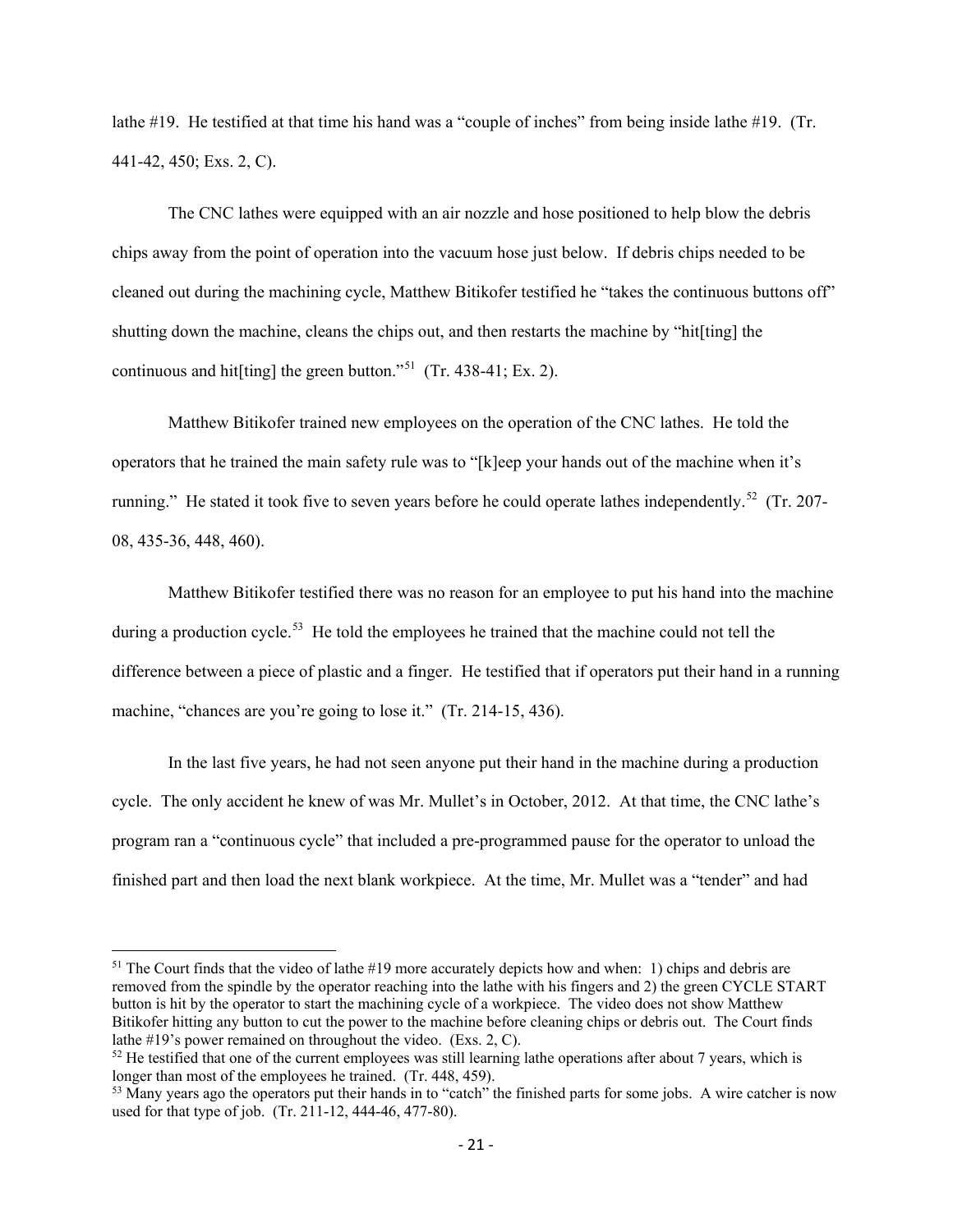only worked at Dover for 2 years. Matthew Bitikofer explained that a tender does not set-up a machine; he "babysits" it while it is cycling. He admitted that an operator could not put his hand into a running machine if the splash guard door was closed and interlocked because once an operator opened the door the interlock would stop the machine's cycle. (Tr. 208, 214-16, 448, 456).

After Mr. Mullet's accident, Matthew Bitikofer modified the CNC lathe's programming so that an operator had to manually start the production cycle for each workpiece. There were no longer "continuous cycle" jobs at Dover. He somewhat recalled Dover having some problems with splash guards or interlocks in an OSHA inspection that preceded OSHA's 2014 inspection. (Tr. 210-11, 214, 455).

Matthew Bitikofer had never seen an operator bump into another while operating a machine. He stated there was no dress code at Dover and machine operators could wear long sleeve shirts. He testified he knew of no event when clothing was caught in the equipment. (Tr. 437-38, 461-62).

## *George Bitikofer*

George Bitikofer<sup>[54](#page-31-0)</sup> has worked at Dover for 25 years.<sup>[55](#page-31-1)</sup> He has been in the plastics manufacturing industry since 1966. He operated Dover's two CNC mill machines, ##510 and 810, and makes secondary tooling. CNC mills typically perform drilling operations and part profiles.<sup>[56](#page-31-2)</sup> He had not received any safety training at Dover. He learned the operation of CNC mill machines by reading the programming manual, which he said did not include information about safety and machine guarding. (Tr. 220-23, 234, 247).

When the splash guard door was open, the CNC mill machine had a large doorway opening that allowed the operator to load and unload the workpieces being machined. The machine's controls were to

<span id="page-31-0"></span><sup>54</sup> George is the uncle of Matthew Bitikofer. (Tr. 179).

<span id="page-31-1"></span><sup>55</sup> He had also been an original owner; he is no longer an owner or partner. Mary Lynn Schwab now owns Dover. (Tr. 220, 482).

<span id="page-31-2"></span> $56$  Part profiling shapes parts to whatever is required. (Tr. 223-24).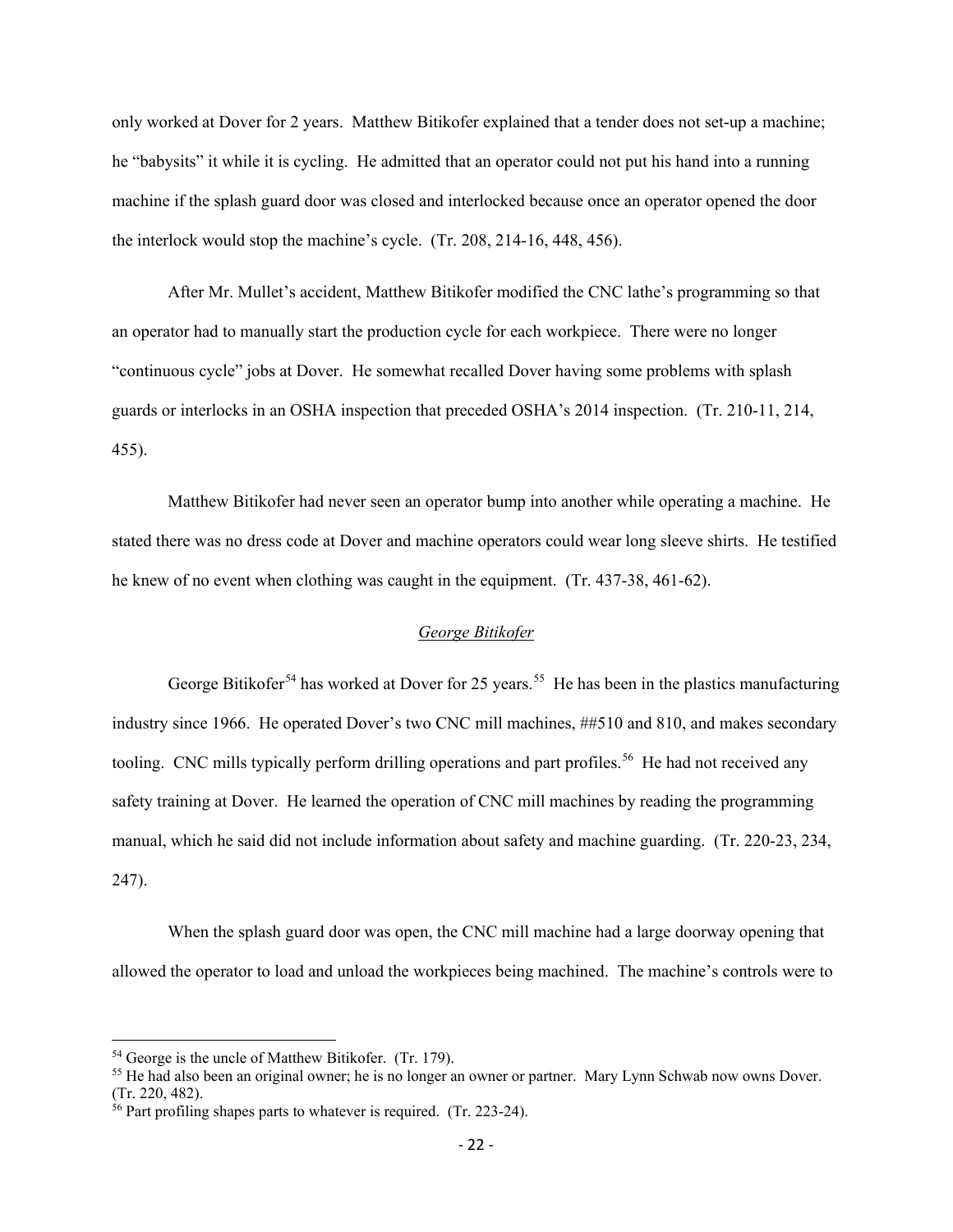the right of the opening. George Bitikofer generally did not shut the splash guard door during production. Occasionally, he shut the door to keep the debris created during the production cycle or coolant from coming out onto the floor and causing a hazard there. He estimated that it took about 5-10 seconds to open and close the door for each cycle.<sup>[57](#page-32-0)</sup> He testified, depending on the part being made, the machine's operating cycle can be a couple seconds or a couple minutes. (Tr. 227-30, 240-45; Exs. 1, 13, D).

George Bitikofer is the operator shown in the video demonstrating a hand-fed production cycle on mill #810.<sup>58</sup> Just inside the doorway opening is a table that moves horizontally from the front of the machine (near the opened doorway) to the back of the machine (where the blank workpiece is tooled).<sup>59</sup> When the table is near the opened access door for loading and workpiece positioning it is in its "home" position. The video shows George Bitikofer loading a blank workpiece<sup>[60](#page-32-3)</sup> onto a "fixture" (also referred to as an arbor) that holds it in place on the table. The workpiece does not move during the production process. On the video, George Bitikofer presses the start button and the table moves horizontally away from the door and toward the back to position the workpiece below the spindle that holds the rotating drill bit (or other machining tool). The drill bit moves vertically down to drill a hole in the blank workpiece. After the hole is drilled, the tool moves vertically up to its resting position and the table moves to its home position. George Bitikofer then repositioned and rotated the workpiece 180 degrees by reaching into the CNC mill machine through the opened doors so another hole can be drilled and repeats the process. (Tr. 223-26, 346; Exs. 1, D).

George Bitikofer testified that while the workpiece is being tooled, an air hose inside the mill, near the tool, removes the powder and debris produced. Occasionally, while standing at the open

<span id="page-32-0"></span><sup>57</sup> On May 29, 2014, George Bitikofer told OSHA COs "[i]nterlocks would slow down production on the mill. It takes longer on certain parts to open and close the doors than to complete the parts." (Ex. 13).

<span id="page-32-1"></span><sup>&</sup>lt;sup>58</sup> The video shows a "Mill Rear View Operation" just over 1 and 1/2 minutes in duration and a "Mill Front View Operation" less than 2 minutes long. The video is dated October 27, 2014.

<span id="page-32-2"></span><sup>&</sup>lt;sup>59</sup> The CNC mill door opening is high and wide. The door opening is as tall as the operator and begins above the operator's knees, but below his waist. It appears to be wide enough for two operators to stand alongside each other before it. (Exs. 1, D).

<span id="page-32-3"></span> $60$  The blank workpiece is the piece of material; e.g., plastic, before it has been modified on a CNC lathe or CNC mill.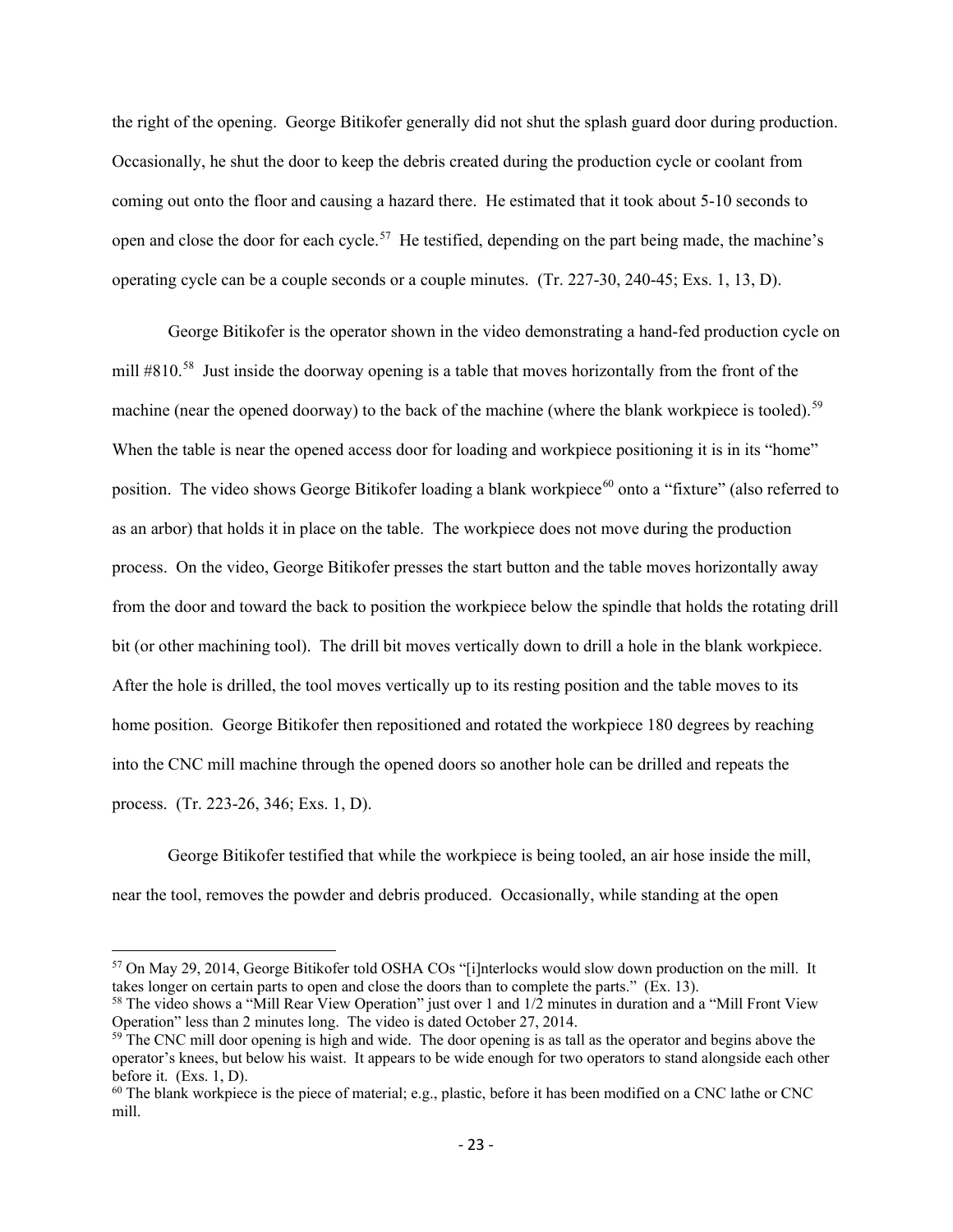doorway, George Bitikofer used a second air hose that hangs to the right of the access door to blow away excess debris chips during the production cycle.<sup>61</sup> He testified that he did not lean into the CNC mill machines to remove these chips. Chips and debris also accumulated in a tray that was removed and emptied when the CNC mill machine was shut down. (Tr. 230-33).

George Bitikofer measured the distance from the doorway opening to the spindle at 32 inches on both CNC mill machines. He stated that someone could lean into the CNC mill machine itself to get his hand or arm under the spindle. He testified he had not done so during a production cycle. George Bitikofer had also never seen anyone put their hand under the spindle of a CNC mill at Dover. He did not know the precise distance between the edge of the table, in its home position, and the machine's opening.<sup>62</sup> (Tr. 226-27, 234-36, 239).

George Bitikofer testified that a warning was posted on one of the CNC mill machines that stated "Do not open door unless machine control is in manual mode and spindle stop button is depressed." He admitted that he did not heed the warning when operating the two CNC mill machines. He opened the door when the CNC machine was not in the manual mode. He also left the doors open while the spindle was operating. He further admitted that an operator could reach inside a mill machine to the spindle if the doors were open; but could not if the doors were closed. (Tr. 240-42; Ex. 30).

#### *Paul Palmer*

<span id="page-33-0"></span> $61$  George Bitikofer described the chips as "Teflon nylon chips" that were debris generated from the machining of a finished part. The chips may also be referred to as "shavings." (Tr. 228; Ex. E).

<span id="page-33-1"></span> $62$  He testified that the distance from the table's edge, in its home position, to the opening was less than 32 inches. He also testified that a vice mounted to the table was also less than 32 inches from the opening when the table was in its home position. The video at Ex. D shows that the table's edge and the vice, in the table's home position, are very near the opening; much less than 32 inches. CO Marcinko testified the table came almost to the edge of the CNC mill machine. Mr. Stingel estimated the table came within a foot of the door. (Tr. 66-69, 235-39, 343; Ex. D).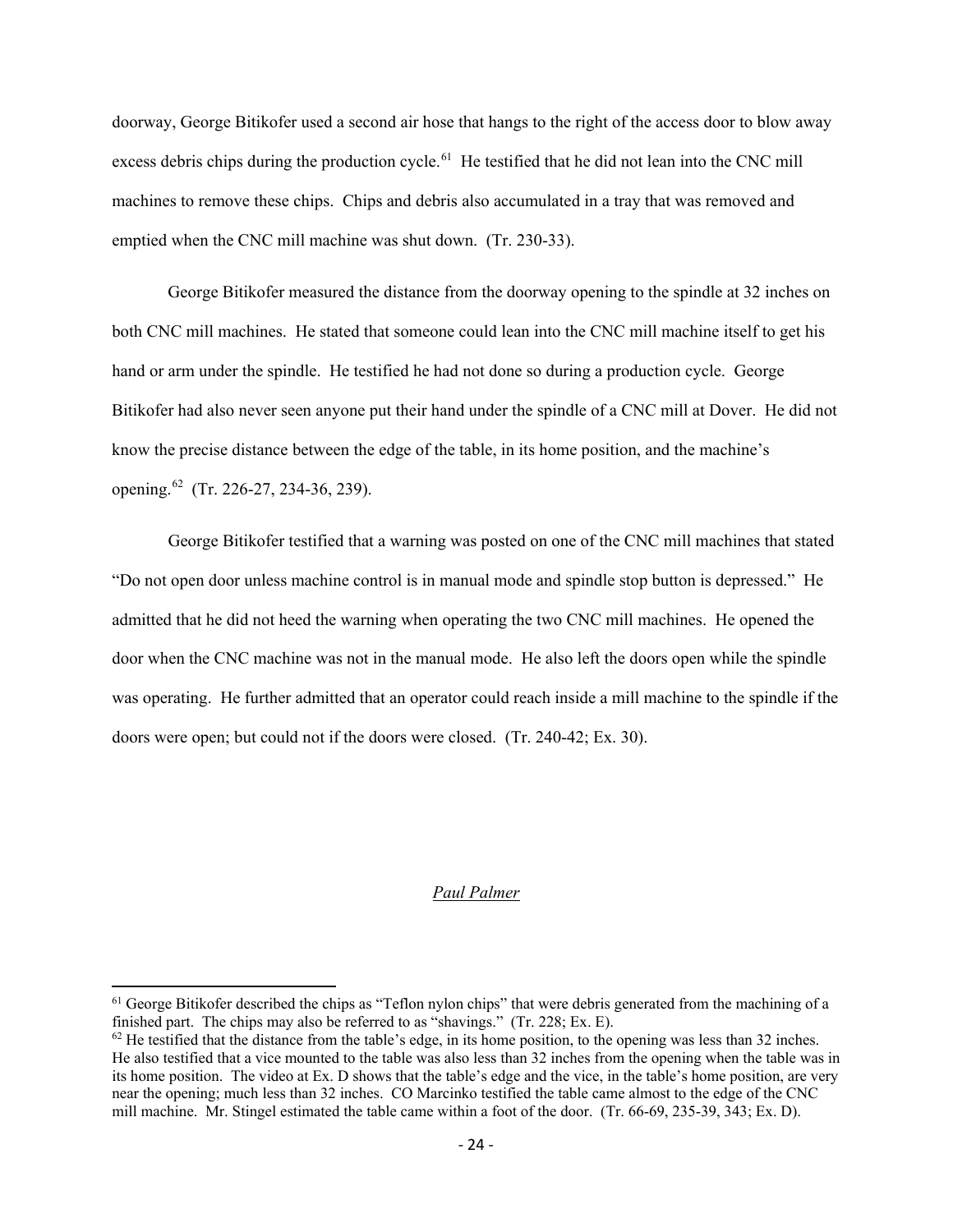Paul Palmer has been Dover's vice president of sales and marketing since 1990. He accompanied CO Marcinko during his "walk-around" of the facility on April 4, 2014. Mr. Palmer had no experience as a lathe or mill operator. However, he had observed mills and lathes operate. (Tr. 55-56, 144-45, 155).

In a written statement that he signed and gave to the COs on May 29, 2014, Mr. Palmer stated: "Using these machines with guards adds to cost and time." He also stated "[s]ome parts need to be grabbed before they drop."<sup>[63](#page-34-0)</sup> He further stated that, although the CNC "machines were originally designed to default back to 'zero' after every piece, they could now "be stopped and started back up without going back to 'zero."<sup>[64](#page-34-1)</sup> He stated "I would guess that using the doors reduces production 25%."[65](#page-34-2) He also stated that Dover fabricated [splash] guards for the screw machines after OSHA's 2008 inspection.<sup>66</sup> At trial, Mr. Palmer did not dispute making these statements. (Tr. 148, 153-54; Ex. 12).

The Court finds the explanations Mr. Palmer gave at trial in an attempt to undermine his May 29, 2014 written statement to lack credibility.

#### *Brian Bitikofer*

Brian Bitikofer has worked at Dover for 23 years. Several of his family members worked at Dover: George Bitikofer is his father, Matthew Bitikofer is his cousin, and his son, Cole, also worked at Dover. During the first 2 years, he operated lathes. He then became Dover's Midwest sales manager and for the past two years was also responsible for new business development. He said he accompanied CO Marcinko during his April 4, 2014 inspection. (Tr. 164-66, 179).

Brian Bitikofer testified the CNC lathes at Dover were "sometimes" operated with their splash guards open. The last time he operated a CNC lathe was about 5 years before, to fill in for a sick

<span id="page-34-0"></span> $63$  Mr. Palmer testified at trial that he had just "assumed" operators were grabbing parts "a long time ago" to stop them from being dinged and rejected. He admitted operators had to have guard doors open to allow them to quickly grab parts inside the machine with their hands before parts fell to the ground. He further admitted operators could not grab the parts inside the machines at all if the guard doors were closed. (Tr. 150, 156-57, 160-161). <sup>64</sup> At trial, Mr. Palmer testified he was trying to show how "very intelligent" the operators were. (Tr. 152).

<span id="page-34-1"></span>

<span id="page-34-2"></span> $65$  Mr. Palmer testified at trial that the statement was "just a wild guess." (Tr. 153, 157).

<span id="page-34-3"></span><sup>66</sup> At trial, Mr. Palmer testified that was an assumption on his part. (Tr. 153).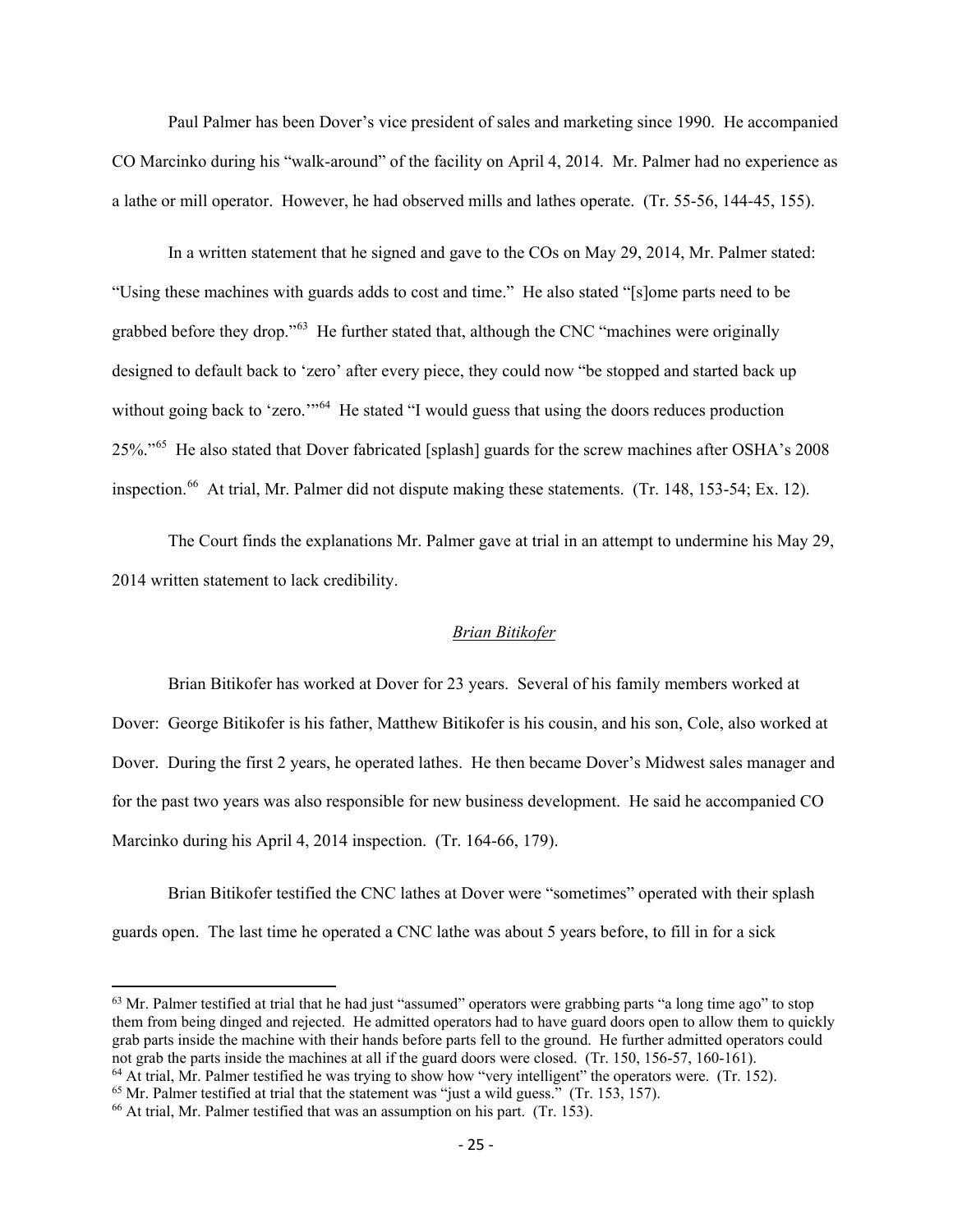employee. When he was a CNC lathe operator he generally had the splash guard door open. He stated that it had been many years since it had been a practice for an operator to put his hands in the machine during a cycle. (Tr. 165, 178).

On May 29, 2014, he signed a written witness statement during OSHA's second visit to Dover.<sup>[67](#page-35-0)</sup> He asserted that Dover bought all of its machines in used condition in both his written statement and during his hearing testimony. He also testified he had seen a CNC machine [lathe #37] with cardboard on it a few times over the years, and never with a [splash guard] door. In both his written statement and during his hearing testimony, he stated that he made sure Dover made a door for lathe #37 within two days of the OSHA inspection. He testified that the machines' "interlocks are not functioning."<sup>[68](#page-35-1)</sup> He agreed during his testimony that "[u]sing the interlocks will kill production 25-50% and would hurt competition."[69](#page-35-2) At the trial his testified that he was referring to "hand load parts" and not to other unidentified product that would not be affected.<sup>[70](#page-35-3)</sup> (Tr. 166, 170-73, 176; Ex. 16).

In both his written statement and hearing testimony, he acknowledged the cage screen on the one CNC machine [lathe #15] was an area where an employee could still put a hand or arm through the guard while the machine was running.<sup>71</sup> (Tr. 173-75; Exs. 16, 19-20).

Brian Bitikofer testified the assertion in his written statement that "[p]rograms are now created to still function in alarm" was an error. He testified "Programs aren't wrote specifically to bypass safety." He said an "alarm" was an event that immediately stops the machine in its production cycle. For example, a machine could go into alarm mode and stop if: a) the machine turret "over travels," b)

<span id="page-35-0"></span> $67$  The witness statement included the following above his signature:

I have read and had the opportunity to correct this statement and these facts are true and correct to the best of my knowledge and belief. Public Law 91-595, Paragraph 17(g) makes it a criminal offense to knowingly make a false statement or misrepresentation in this statement.

<sup>(</sup>Ex. 16).

<span id="page-35-1"></span><sup>68</sup> He pointed out an interlock device on CNC lathe No. 15, at "B". (Tr. 180-81; Ex. 19).

<span id="page-35-2"></span> $69$  This was consistent with the assertion made in his written statement. (Ex. 16).

<span id="page-35-3"></span><sup>&</sup>lt;sup>70</sup> Brian Bitikofer testified that he felt pressured to come up with a quantifiable number. (Tr. 178; Ex. 16).

<span id="page-35-4"></span> $71$  Although this was so, Brian Bitikofer stated he had not seen it happen during his years of employment at Dover. (Tr. 173-75; Ex. 16).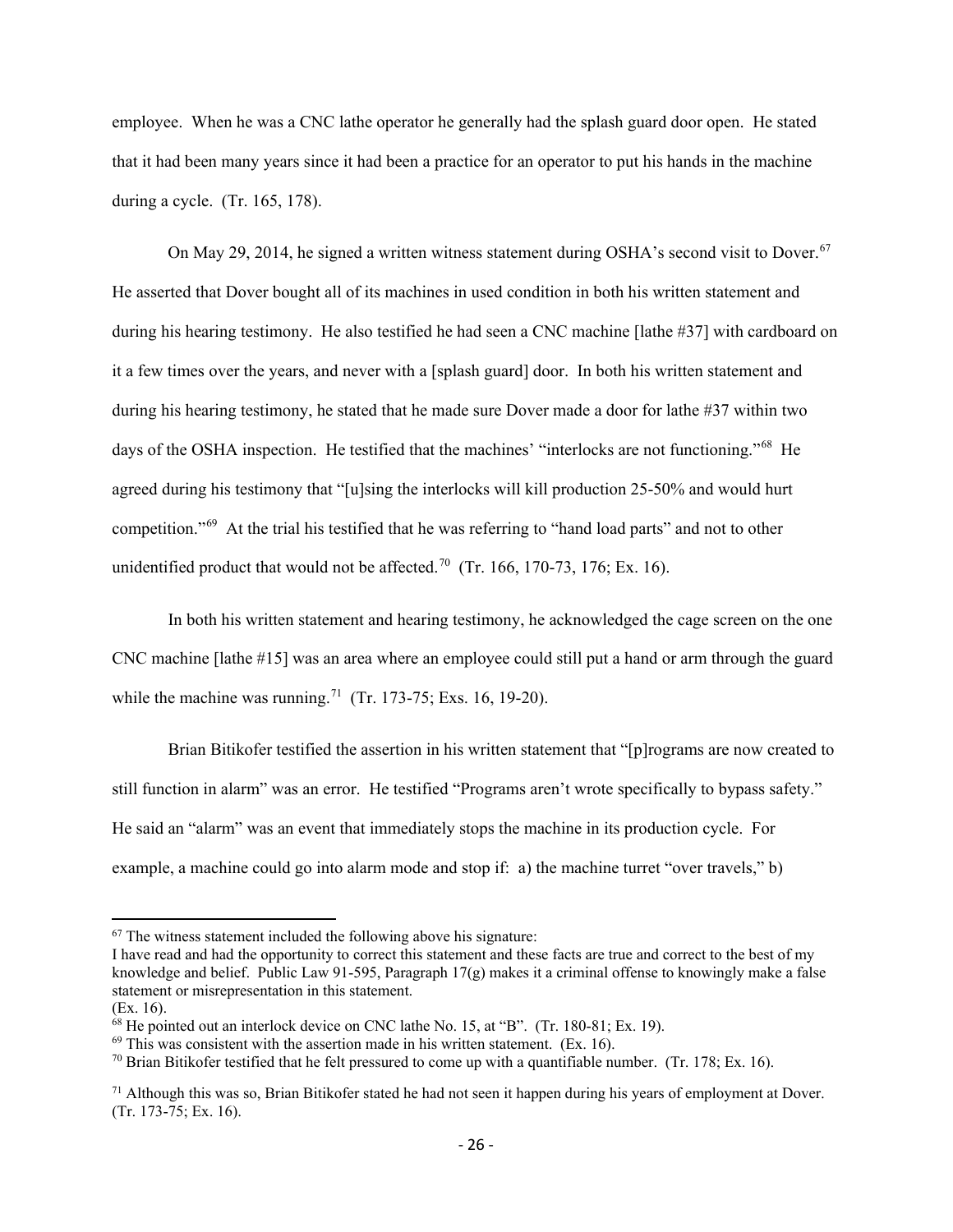hydraulic oil pressure was low, or c) the operator hit the red emergency master stop button.<sup>72</sup> (Tr. 173, 181-83).

### *Seth McCoy*

Seth McCoy has worked for Dover for seven years. He is a CNC Machinist and operated lathe  $#7.^{73}$  $#7.^{73}$  $#7.^{73}$  He learned to operate the lathe from Matthew Bitikofer.<sup>[74](#page-36-2)</sup> Mr. McCoy testified that he and other lathe operators at Dover "sometimes" operated the lathe with the splash guard door open. On May 29, 2014, Mr. McCoy asserted in a written statement to OSHA's CO: "Honestly, 'I only close the door when it is convenient.'" He further asserted in the written statement: "I have heard of employees reaching into the machine while it is running and getting hurt."<sup>[75](#page-36-3)</sup> Mr. McCoy testified that an operator could get his hand caught in a moving part if he reached an arm's length, about two feet, into the machine, and this could be a hazard were he to do so. He closed the door if debris chips were flying out of the machine.<sup>76</sup> He testified that Mr. Stingel has told him to keep the splash guard door closed. He said Dover had a rule to keep the splash guard door closed as long as he worked there.<sup>[77](#page-36-5)</sup> He also testified that the "DANGER" sign shown at exhibit 24 was posted on a machine at Dover. (Tr. 184-88, 193-96; Exs. 14, 24).

He witnessed Mr. Mullet's lathe injury that occurred at Dover on October 3, 2012. Mr. Mullet had reached into a running lathe to adjust a workpiece on the spindle, when the tool moved and cut the back of his hand. After the Mullet accident, Mr. McCoy testified that Dover was more firm about

<span id="page-36-0"></span><sup>&</sup>lt;sup>72</sup> He pointed out a Master alarm red button on lathe #15, at "C". (Tr. 181; Ex. 19).

<span id="page-36-1"></span> $^{73}$  In his written statement to the OSHA COs dated May 29, 2014, Mr. McCoy described lathe #7 as "the machine" with damaged rollers for door." (Ex. 14).

<span id="page-36-2"></span><sup>&</sup>lt;sup>74</sup> He testified that Matthew Bitikofer had not talked about putting hands within the confines of the machine while it was running with "moving parts" during his training. (Tr. 195).

<span id="page-36-3"></span> $<sup>75</sup>$  Seth McCoy testified that his brother Chris McCoy, a CNC operator, sustained a small cut reaching into a lathe</sup> that had its power on to clear out a chip. The Court credits Seth McCoy's testimony that the lathe's power was on over Mr. Stingel's testimony that it was his [Mr. Stingel's] understanding the "machine was off." (Tr. 191-92, 199- 200, 468).<br><sup>76</sup> Seth McCoy testified that the chips he was referring to were similar to those at Exhibit I. (Tr. 195-96; Ex. I).

<span id="page-36-4"></span>

<span id="page-36-5"></span><sup>&</sup>lt;sup>77</sup> He testified that Dover had never disciplined anyone for operating a CNC lathe with the door open. His testimony was consistent with his May 29, 2014 written statement where he stated: "I do not know anyone who has been disciplined for running machines without closing the doors." (Tr. 187; Ex. 14).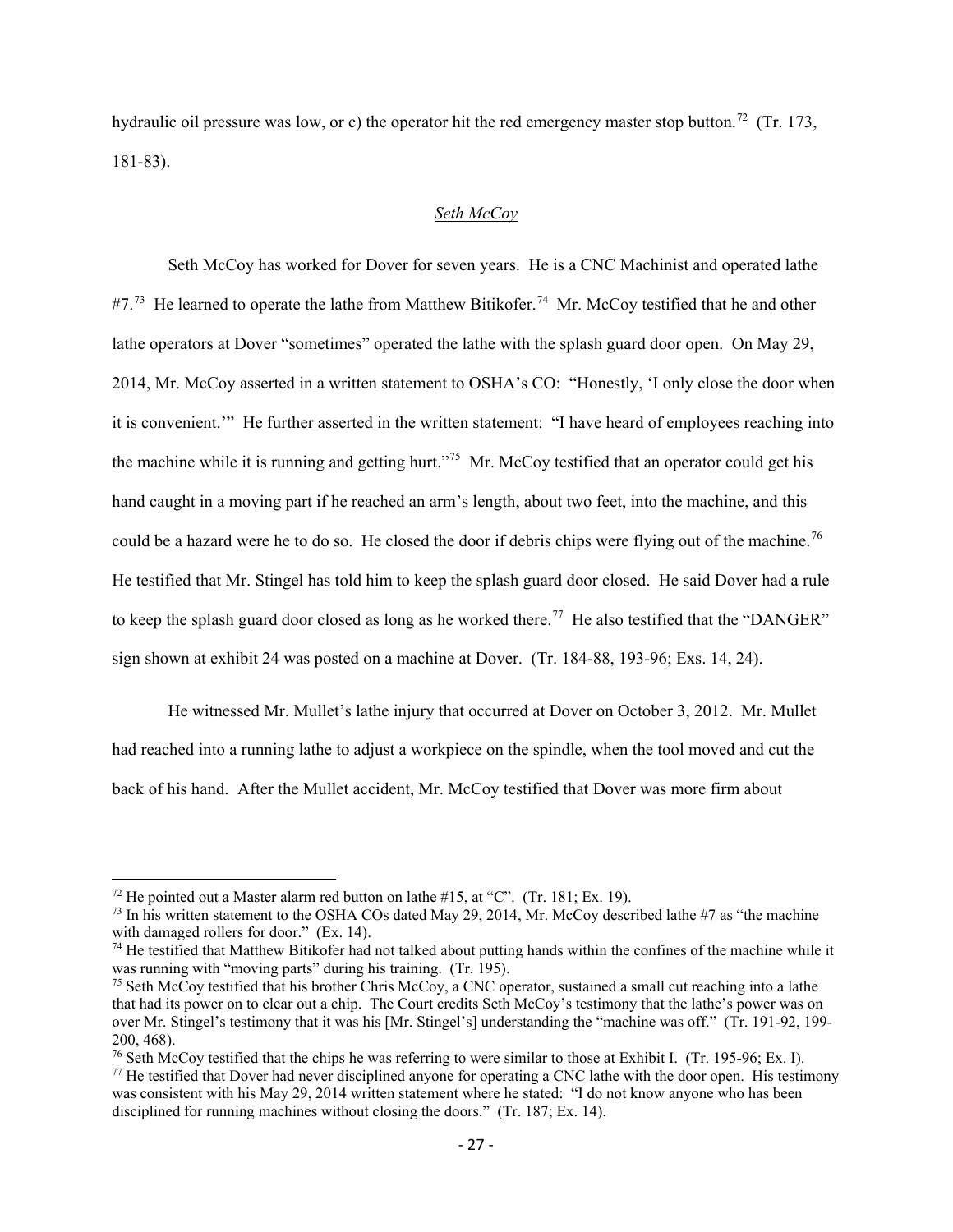shutting the doors and operators took control of the start of the production cycle. (Tr. 188-90, 197; Ex. 3).

Mr. McCoy testified that, during his May 29, 2014 interview, he felt the COs had threatened him with jail if he did not tell the truth.<sup>[78](#page-37-0)</sup> He said the COs threatened him after he initially told them he always operated his lathe with the splash guard door closed.<sup>[79](#page-37-1)</sup> Mr. McCoy admitted that he had lied during the May 29, 2014 interview when he told the COs he closed the CNC lathe's door for each production cycle. $80$  (Tr. 201-04; Ex. 14).

## *CO Matthew Marcinko*

Matthew Marcinko has been an OSHA CO for  $3\frac{1}{2}$  years. He is a member of an OSHA response team that responds to fatalities, accidents, and complaints. He received a bachelor's degree in occupational safety and health from Columbia Southern University (CSU) in 2008. He earned a master's degree in occupational safety and health from CSU in 2013.<sup>[81](#page-37-3)</sup> He has completed OSHA's training for safety and machine guarding.<sup>[82](#page-37-4)</sup> He has conducted prior inspections of facilities with mills and lathes, including the inspection of CNC type machines. (Tr. 249, 256-57).

A. No.

<span id="page-37-0"></span><sup>&</sup>lt;sup>78</sup> The witness statement that he signed included above his signature the following: "I have read and had the opportunity to correct this statement and these facts are true and correct to the best of my knowledge and belief. Public Law 91-596, Paragraph  $17(g)$  makes it a criminal offense to knowingly make a false statement or misrepresentation in this statement." (Ex. 14).

<span id="page-37-1"></span><sup>79</sup> Lathe #7, which Mr. McCoy operated, is the lathe where CO Marcinko observed an employee having significant trouble moving the splash guard door. (Tr. 269-71).

<span id="page-37-2"></span><sup>80</sup> From the transcript of Mr. McCoy's testimony:

Q. And on line 5 there's a sentence that starts halfway on the line. It says: I am always using the door and closing it while that machine is running. Do you see that?

A. Yeah.

Q. Was that accurate?

Q. That wasn't true?

A. No. That was when they threatened me." (Tr. 204).

<span id="page-37-3"></span><sup>&</sup>lt;sup>81</sup> CO Marcinko testified that CSU was an online, nationally accredited university. (Tr. 304-05).

<span id="page-37-4"></span><sup>&</sup>lt;sup>82</sup> From about 2007 through 2011, CO Marcinko worked as a civilian employee with the United States Army's Corps of Engineers (COE). While there, he was a tools and parts attendant, maintenance mechanic, and a safety officer. He worked in the construction, maritime, manufacturing and general industries while at the COE. He received some general machine guarding and safety training while working there. He occasionally assisted machinists operating mills and lathes, that were not CNC, at the COE. He also served a total of seven years on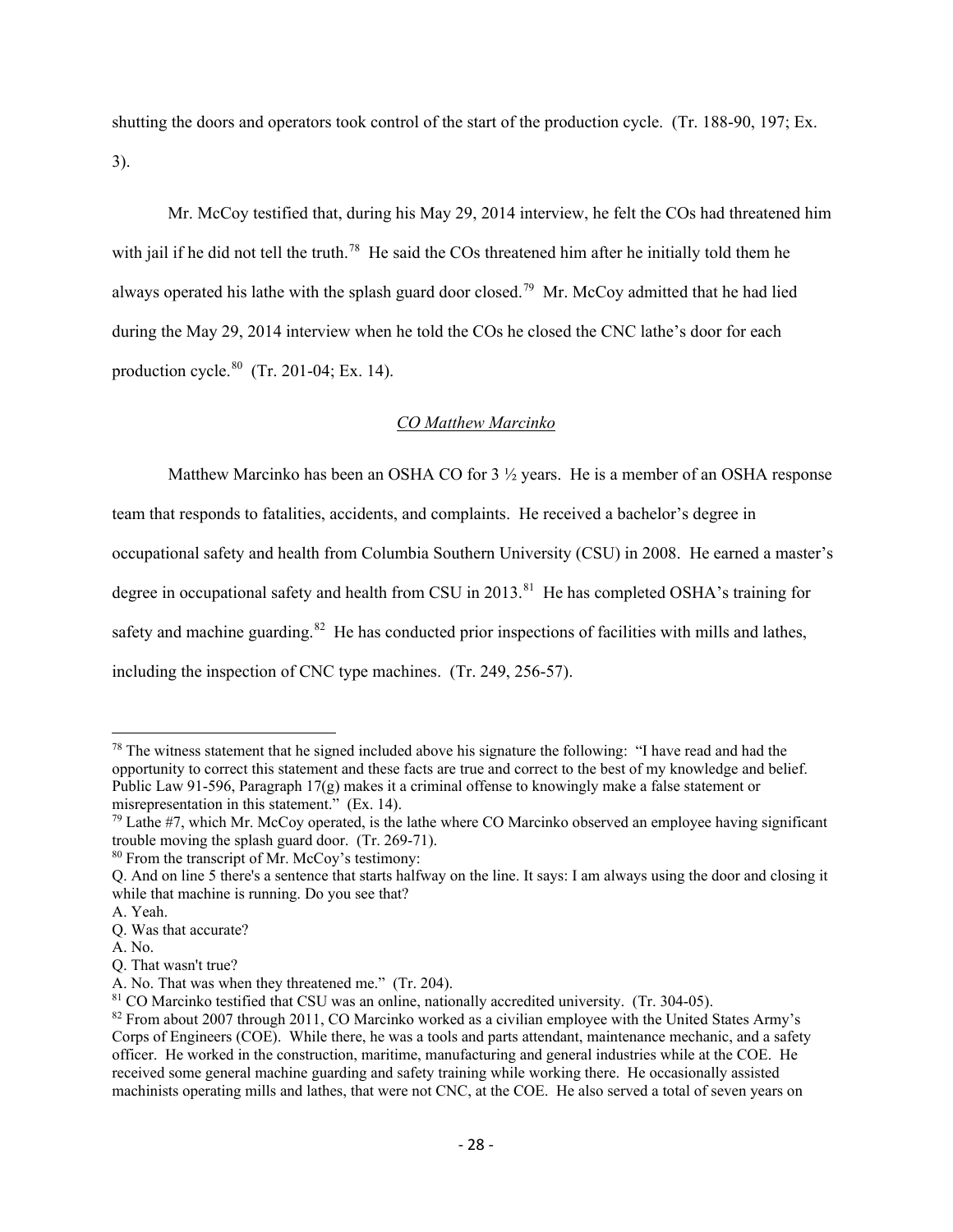He began Dover's inspection on April 4, 2014, after OSHA received a complaint regarding safety problems at Dover. The complaint alleged that CNC machines were operated with guard doors open, guards were not on the screw machines, the light curtains on the presses were non-functional, eye protection was not being used, and exits were improper. (Tr. 258).

CO Marcinko visited the Dover facility two times, April 4, 2014 and May 29, 2014. He began the first visit by conducting an opening conference with Mr. Palmer.<sup>83</sup> He reviewed the issues in the complaint that had prompted the inspection and then conducted a walk-around inspection of the facility. He interviewed Messrs. Palmer and Matthew Bitikofer on this visit. He observed the layout of the CNC lathes and the operation of four CNC lathes.<sup>84</sup> He immediately observed the splash guards were open on all four of the CNC lathes that employees were operating.<sup>85</sup> He was concerned about the open splash guard doors. He also investigated the safety issues related to the screw machines, presses, exit doors, and eye protection. He spent a total of 3-4 hours at Dover that day; 30-45 minutes of that time was spent on the production floor. (Tr. 258-65).

CO Marcinko testified that during one of his inspections at Dover he took a photograph of lathe #7 showing a label and base (also referred to as the interlock block where a swing arm would normally be attached) for an interlock; but the rest of the interlock was missing.<sup>86</sup> He testified that an interlock was a device that provides guarding by "protecting the operator from going into the point of operation or any moving parts. Once that door is open, it stops the machine automatically and is considered a safe zone now for an employee to, you know, grab anything out, whatever they need to do inside that piece of

active duty in the US Army from about 1998 through 2001, and 2002 through 2006. He also worked as a forklift operator at Northwest Pipe Company, for six months in about 2001, where he received machine guard training. (Tr. 249-256).

<span id="page-38-0"></span><sup>83</sup> CO Marcinko stated there was another employee at the opening conference. On direct examination, the CO identified the second person as Mike Poland. On cross-examination, he identified the person as Brian Bitikofer, but then stated he was unsure of the second person's name. The Court notes Brian Bitikofer testified he accompanied CO Marcinko during the April 4, 2014 inspection. (Tr. 259-60, 166, 307-08).

<span id="page-38-1"></span><sup>&</sup>lt;sup>84</sup> He testified that Dover had five CNC lathes in one room. (Tr. 261).

<span id="page-38-2"></span><sup>&</sup>lt;sup>85</sup> He testified that these CNC lathes included lathe ##7, 19 and 38. (Tr. 262).

<span id="page-38-3"></span><sup>86</sup> CO Marcinko testified that "LS-26 splash [guard] interlock" appeared on the label. (Tr. 271; Exs. 17-18).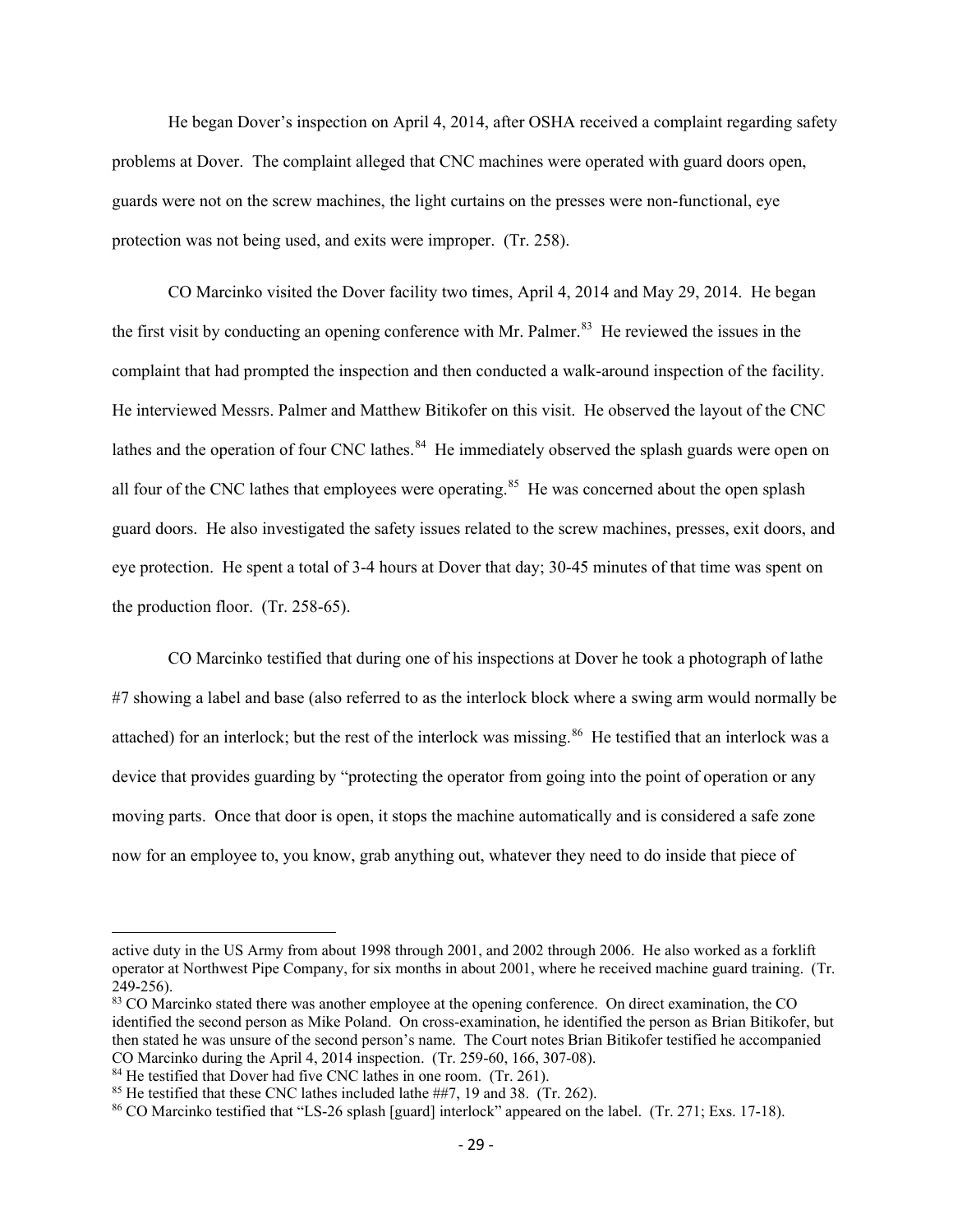equipment."<sup>87</sup> CO Marcinko testified that the interlock device was not functional on lathe #7. (Tr. 270-73, 285; Exs. 17-18).

On his May 29 visit, he held a second opening conference with Mr. Stingel. On this visit, he was accompanied by another CO he was mentoring, Jeff Bobo. CO Marcinko conducted interviews with several Dover employees and CO Bobo took notes. At the end of each interview, the COs asked the employees to sign a written statement. On May 29, 2014, CO Marcinko took a photograph of lathe #15 that shows "where the interlock was located that had the wire holding the interlock back." He testified "there's a swing arm there [at "B" on the photograph at exhibit 19] that had the tie wire around it holding it back." He testified that the interlock device on lathe #15 was not functional because it "had been defeated with the tie wire." CO Marcinko testified he personally saw the tie wire and identified the tie wire holding the interlock back on the photograph at exhibit 20, at "A". On this visit, COs Marcinko and Bobo also measured a fabricated guard on the outside of the door of lathe #15. There were openings in the fabricated door guard. He also testified that he and CO Bobo measured the distance from the opening in lathe  $#19$  to the point of operation.<sup>[88](#page-39-1)</sup> They also measured the width of the opening with the door in the open position at about 17 inches that he had observed in operation. CO Marcinko also took a photograph of lathe #19 that showed two placards that stated "LS-26 Splash Guard Interlock" and "LS-27 Splash Guard Interlock." He testified that the interlock device on CNC lathe #19 was not functional. CO Marcinko also testified that he took the photograph at Exhibit 23 that showed the splash guard made of cardboard on lathe  $#37<sup>89</sup>$  $#37<sup>89</sup>$  $#37<sup>89</sup>$  He also took the photograph at exhibit 24 that showed the danger label that was on the majority, if not all, of the CNC machines. He testified that item no. 8 on the danger label on lathe

<span id="page-39-0"></span><sup>&</sup>lt;sup>87</sup> The machine manual states:

<sup>19.2</sup> Door interlock

The door interlock switch is located on the door of the control box. When the door interlock switch is ON, if tried to open the door, the machine power goes OFF automatically. The door interlock switch has keys, called the door interlock keys, to turn the switch ON/OFF.

<span id="page-39-1"></span>

<sup>(</sup>Ex. 7, p. 8).<br><sup>88</sup> CO Marcinko testified that he saw that CNC lathe operators were within arm's reach of the point of operation. (Tr. 314-15).

<span id="page-39-2"></span><sup>&</sup>lt;sup>89</sup> CO Marcinko testified he took the photograph showing the cardboard on April 4, 2014. He believed the cardboard has been replaced with a sliding door by May 29, 2014. (Tr. 334-35).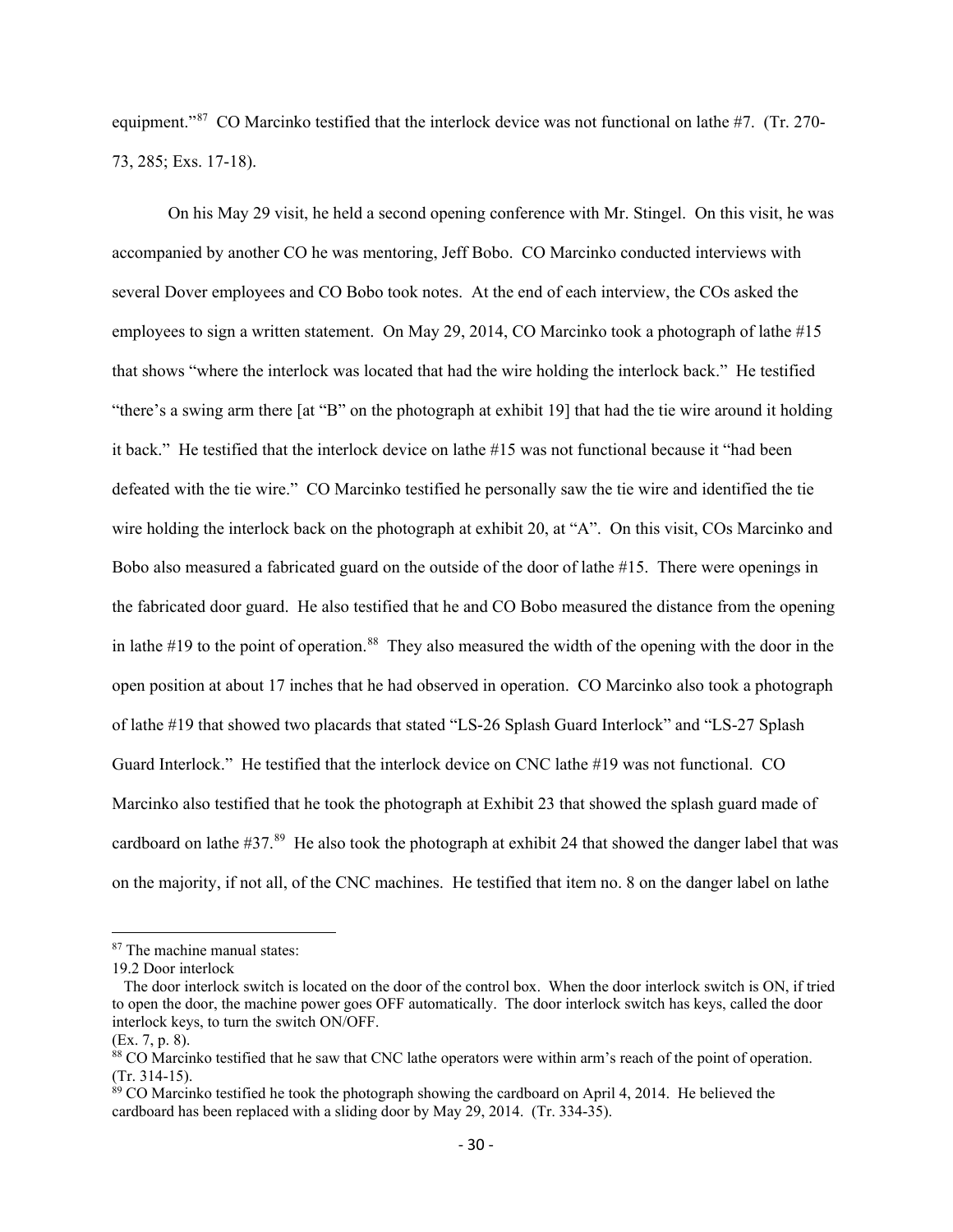#37 warned operators not to "attempt to put your hand in beyond oil guard, while machine is in operation."[90](#page-40-0) (Tr. 265-66, 273-80, 307; Exs. 19, at "B", 20-24).

CO Marcinko also testified that he took the photograph at exhibit 25 of lathe #38. He testified the photograph showed the absence of an interlocking device.<sup>91</sup> The absence of a functioning interlock device was confirmed when he observed that lathe #38 did not turn off when the splash guard door was opened and closed while the lathe was operating. Either he or CO Bobo also took a photograph of Matthew Bitikofer looking inside lathe #38 as it was operating with the splash guard door partially open. (Tr. 282-84; Exs. 25-26).

CO Marcinko also testified that he took the photograph at exhibit 27 of mill # 510. He testified the photograph showed a latching mechanism to secure the door. He testified there was no interlock device on the doors of mill #510. CO Marcinko further testified that he took the photograph at exhibit 29 of mill #810. He testified that there was no interlock device on the doors of mill #810. CO Marcinko testified that employees are still exposed to a moving parts hazard if the CNC mill splash guard doors are open even in rod-fed CNC mill jobs where operators are not required to put their hands into the machines repeatedly. (Tr. 285-87, 311, 345-46; Exs. 27, 29).

CO Marcinko held a total of three closing conferences to apprise Dover of his findings; one each at the first and second visits and another prior to issuing the citation. He testified he based the citation on the hazard from moving parts and not of flying parts or objects. (Tr. 318, 320, 342-43).

CO Marcinko described the layout of the production area as a box-shaped formation where each machine's door faced the interior of the box area and the operators stood facing away from each other looking toward each machine. He believed there was a risk of the operators accidentally bumping into

<span id="page-40-0"></span> $90$  CO Marcinko testified that "oil guard" was the same as "splash guard." (Tr. 280-81).

<span id="page-40-1"></span><sup>&</sup>lt;sup>91</sup> CO Marcinko testified that the two CNC mill machines were not manufactured with interlocks. He further testified that after 2001 ANSI required interlocks be placed on CNC milling machines as moveable doors. He said ANSI was not incorporated into the OSHA standard, but were considered nationally recognized consensus standards. He testified that this was a requirement ANSI imposed on the employer. (Tr. 355-56).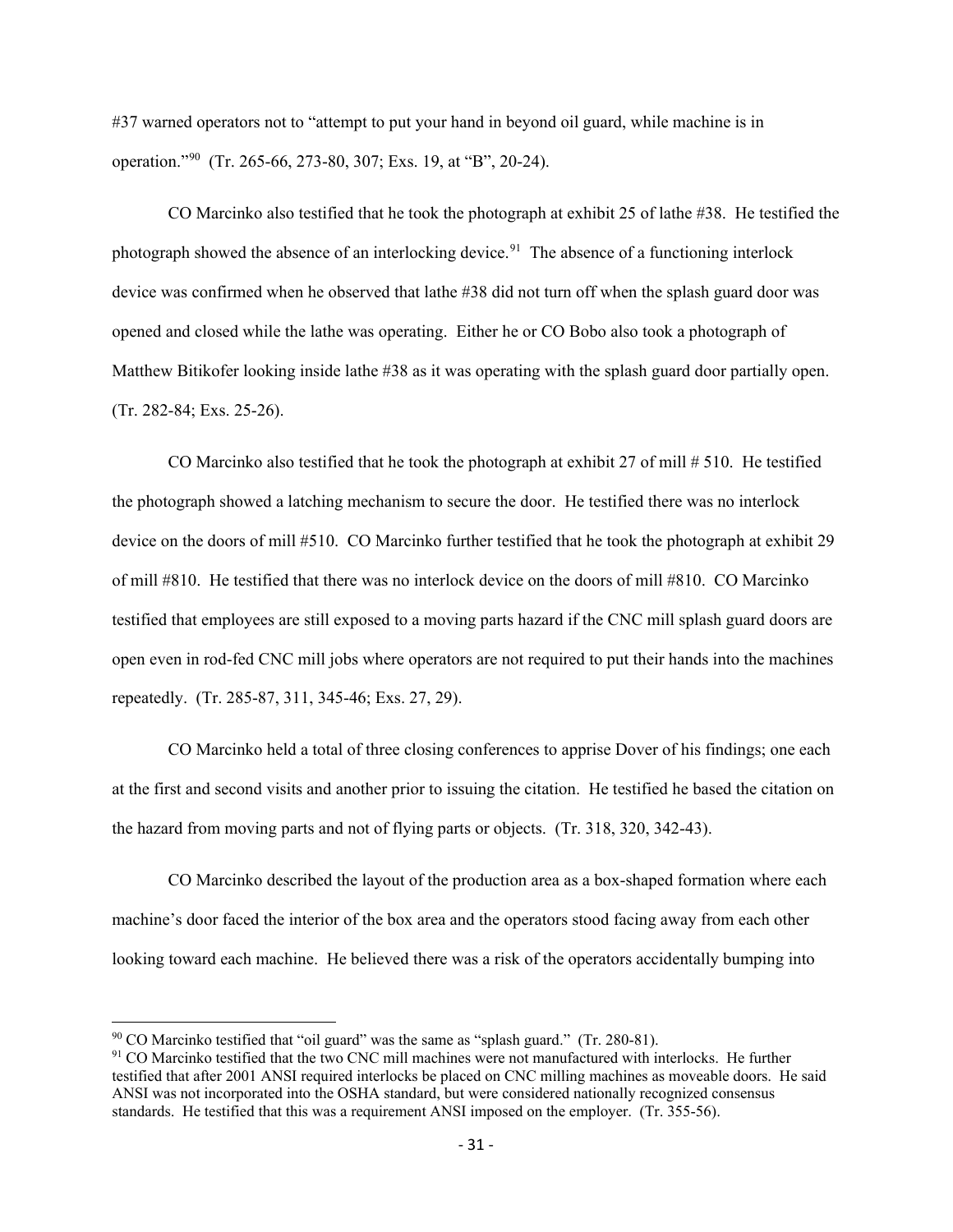each other because they faced away from each other and it was "such a tight area." He observed operators working at lathes ##7 and 19 in close proximity of each other and thought they could bump into each other. During his inspections, he observed the CNC lathes operating making small washers. He saw operators putting their hands in and out of the machines about every 20 seconds. (Tr. 261-62, 295, 299, 338-39).

CO Marcinko also observed lathe #38 running a rod-loaded job with the splash guard door open. He believed its operator, Matthew Bitikofer, was exposed to the hazard of moving parts during the production cycle. CO Marcinko testified Dover was cited for the potential of an amputation hazard resulting from moving parts of the machines. He said a hand caught in between the moving table and the edge of a CNC mill machine could cause a fracture to the hand or a finger amputation. (Tr. 311-12, 320, 344).

He also believed Matthew Bitikofer could have been exposed to the machine's point of operation when he saw him use an air wand to clean off the workpiece during the production cycle. (Tr. 311-12).

CO Marcinko was concerned that during certain production cycles the tooling could move at such a slow rate of speed as to appear to be at rest. He was concerned employees might not be able to readily tell when the spindle was spinning. When repetitively loading 300 to 600 identical parts per day, the operator could assume the cycle was finished and inadvertently reach his or her hand in and make contact with the point of operation with a spindle rotating at 250 to 1,200 rpms. (Tr. 299, 337-38).

CO Marcinko was told there was no safety policy on clothing or jewelry worn by operators. He believed clothing, e.g., long sleeve shirts or hooded sweatshirts, could get caught on a moving part and pulled into the machine when an operator reached up to use the CNC lathe's control panel located above the guard door opening. He also testified operators performing rod-fed operations were exposed to a rotating part hazard when the splash guard doors were open. He testified that employee exposure existed where it was possible for an employee to get his hand into the moving parts of a machine. He testified the

- 32 -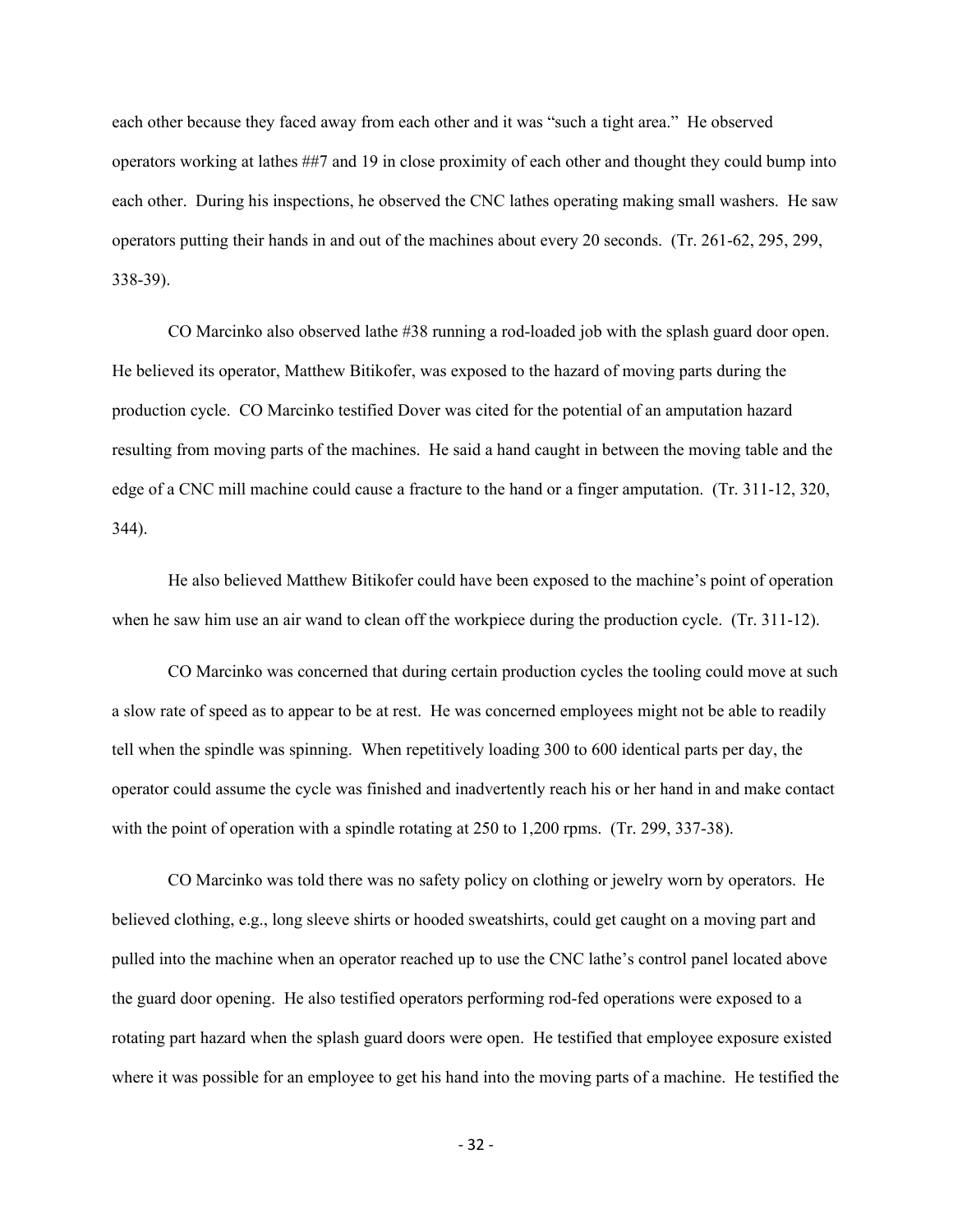phrase "electronic safety devices" in the cited standard, 29 C.F.R. § 1910.212, includes interlocks. (Tr. 295-97, 311, 316, 332, 345-46; Exs. 1-2; JPHS Fact #10).

On the CNC mills, CO Marcinko testified there was also a hazard if an employee's hand was caught between the moving table and the machine's front wall. (Tr. 343).

CO Marcinko testified that he conducted the employee interviews at Dover according to his normal procedure where, before an employee signs a statement either the employee reads the statement or CO Marcinko reads it aloud, the employee can make any changes the employee wants to make. He did not coerce or threaten employees during his interviews.<sup>[92](#page-42-0)</sup> After his interviews with managers and employees, he had the impression that it would significantly affect production speed if the splash guard doors were closed for every production cycle. (Tr. 266-67, 361).

CO Marcinko recalled being told Dover changed its procedures to require operators "to manually hit the start button in order to start the operation" following Mr. Mullet's injury. He said that change in a work practice rule was not the best way to eliminate exposure to the hazard. He stated that the best way to prevent hazard exposure altogether was by using an engineer control measure, such as guarding. He described a "hierarchy of controls" of best practices starting with engineer control measures,

<span id="page-42-0"></span> $92$  He did warn Seth McCoy to tell the truth. Seth McCoy had told him during the interview that he shut the splash guard door on lathe #7 "every single time" for every production cycle. CO Marcinko believed it was unlikely that Mr. McCoy closed the splash guard door numerous times a day given how difficult it was to close the door on lathe #7 because it had bad rollers on the bottom of the sliding door. CO Marcinko read section 17(g) of the Act to Seth McCoy to advise him of the consequences of providing false information. Seth McCoy then became defensive. Section 17(g) of the Act states:

<sup>(</sup>g) Whoever knowingly makes any false statement, representation, or certification in any application, record, report, plan or other document filed or required to be maintained pursuant to this Act shall, upon conviction, be punished by a fine of not more \$10,000, or by imprisonment for not more than six months, or by both.

The Court finds the COs did not threaten or coerce Seth McCoy during his May 29, 2014 interview. Seth McCoy admitted during his testimony that he had initially lied to the COs during the inspection interview. CO Marcinko's testimony as to how he conducts interviews was consistent and credible. (Tr. 267-71; Exs. 14, 17).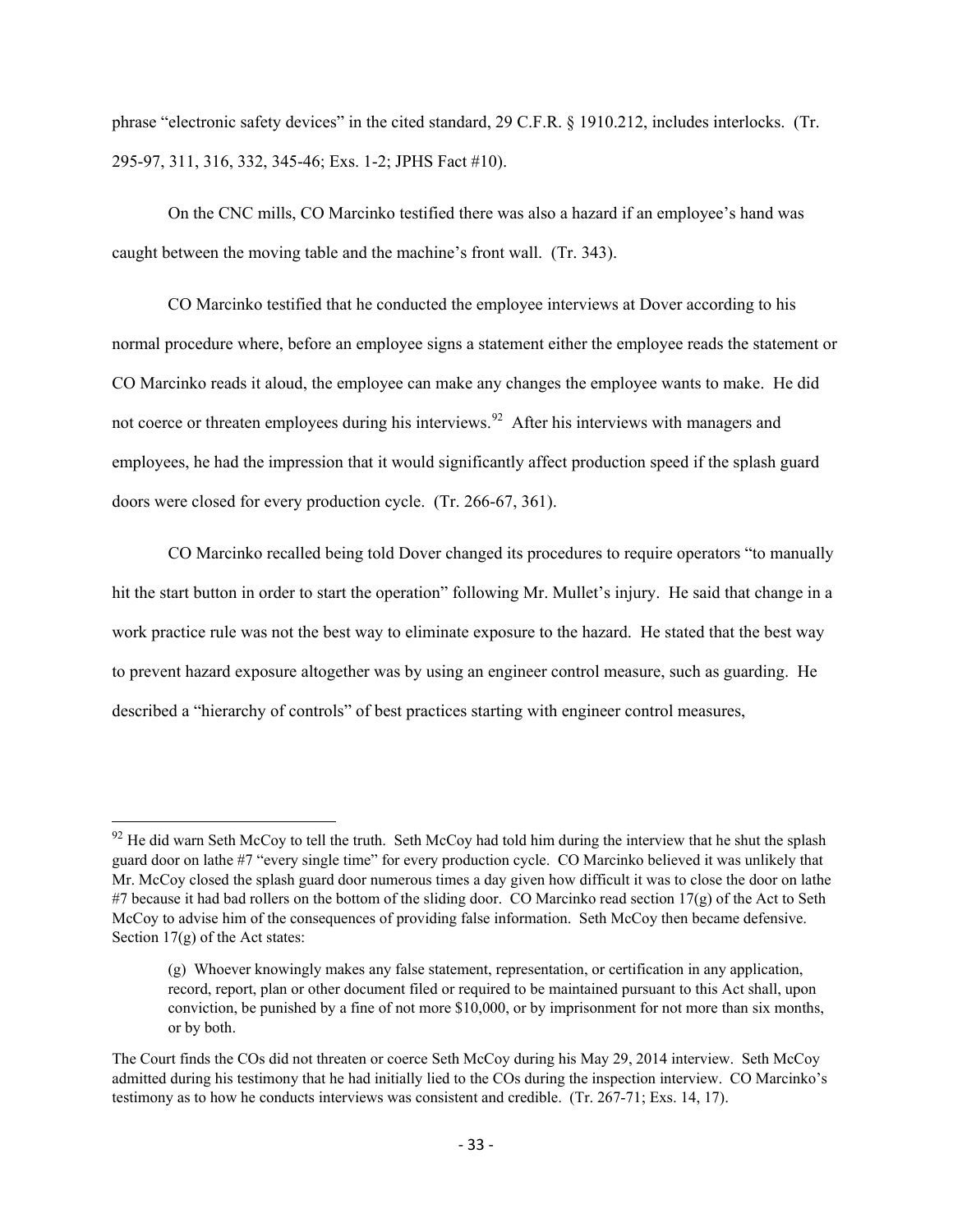administrative control measures, Personal Protective Equipment (PPE), and ending with work practices [rules]. (Tr. 359-60).

CO Marcinko testified Dover was previously cited by OSHA for point of operation and nip point hazards under 29 C.F.R. § 1910.212(a)(1)<sup>[93](#page-43-0)</sup> and (3)(ii) on CNC milling and Brown and Sharpe screw machines at the same plant location.<sup>[94](#page-43-1)</sup> He further testified the prior citation was resolved by an informal settlement agreement dated January 2, 2008 where Dover agreed to abate the violations. He also testified that Dover provided a written certification dated January 10, 2008 that certified corrective action had been completed.[95](#page-43-2) (Tr. 289-91; Exs. 5-6).

CO Marcinko testified that he considered the citation to be willful because Dover had a heightened awareness of the standards and hazards at issue from the 2012 Mullet injury, previous citation violations, doors being left wide open, and lack of effort to prevent employees from reaching into the machines to the point of operation.<sup>96</sup> He said OSHA did not give Dover any credit for good faith since the violation was classified as willful. (Tr. 301-02).

### *James Washam*

The Secretary presented James Washam as an expert on machine guarding issues. The Secretary asserted Mr. Washam's testimony would show that it was reasonably predictable for an operator to place his hand in the zone of danger during a machine's production cycle. (S. Br. 32).

29 C.F.R. 1910.212(a)(1): Machine guarding was not provided to protect operator(s) and other employees from hazard(s) created by moving parts of the CNC Milling Machine. (Ex. 5, p. 9).

<span id="page-43-1"></span> $94$  Exhibit 5 shows the citation for these violations was issued by OSHA on December 20, 2007.

<span id="page-43-2"></span><sup>95</sup> The Certification stated:

<span id="page-43-0"></span><sup>&</sup>lt;sup>93</sup> The citation stated:

Correction completed

Additional machine guards were taken out of storage and placed on the machine. Employees were informed that the guards must remain on machine while in operation.

<sup>(</sup>Ex. 6, pp. 1-2).

<span id="page-43-3"></span><sup>&</sup>lt;sup>96</sup> CO Marcinko testified that management representatives; including Messrs. Stingel, Palmer and Brian Bitikofer, told him using interlocks and keeping the doors closed would reduce production by 25 to 50 percent. (Tr. 361).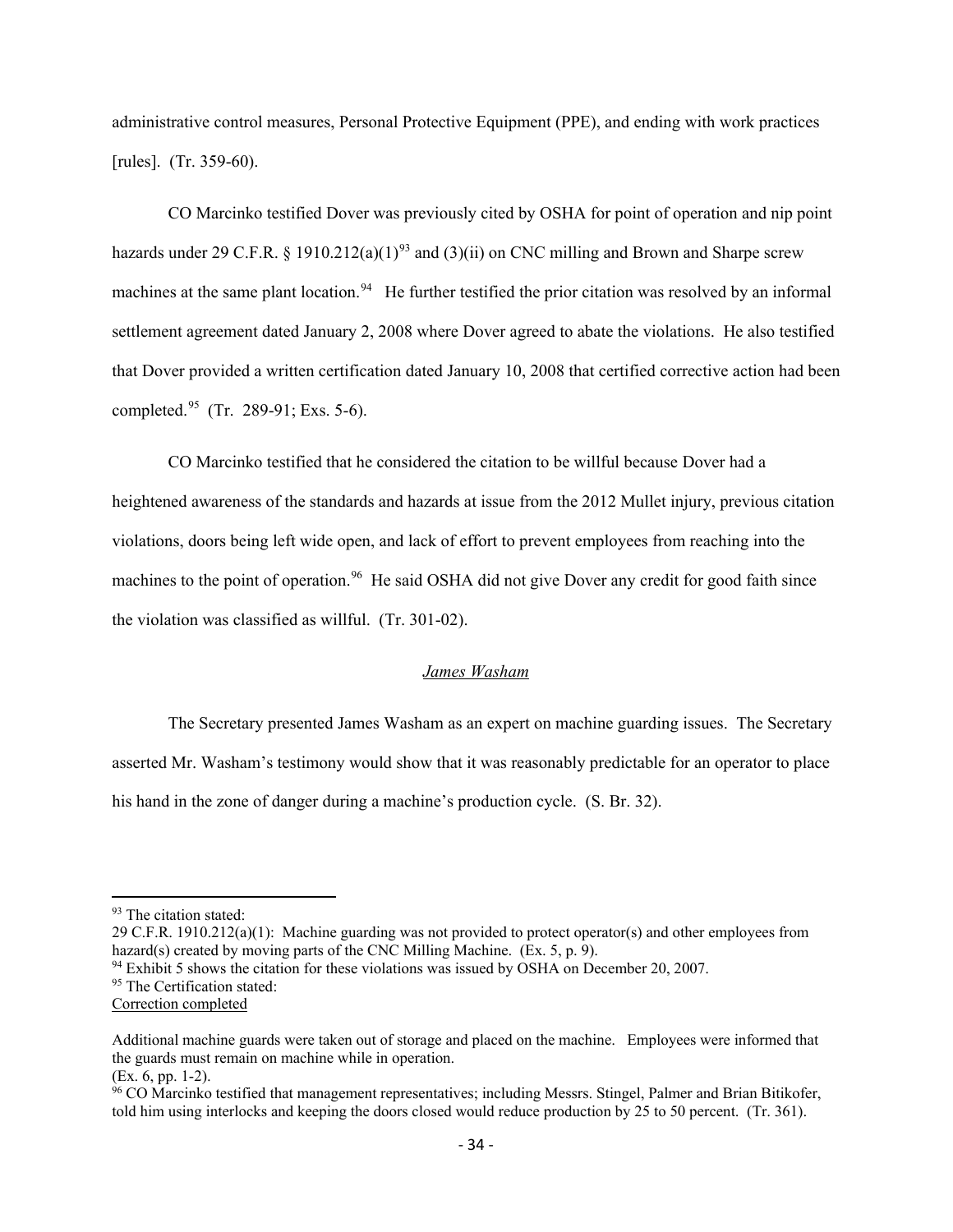Mr. Washam has over 50 years of experience in machine guarding safety. He started his career operating mills and lathes. From 1979 through 2007, he worked for OSHA in several capacities, including compliance officer, Assistant Area Director, and Region 5's machine guarding lockout coordinator. Thereafter, he consulted and provided training to OSHA's Training Institute and major corporations, including Siemens Corporation and Merrick, for three years. In 2010, he resumed working at OSHA as Region 5's machine guarding lockout coordinator on a part-time basis, three days each week. Mr. Washam has developed and presented training about machine guarding safety for employees, training centers, and associations during his career. Additionally, Mr. Washam participated in the ANSI committee for an industry consensus standard on machine guarding. He has been an expert witness in six OSHA cases, including three machine guarding cases and three machine lockout cases. (Tr. 371-85).

The Court found Mr. Washam qualified as an expert in machine guarding based on his knowledge, skill, experience, training and education over the course of 50 years. Respondent had no issue with Mr. Washam's qualifications regarding the technical aspects of how to guard a machine or whether the guards are adequate. He testified this case involved whether or not the: a) machines were guarded and b) employees were exposed. (Tr. 388, 395).

Mr. Washam prepared a written expert report dated February 10, 2015. Mr. Washam's expert opinion was based on OSHA's file,  $97$  his experience observing CNC mills and CNC lathes, his knowledge, related ANSI industry standards, applicable OSHA standards, accident reports, and testimony at the hearing. (Tr. 389-99, 416, 420).

Mr. Washam stated he was generally familiar with the types of CNC mills and CNC lathes used at Dover's facility and had previously observed them in operation. After watching the videos of Dover's

<span id="page-44-0"></span><sup>97</sup> The OSHA file included photographs, OSHA-1B's/worksheets, the CO's notes, witness statements, and Dover's videos of its CNC lathe and CNC mill in operation. (Tr. 389, 416).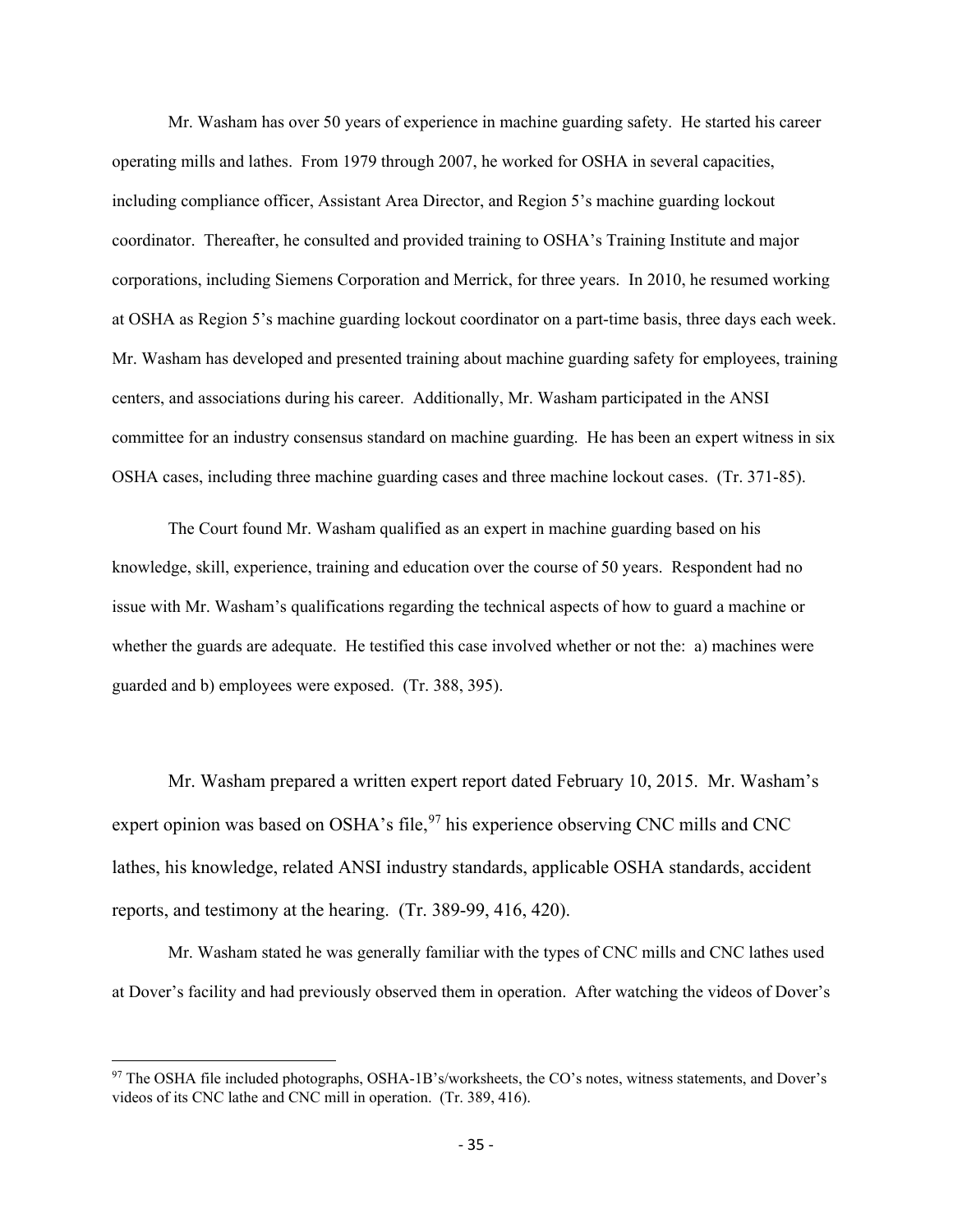CNC mill and CNC lathe, he determined Dover's use and operation was not unique. (Tr. 388-89, 399; Exs. 1-2).

Mr. Washam stated the hazards presented by the lack of guarding on the CNC mills and CNC lathes at Dover included those from moving tables that may create pinch points, contact with moving parts, tooling and other parts being run, tooling breakage, and parts or tools flying out of machine. Entanglement of hair, jewelry, or clothing in moving parts also presented a hazard.<sup>98</sup> Mr. Washam stated amputations could occur from entanglements, contact with rotating parts, and/or pinch points created by moving tables. He testified that the hazards at Dover were recognized by the ANSI standards. (Tr. 399- 403, 414-15, 427).

Mr. Washam stated the zone of danger for the CNC mills and CNC lathes was the area within the confines of the machine's walls, including the wall formed when the moveable splash guard door was closed. He opined there was no operational necessity for an employee to be in the zone of danger (confines of the machine) when the machines were running during the machine's production cycle. But, Mr. Washam testified that there was a need for employees to be in the zone of danger at other times. He stated that employees were "not protected" from the zone of danger. He explained "there is nothing to prevent employees from doing any of these tasks that they would do when the machine is not running or at least not in motion, there's nothing to prevent them from doing the same types of tasks when the machine is operating or moving." He testified that "[t]he problem is that there is nothing to prevent them from [extraneous words omitted] not paying full attention to the operation and performing some of those tasks when the machine is actually in operation. So there's nothing to prevent them from getting into the actual hazardous motion of the machine while the machine is in operation, other than a work rule."<sup>[99](#page-45-1)</sup> In his opinion, once an employee passed "the opening of the door opening [the employee] would be into the

<span id="page-45-0"></span><sup>98</sup> ANSI B11.23-2002 states that guards shall "[p]revent the accidental entry of clothing or body parts into the hazard area(s) that it is guarding." Likewise, ANSI B11.22-2002 states that guards shall "[p]revent the accidental entry of clothing or body parts into the hazard area(s) that it is guarding." (Exs. 8, p. 38, 9, p. 43).

<span id="page-45-1"></span> $99$  Mr. Washam testified he has investigated many accidents over the years involving some intentional actions by employees taking shortcuts. (Tr. 405).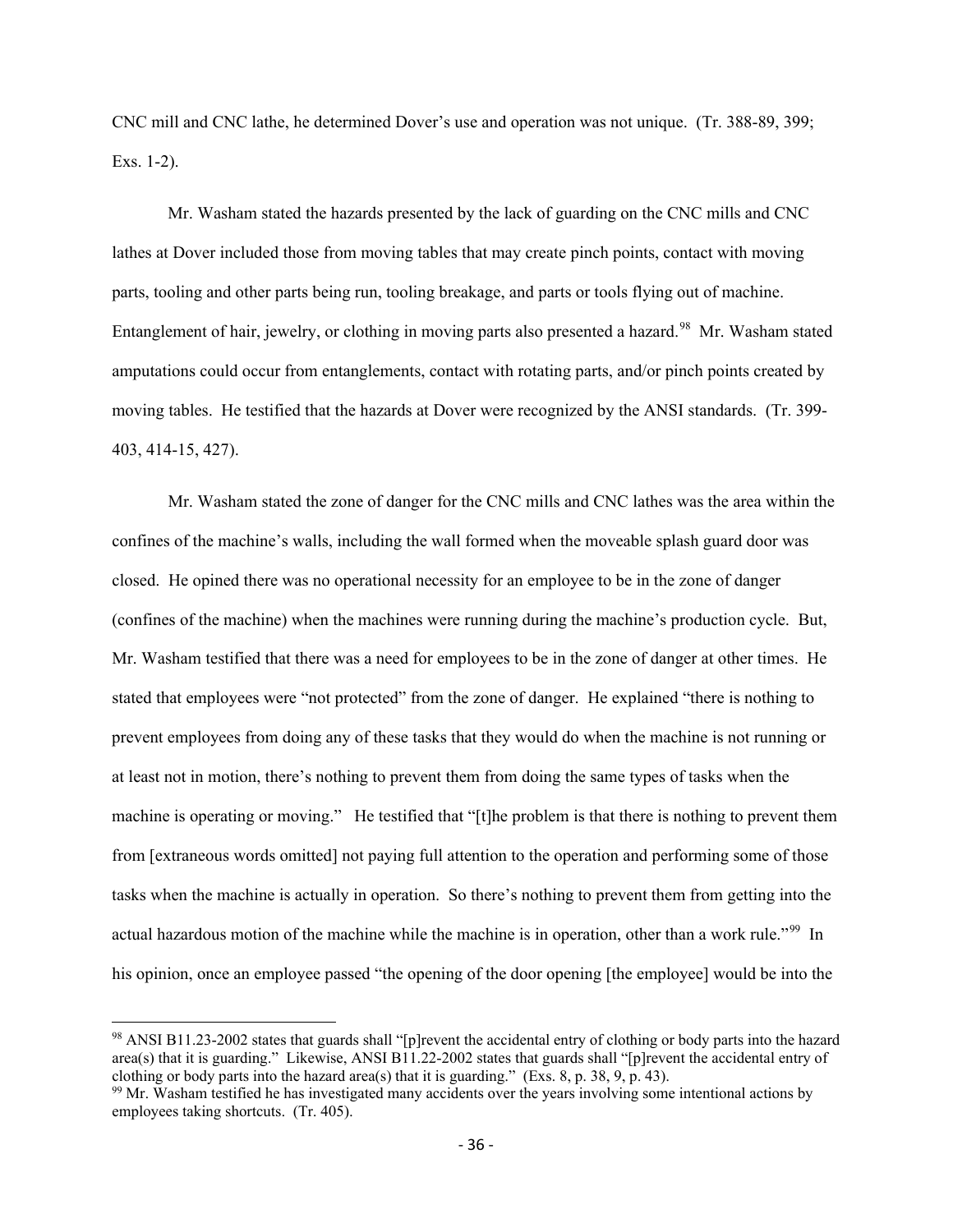danger zone." He opined that there would be an operational necessity to go beyond the door opening to: 1) catch a part before it dropped into a pan to avoid nick or scuffs marks and/or 2) hit a start button right above the doors because the operators were "right in front of the door" and there was the potential for tools breaking or parts flying out of the machine. (Tr. 399, 403-06; JPHS Fact #8).

Mr. Washam further testified there was a need for an employee to be in the zone of danger at other times, such as, when loading a workpiece.<sup>100</sup> Mr. Washam believed it was reasonably predictable an employee would be in the zone of danger during a production cycle, to adjust an air nozzle or a coolant hose, when using an air wand, or cleaning out debris, because there was no guard to keep an operator away from moving parts.<sup>101</sup> Further, Dover's standard practice had operators standing next to the open doors during a production cycle. Mr. Washam believed an employee near the open door could inadvertently enter the zone of danger because of loss of attention due to the routine, repetitive nature of the work, by attempting to take a shortcut, by making an adjustment, or by misjudging the sequenced timing of the machine's program.<sup>102</sup> He also testified when the [CNC mill] table moved back "fairly close" to the CNC mill machine opening it appeared to create a "potential pinch point."[103](#page-46-3) (Tr. 403-06, 409-10, 422-23; JPHS Fact #8).

Mr. Washam opined that Dover's programming change to the CNC lathe after the 2012 Mullet incident, which required the operator to manually start the next cycle rather than use a pre-timed automated start, had not eliminated the hazard to employees but lessened the probability of injury. He

<span id="page-46-1"></span><sup>101</sup> Mr. Washam testified he was concerned operators would use air lines, nozzles, wands and hoses inside the machines to clean parts or blow chips away when the machines were not shut off, but were "at rest" between operational cycles. He opined it was "very likely" and "predictable" that another reach-in machine accident would occur at Dover even though no incidents occurred for several years. (Tr. 411, 426-27).

<span id="page-46-0"></span><sup>&</sup>lt;sup>100</sup> Mr. Washam testified similar hazards were present in rod-fed operations because the door guards were not closed and tools or parts could fly out of the machine. (Tr. 429).

<span id="page-46-2"></span><sup>&</sup>lt;sup>102</sup> He testified that Dover's practice allowing operators to run two machines at a time provided more reason for an operator to get out of sequence. He said "One machine is operating and the other one is down, vice versa, and that goes on all day. There might be more probability of reaching in to do something thinking the machine is off and it really is not." (Tr. 406-07).

<span id="page-46-3"></span><sup>&</sup>lt;sup>103</sup> Mr. Washam stated he could not say there actually was a pinch point until he knew the distance from the table's edge to the machine's wall. (Tr. 343, 423; R. Br., p. 11).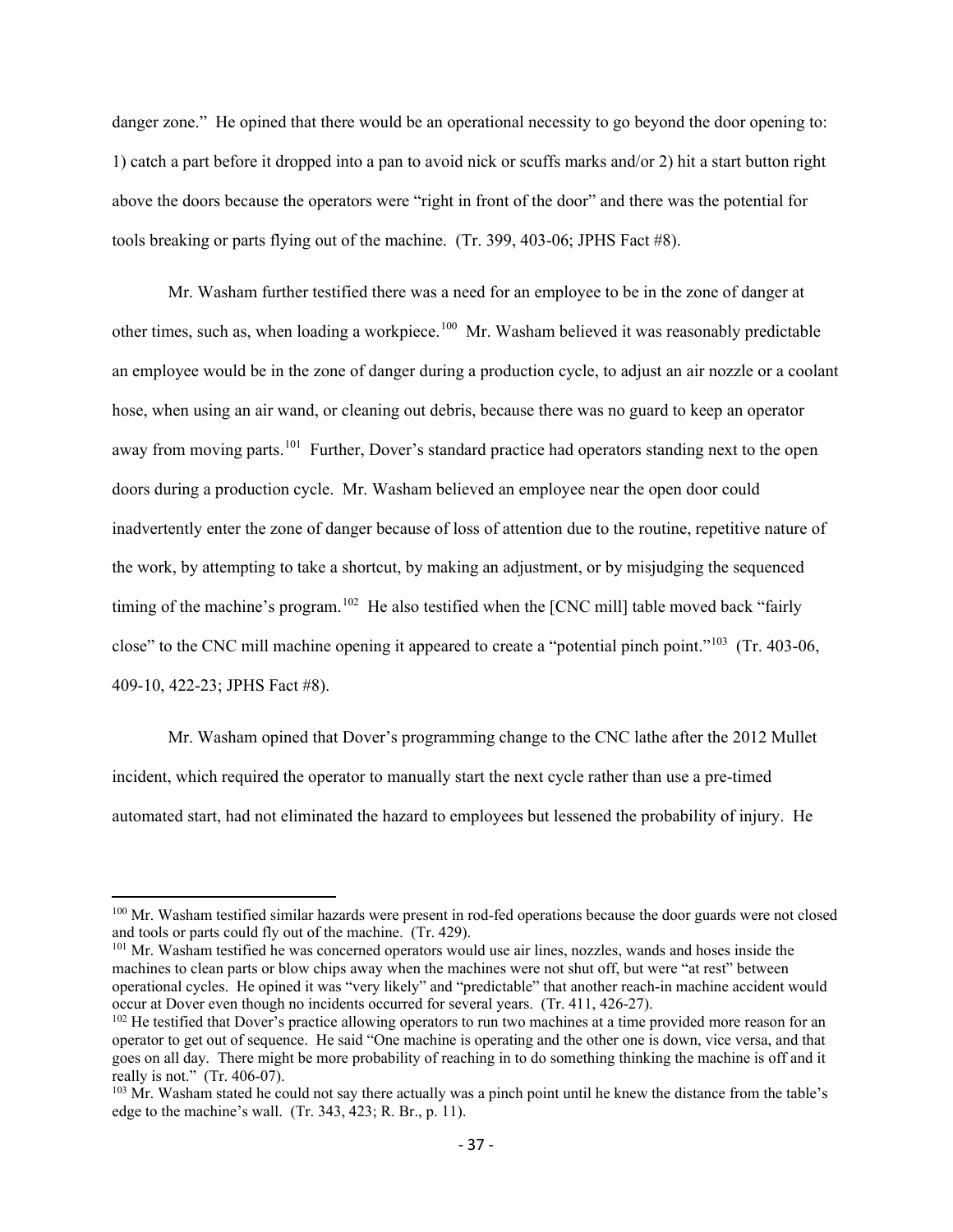said Dover could have eliminated the exposure to the hazard by using the existing machine guard doors with proper safety interlocks, which would automatically break that safety circuit and actually prevent any motion from occurring inside the machine. (Tr. 408).

Mr. Washam stated that Dover's employees were not protected while using a machine because Dover relied on a general instruction to employees to keep their hands out of the machine. Mr. Washam testified a work rule, by itself, offers inadequate protection.<sup>[104](#page-47-0)</sup> There was no guard or other barrier to prevent an employee from being exposed to the point of operation during a production cycle. A closed splash guard door would prevent contact. A functioning interlock on a splash guard door would stop the production cycle if the door was opened and prevent accidental contact. (Tr. 404-10).

Mr. Washam testified 29 C.F.R. § 1910.212 requires employers to guard against machine hazards in some manner. He said the standard does not specify a certain type of guard, such as an interlock, to use. He stated it was OSHA policy to use an ANSI standard as a guide to determine the proper application of safeguards where 29 C.F.R. § 1910.212 does not specify what type of guard must be used. Mr. Washam that testified ANSI B11.23-2002 applied to Dover's two CNC milling machines and ANSI B11.22-2002 applied to Dover's CNC lathes.<sup>[105](#page-47-1)</sup> (Tr. 412-13, 417; Exs. 8-9, B, p.2).

Overall, the Court finds Mr. Washam's testimony helpful to establish the type of hazards resulting from a lack of machine guarding and whether Dover had adequate measures in place. He is a credible source of information regarding safety and machine guarding for CNC lathes and CNC mills.

<span id="page-47-0"></span><sup>104</sup> Mr. Washam testified:

Q. And why isn't a work rule adequate?

A. Because you can't rely on the work rule to – if you could rely on work rules, then most machines wouldn't have to be guarded. Work rules and training are trying but they don't prevent somebody from getting into the zone of danger during the operating cycle. And the 212 standards that's been talked about here, they're talking about guards and devices to prevent exposure to the hazard as opposed to a work rule. Or training or whatever it might be. A physical device that prevents it. (Tr. 410).

<span id="page-47-1"></span><sup>&</sup>lt;sup>105</sup> The ANSI standards state "American National Standards are promulgated through ANSI for voluntary use." (Exs. 8, p. 2, 9, p. 2).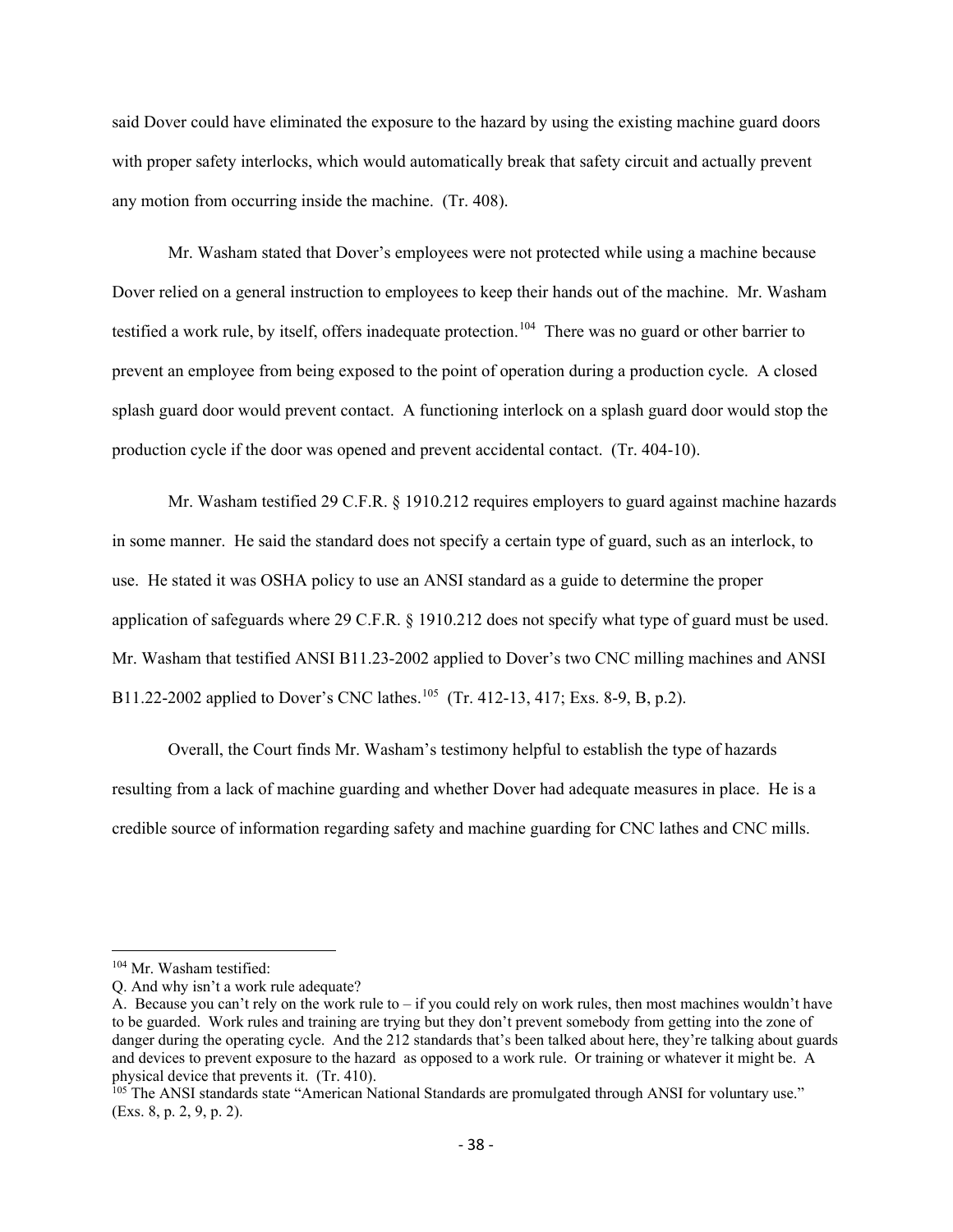Based on his extensive experience in the field of safety and machine guarding, and courtroom demeanor, the Court finds his testimony credible and persuasive.

# **CITATION**

### **Secretary's Burden of Proof**

To establish a violation of an OSHA standard, the Secretary must show by a preponderance of the evidence that: (1) the cited standard applies; (2) the terms of the standard were violated; (3) the employer knew, or with the exercise of reasonable diligence could have known, of the violative condition; and (4) one or more employees had access to the cited condition. *Astra Pharm. Prods*., 9 BNA OSHC 2126, 2129 (No. 78-6247, 1981), *aff'd in relevant part,* 681 F.2d 69 (1st Cir. 1982).

### *Citation 1, Item 1*

The Secretary cited Dover for a willful violation of 29 C.F.R. § 1910.212(a)(1) which requires:

(a) Machine guarding -- (1) Types of guarding. One or more methods of machine guarding shall be provided to protect the operator and other employees in the machine area from hazards such as those created by point of operation, ingoing nip points, rotating parts, flying chips and sparks. Examples of guarding methods are -- barrier guards, twohand tripping devices, electronic safety devices, etc.

Specifically, the Secretary alleged that Dover did not provide adequate machine guarding to protect employees from the hazard of moving parts for seven pieces of equipment – five Miyano CNC automatic lathes and two Excell CNC mills.<sup>106</sup> For each machine, the citation alleged there was a lack of

<span id="page-48-0"></span><sup>106</sup> Respondent emphasized during the hearing and in its briefs the only hazard at issue was contact with a machine's moving parts. A review of the Secretary's post-hearing submissions shows the hazard alleged relates only to the moving parts on the lathes and mills; the Secretary presented no argument or instance for another hazard (for example, the hazard of ejected parts). Because the Secretary did not pursue an argument that Dover violated the machine guarding standard for the hazard of objects being ejected outside the machine, the Court will not address the arguments Respondent has set forth to refute this possible argument.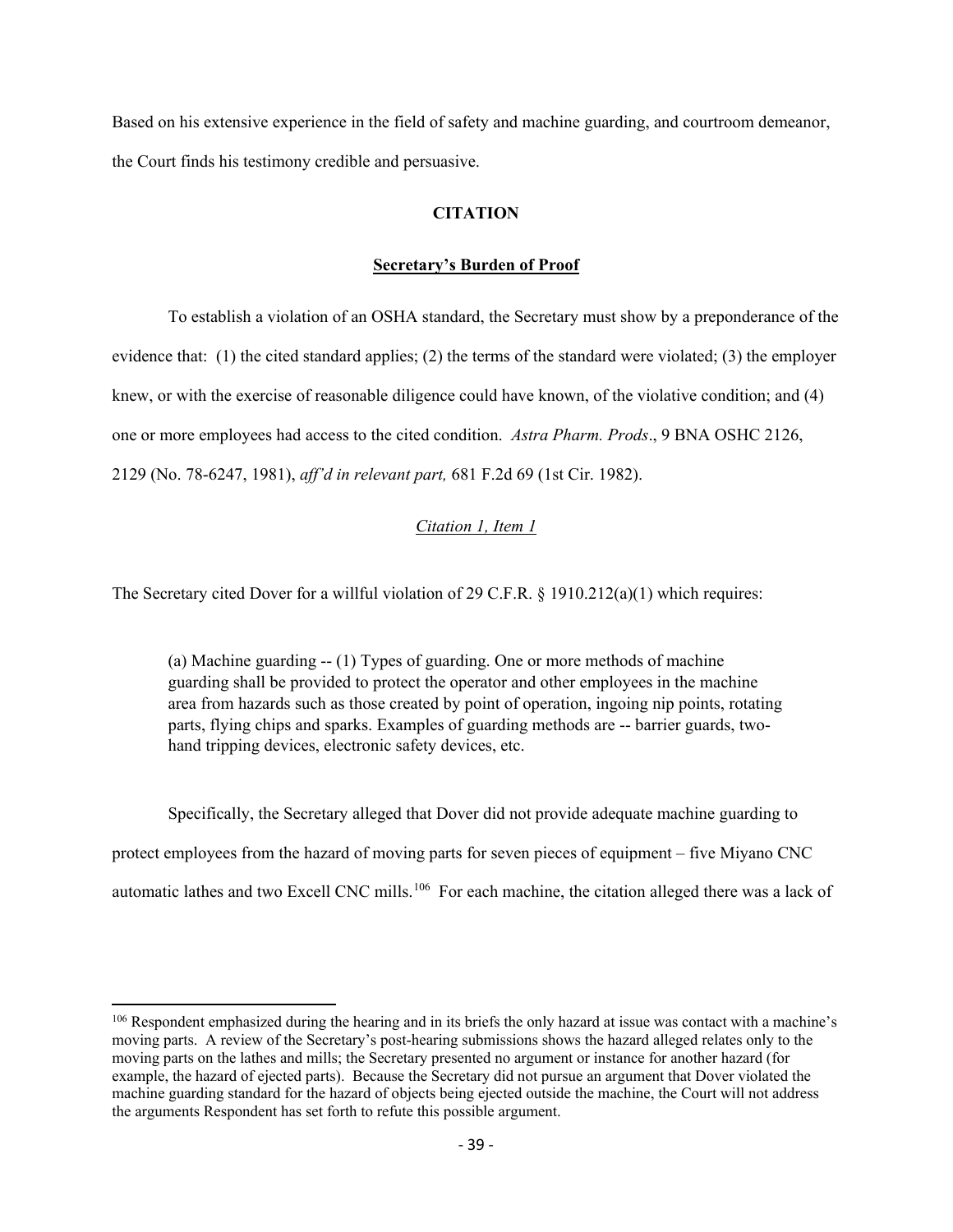"adequate guarding to protect the employees from the moving parts of the lathe, $107$  thereby exposing the

employees to an amputation hazard."<sup>108</sup> The seven cited machines are:

a. Number 7 Miyano Machinery USA CNC automatic lathe, model number BNC-34, serial number BN30982L.

b. Number 15 Miyano Machinery USA CNC automatic lathe, model number BNC-34, serial number BN30989C.

c. Number 19 Miyano Machinery USA CNC automatic lathe, model number BNC-34, serial number BN32101C.

d. Number 37 Miyano Machinery USA CNC automatic lathe, model number BNC-20S, serial number BN202765.

e. Number 38 Miyano Machinery USA CNC automatic lathe, model number BNC-34S, serial number BD10356.

f. Excell 510 CNC mill, model number XL-510, serial number ES78829.

g. Excell 810 CNC mill, model number XL-810, serial number ES81726.

Respondent admitted the interlocks on the lathes were not functioning and that it did not require

its operators to close the doors on the CNC mills and CNC lathes during the production cycle.

Respondent asserts the Secretary cannot prove the prima facie element of exposure to a hazard because its operators had no reason to be near the point of operation during a production cycle and the Secretary did not show inadvertent contact was reasonably predictable based on how operators used the machines. (R. Br. 4, 14-17).

<span id="page-49-0"></span> $107$  The Court finds the citation's reference at paragraphs f. and g. relating to the two CNC mill machines to the moving parts of the "lathe," instead of "mills," as immaterial to the outcome of the case. Neither party raised this as an issue.

<span id="page-49-1"></span><sup>108</sup> This violation description was used for each of the seven cited machines. *See Complaint and Citation.*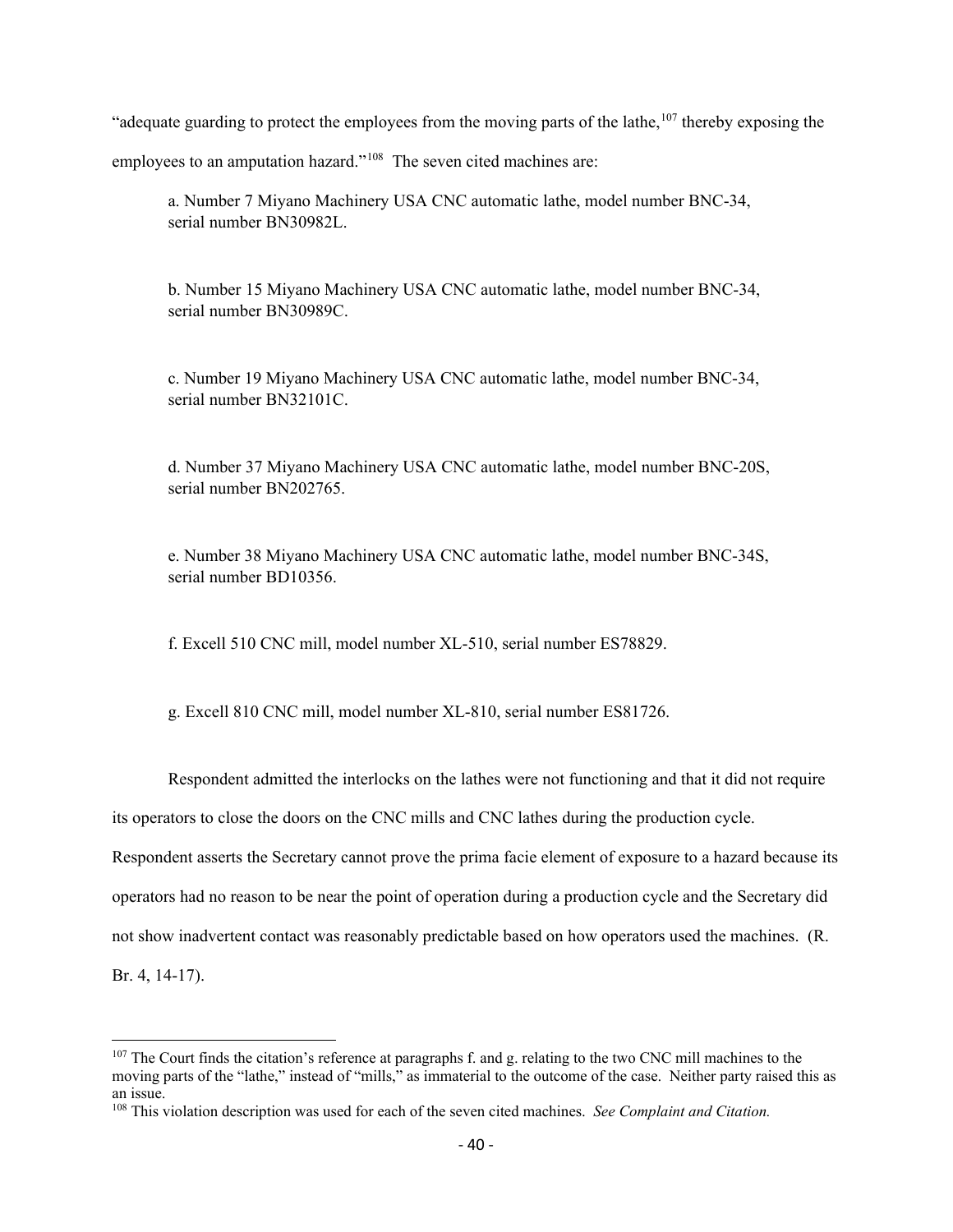#### *Applicability and Violation of the Standard*

29 C.F.R. § 1910.212(a)(1) requires employers to use one or more methods of machine guarding to provide protection to operators and other employees in the machine area from hazards created by, for example, point of operation, rotating parts, and flying chips. Examples of guarding methods include barrier guards and electronic safety devices, including interlocks. The standard does not specify which guarding method shall be used; it just mandates that a guarding method shall be used. Respondent does not dispute that the standard is applicable to the seven cited CNC machines and that its employees routinely operated the CNC mills and CNC lathes without guarding.<sup>[109](#page-50-0)</sup> The Court further finds Respondent's employees routinely operated the CNC mills and CNC lathes without guarding in violation of the standard's requirements. The Court finds that the cited standard applies. (Tr. 412-13, 417).

Dover asserts the only hazard at issue in the instant case is related to employee exposure to a machine's moving parts and no other hazards. Dover cited *Carlyle Compressor v. OSHRC*, 683 F.2d 673, 675 (2nd Cir. 1982) and *Sec'y of Labor v. Loren Cook Co.,* 803 F.3d 935, 941 (8th Cir. 2015) to support its assertion that a tool or workpiece ejected from the machine is not covered under the cited standard. (R. Br. 5-7, 10; R. Supp. Br. 1-2).

*Loren Cook* is not apposite to the instant case. *Loren Cook* narrowly held that 29 C.F.R. § 1910.212 (a)(1) did not apply to the hazard of the anomalous ejection of a large 12-pound rotating metal workpiece from a lathe that was the basis of the alleged violation by the Secretary.<sup>[110](#page-50-1)</sup> 803 F.3d at 937. *Carlyle* held the standard did not cover the hazard of a thrown machine shaft. 683 F.2d at 675. Neither case is relevant to the hazard of exposure to moving parts in the instant case.

<span id="page-50-0"></span><sup>&</sup>lt;sup>109</sup> In its Answer, Respondent asserted the alleged violations resulted from unpreventable employee misconduct and the alleged violations occurred more than 6 months prior to the issuance of the citation. *Answer* at ¶¶ VII, VIII. Respondent did not pursue either of these arguments. The Court deems these defenses abandoned. *[See Ga. Pac.](http://web2.westlaw.com/find/default.wl?mt=FederalGovernment&db=0003227&rs=WLW13.04&tc=-1&rp=%2ffind%2fdefault.wl&findtype=Y&ordoc=2009427901&serialnum=1991434471&vr=2.0&fn=_top&sv=Split&tf=-1&referencepositiontype=S&pbc=0CD84A80&referenceposition=1130&utid=1)  Corp.*[, 15 BNA OSHC 1127, 1130 \(No. 89-2713, 1991\).](http://web2.westlaw.com/find/default.wl?mt=FederalGovernment&db=0003227&rs=WLW13.04&tc=-1&rp=%2ffind%2fdefault.wl&findtype=Y&ordoc=2009427901&serialnum=1991434471&vr=2.0&fn=_top&sv=Split&tf=-1&referencepositiontype=S&pbc=0CD84A80&referenceposition=1130&utid=1)

<span id="page-50-1"></span><sup>110</sup> In its Response to Respondent's Supplement to Post-Hearing Brief, the Secretary asserts that the *Loren Cook* holding should not be construed as a blanket determination that 29 C.F.R. § 1910.212(a)(1) does not cover ejecting parts. (Sec. Suppl. Post-Hrg. Br., p. 1).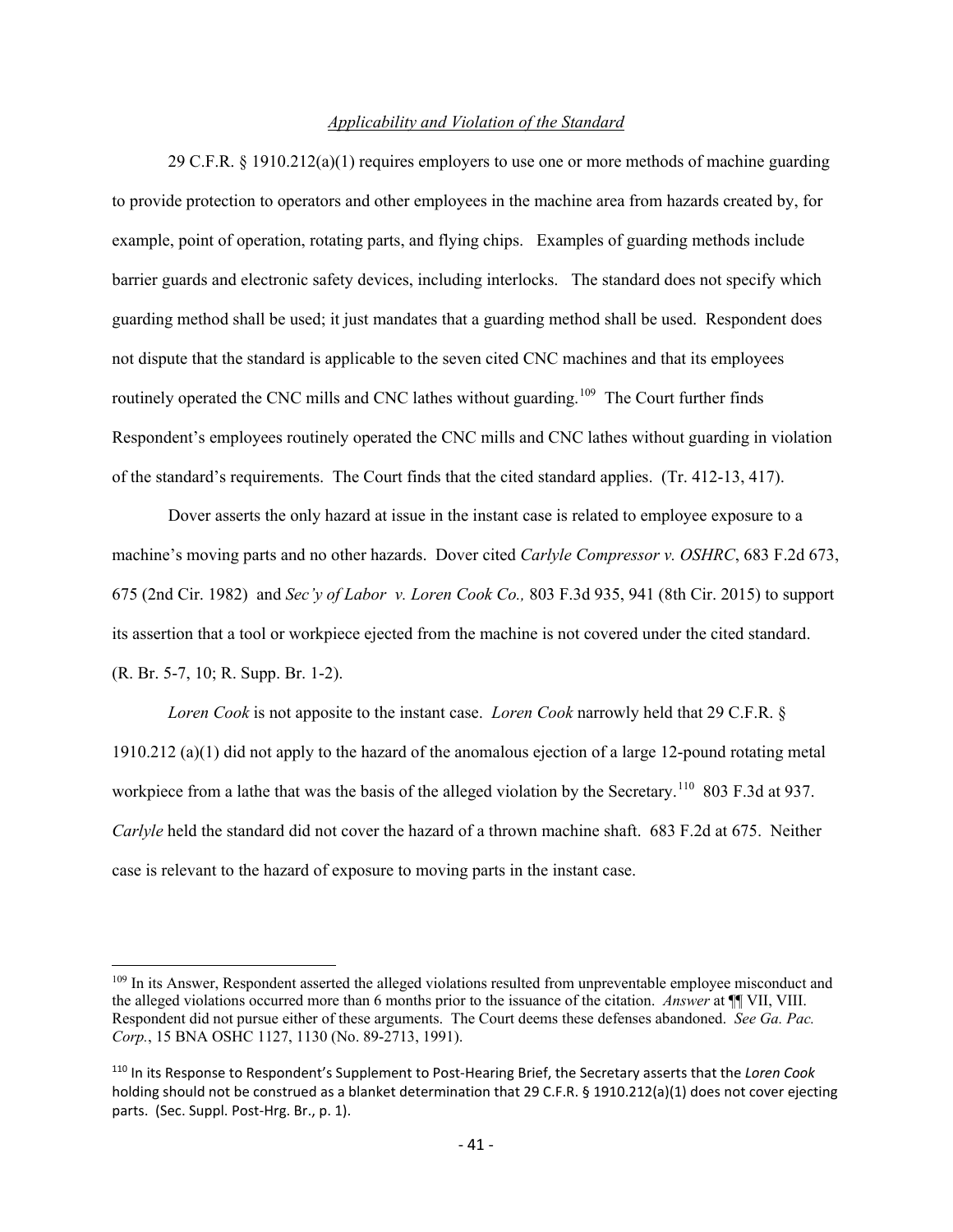Further, neither case is from the likely circuit of appeal for the instant case. *See Kerns Bros. Tree Serv.*, 18 BNA OSHC 2064, 2067 (No. 96-1719, 2000) ("Where it is highly probable that a Commission decision would be appealed to a particular circuit, the Commission has generally applied the precedent of that circuit in deciding the case—even though it may differ from the Commission's precedent"). The Court finds these cases are inapposite to the instant case.

#### *Knowledge*

The Secretary must prove the employer either knew, or with the exercise of reasonable diligence could have known, of the violative condition. *Revoli Constr. Co.*, 19 BNA OSHC 1682, 1684 (No. 00- 0315, 2001). The employer's knowledge is directed to the physical condition that constitutes a violation. *Phoenix*, 17 BNA OSHC 1076, 1079-1080 (No. 90-2148, 1995), *aff'd.* 79 F.3d 1146 (5th Cir. 1996). It is not necessary to show that the employer knew or understood the condition was hazardous. *Id.*

Knowledge is imputed to the employer "through its supervisory employee." *Am. Eng'g & Dev. Corp.,* 23 BNA OSHC 2093, 2095 (No. 10-0359, 2012) (citations omitted). Mr. Stingel, vice president of manufacturing, admitted it was his decision to allow the employees to routinely operate the lathes and mills without use of machine guarding. (Tr. 99-100, 103, 105).

Here, Dover's management knew that 29 C.F.R. § 1910.212(a)(1) required CNC lathe and CNC mill machines be adequately guarded from hazards created by moving parts.<sup>111</sup> The Court finds that Dover also knew its employees routinely operated the CNC lathes and CNC mills without guarding. It further finds Dover's management was well aware its employees routinely operated the CNC lathes and CNC mills with the splash guard doors open, leaving no barrier between the operators and the point of operation, or other moving parts. (Tr. 68-69, 75-76, 98-100, 103, 125, 288-89; Ex. 5, p. 9).

<span id="page-51-0"></span><sup>111</sup> In January, 2008, Dover certified to OSHA that: 1) "[a]dditional machine guards were taken out of storage and placed on the [CNC mill] machine[.]" and 2) its employees "were informed that the guards must remain on machine while in operation." (Tr. 289-91; Ex. 6, p. 2).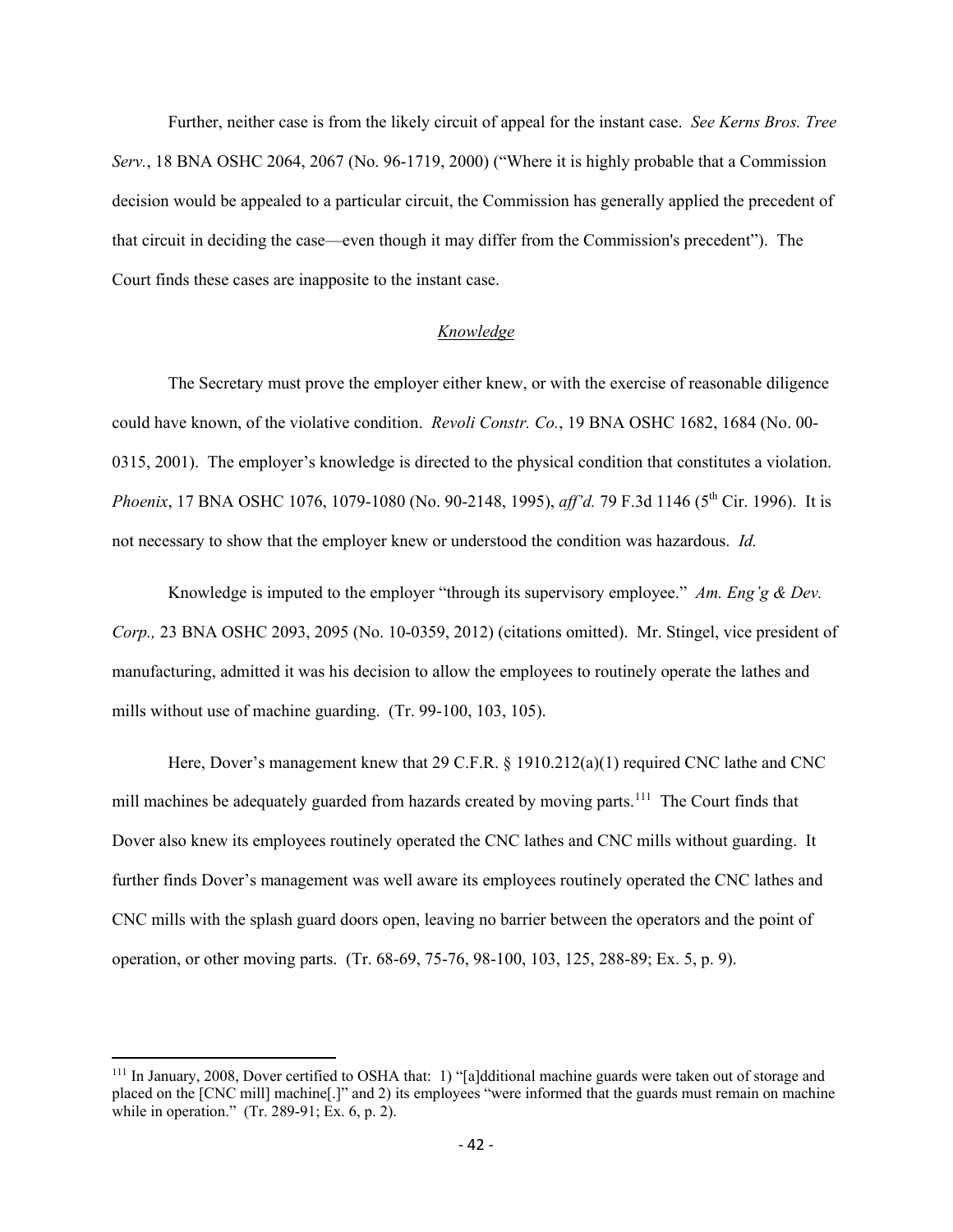Dover had ample warning that the splash guard doors on both the CNC lathes and CNC mills needed to be closed while the machines were operating. Lathe #37 and other machines had warning signs that said "DANGER," "Do Not Open Oil Guard Safety Door While Machine is in Operation." The warning signs also stated "Splashguard must be in closed position and engaged in interlock system" before starting the machine cycle. Both CNC mills also had warning signs above the spindle area that read "DO NOT open door unless machine control is in manual mode and Spindle stop is depressed." The warning signs also had a depiction of fingers being amputated when too close to a spinning tool and a warning symbol consisting of a triangle sign with an exclamation point inside that preceded the word "WARNING." Dover did not heed these warnings and chose to ignore them. (Tr. 99-101, 281, 286-88; Exs. 24, 29-30).

Dover also ignored additional clear warnings in the CNC lathe operating manual that said: "Keep splash guards closed while operating machine[.]" and "[t]o protect against MOVING PARTS while operating machine: Keep all splash guards, covers, doors, and other protective devices in place. If removed, replace before operating." Another warning had a depiction of a person pulling open the splash guard/door being struck in the head by a round object. The manual also included a warning that said "FAILURE TO FOLLOW THESE CAN RESULT IN SEVERE INJURY OR DEATH." (Tr. 101-03, 292-94; Ex. 7, p. 6).

#### *Exposure*

The parties agreed there was no operational necessity for an operator to have his hands in a machine during the production cycle. The citation is based on exposure through careless, inadvertent, or intentional contact with a machine's moving parts. An employee would be exposed to a moving parts hazard by placing his or her hand within a CNC lathe or CNC mill while the machine is cycling. Lathe operators are repeatedly required to put and use their hands at the point of operation inside the machines to insert and retrieve parts and remove debris. This is expected to occur at a time when power is flowing to the lathes, but the lathes are not engaged in an active cycling manufacturing operation. There is a zone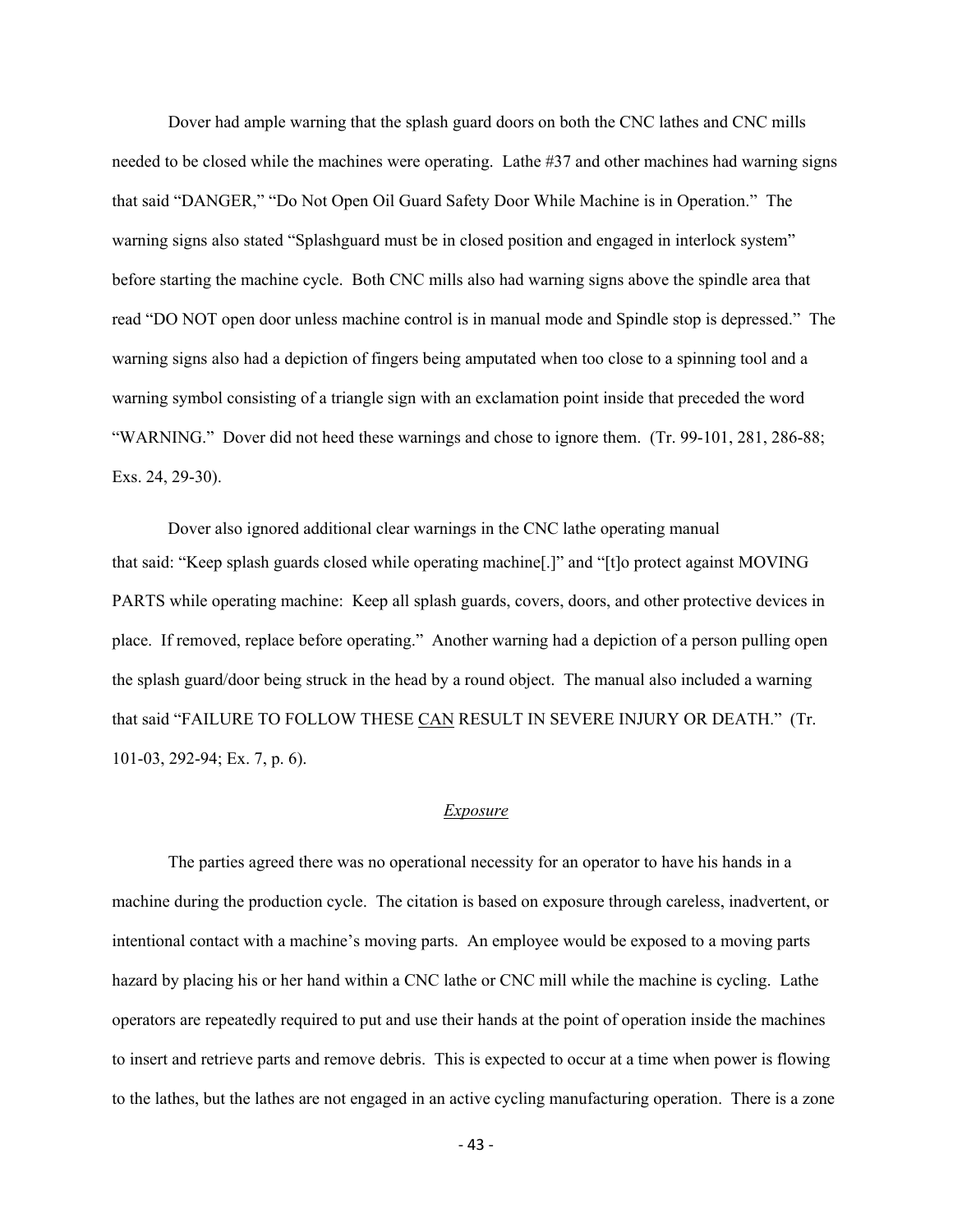of danger for employees within the confines of the CNC lathes and CNC mills at Dover. (Tr. 399, 405- 06; JPHS Fact #8).

The Court finds the Secretary has proven it is reasonably predictable for an operator to carelessly, inadvertently, or intentionally contact the point of operation during a machine's production cycle.

The Commission has long held the definition of the hazard depends on how the machine functions and how it is operated. *Fabricated Metal Prods.,* 18 BNA OSHC 1072, 1074 (No. 93-1853, 1997). To establish exposure under the cited standard, "the Secretary . . . must show that it is reasonably predictable either by operational necessity or otherwise (including inadvertence), that employees have been, are, or will be in the zone of danger." *Id*.

The zone of danger is "that area surrounding the violative condition that presents the danger to employees [that] the standard is intended to prevent." *S&G Packaging Co., LLC*, 19 BNA OSHC 1503, 1506 (No. 98-1107, 2001) (citations omitted). Here, the cited standard protects employees from the moving parts of a CNC mill or CNC lathe.

The Secretary asserts the zone of danger is the entire area with the walls of the machine and while in the zone of danger an employee can inadvertently contact moving parts. The Secretary's expert stated that the zone of danger was "within the confines of the equipment." For both CNC mills and CNC lathes, the Secretary asserts the point of operation exposes an operator to injury from moving parts. The Secretary also asserts the CNC mill's moving table presents a hazard to the operator. (Tr. 320, 344, 399- 401; S. Br. 24-25).

The point of operation "is the area on a machine where work is actually performed upon the material being processed." 29 C.F.R. § 1910.212(a)(3)(i). For the lathes, the point of operation is the location where the blank plastic workpiece is loaded onto the spindle about 2 feet away from the doorway's threshold. During production, the tool moves to the rotating workpiece to produce the part. (JPHS Fact #1).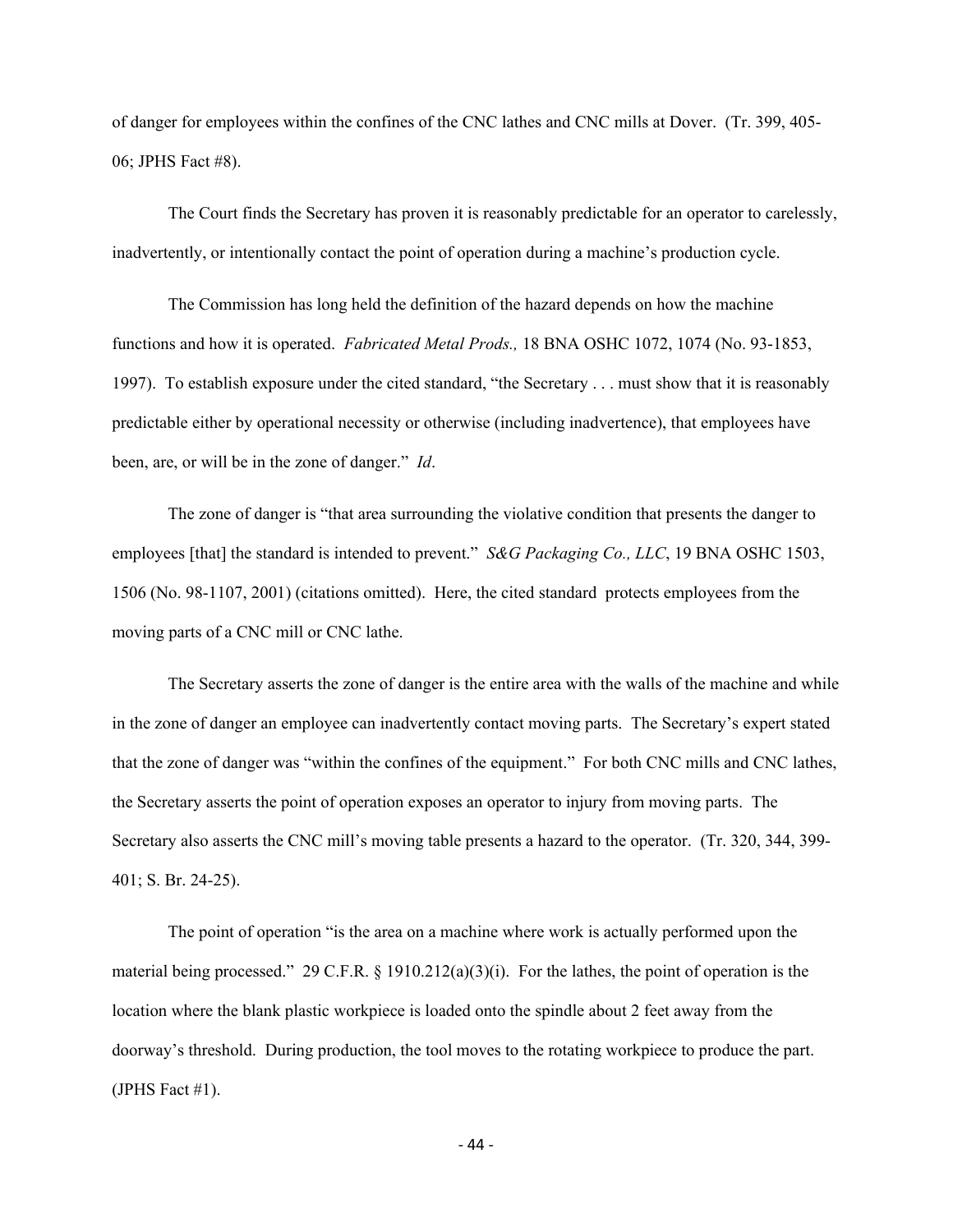For the mills, the blank workpiece is loaded onto a table near the doorway opening. When the production cycle begins, the table moves the blank workpiece toward the point of operation near the back of the machine, approximately two feet from the door's threshold. The rotating tool then moves vertically down to produce the part. (Tr. 226, 235; JPHS Fact #1; S. Br. 13).

The Respondent asserts the Secretary's definition of the zone of danger is too broad and the Secretary has not shown that being next to the open doorway presents a danger to an operator. Respondent asserts the Secretary's expert was considering hazards that are not at issue in the instant case. Nonetheless, while the Secretary's allegations in the instant case do not include every hazard that could occur from a lack of guarding, the Court finds the Secretary has shown that the machine's moving parts can be accessed from any place within the machine when the splash guard door is open. The zone of danger includes the confines of the machine. (R. Br. 7-13).

The Secretary argues that Dover's operators are exposed to the zone of danger in two ways. The first is when the operator misjudges the timing of the CNC lathe's cycle and makes contact with the point of operation before the spindle stops rotating or a CNC mill operator enters the zone of danger; e.g., to remove debris. The second is when an operator stands by the open doorway of the CNC lathes and CNC mills during the production cycle. (S. Br. 29, 32).

With respect to the Secretary's first argument, that an operator could make contact because he misjudges the timing of the production cycle, the Court finds it is reasonably predictable a CNC lathe operator could carelessly, inadvertently or intentionally contact the point of operation. The Commission has long recognized the machine guarding standard is designed to protect employees from human mistakes such as distraction, carelessness, and fatigue. *B. C. Crocker Cedar Prods.*, 4 BNA OSHC 1775, 1777 (No. 4387, 1976).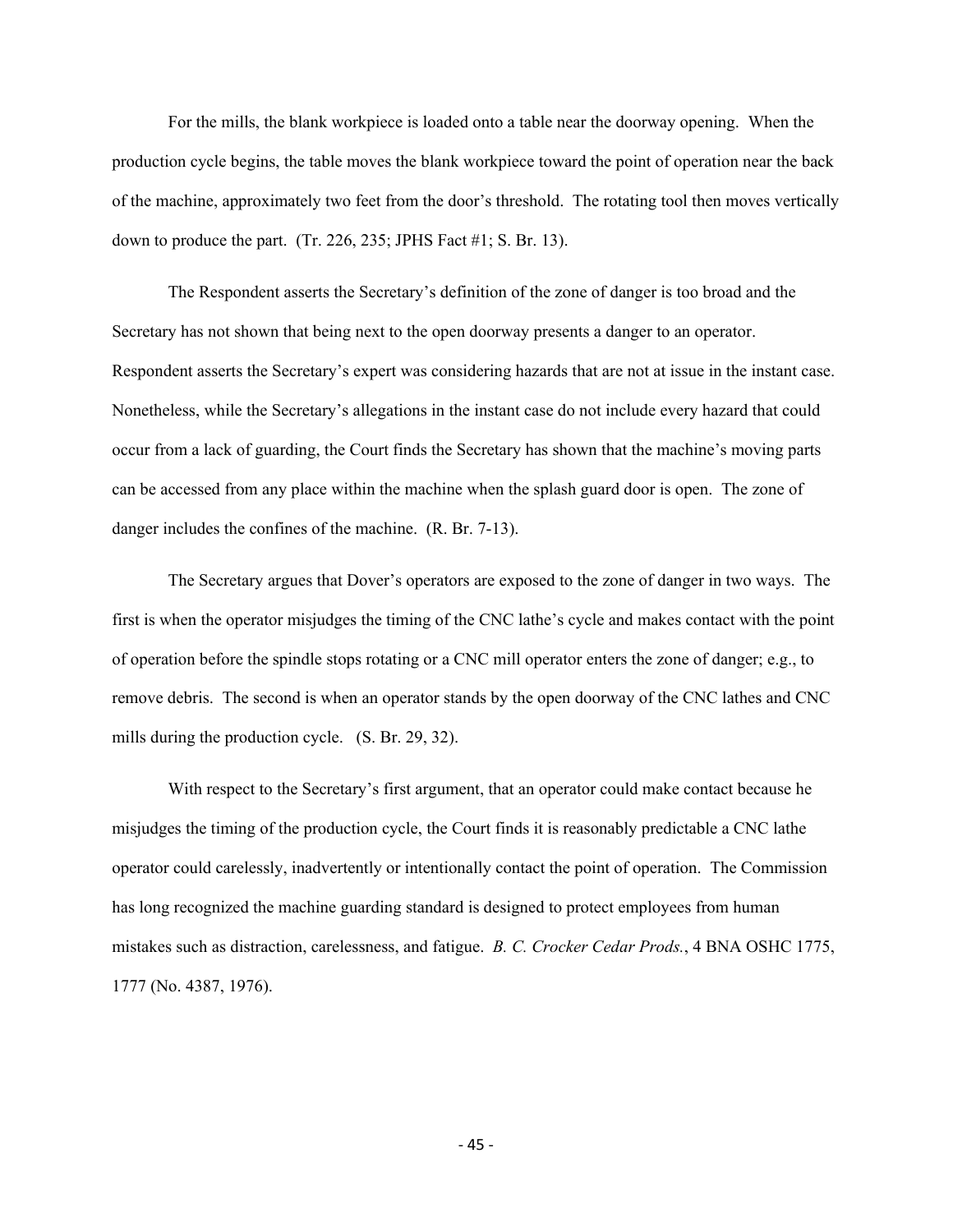The Court finds the combined factors of the absence of the use of any guarding method, including splash guard doors left open<sup>[112](#page-55-0)</sup> and nonfunctioning interlocks, the repetitive steps in the workpiece handloading process, the production cycle's automatic stop, the fast pace of production with operators standing alongside the open doors,<sup>[113](#page-55-1)</sup> the recurring need to clear out debris from inside the machines by hand and air wands, [114](#page-55-2) and the significant experience needed to master the lathe's operation, make it reasonably predictable a CNC lathe operator would misjudge the lathe's timing and make contact with the point of operation during a production cycle.<sup>115</sup>

Dover knew the interlocks on the five CNC lathes were not functional. Lathe #15's interlock was "tied back" for more than a decade showing a continuing, conscious decision to render its interlock useless. Dover also knew the two CNC mills had no interlocks. An interlock is an "electronic safety device" within the meaning of the cited standard. A functional interlock would not allow part production to occur with an open splash guard door. Because the interlocks on Dover's CNC lathes did not function and were missing on its CNC mills, doors could remain open during production and thus not provide a physical barrier between the operator and the point of operation. JPHS Fact #6 that states "[i]nterlocks are not required under the cited standard" does not absolve Dover from being found to have violated the cited standard. Interlocks were an electronic safety device that Dover could have used as a guarding method. It chose to not use interlocks, or any other suitable guarding method, as machine guarding to protect its employees from the hazard of moving parts. (Tr. 86-87, 275-76, 285-87, 332, 345-46; Exs. 15, 20).

<span id="page-55-0"></span><sup>&</sup>lt;sup>112</sup> Aside from just leaving all of the five CNC lathe's splash guard doors open, lathe #7's door did not move well on its rollers, lathe #15 had vertical bars over its opening where a door should have been, lathe #37 used cardboard as a window, and lathe #38's window was so dirty its operators could not see through it. (Tr. 114-15, 123, 176, 269-71, 279, 283-84; Exs. 11, 23, 26).

<span id="page-55-1"></span><sup>113</sup> The video at exhibit C shows Matthew Bitikofer resting his hand inches from the inner confines of a lathe. Should his hand slide for any reason, it would be within the zone of danger.

<span id="page-55-2"></span><sup>&</sup>lt;sup>114</sup> Respondent does not dispute that operators have occasion to have their hands inside of the machines to clean out chips and unplug vacuum hoses while the machines are "at rest," but powered on. (Tr. 439-42, 453; R. Br. 14-16). <sup>115</sup> The Secretary also asserted that running multiple machines could cause an operator to misjudge the timing.

<span id="page-55-3"></span>Matthew Bitikofer's testimony was that he ran multiple machines when he was running rod-loaded jobs that lasted several hours per cycle. (Tr. 437; S. Br. 26).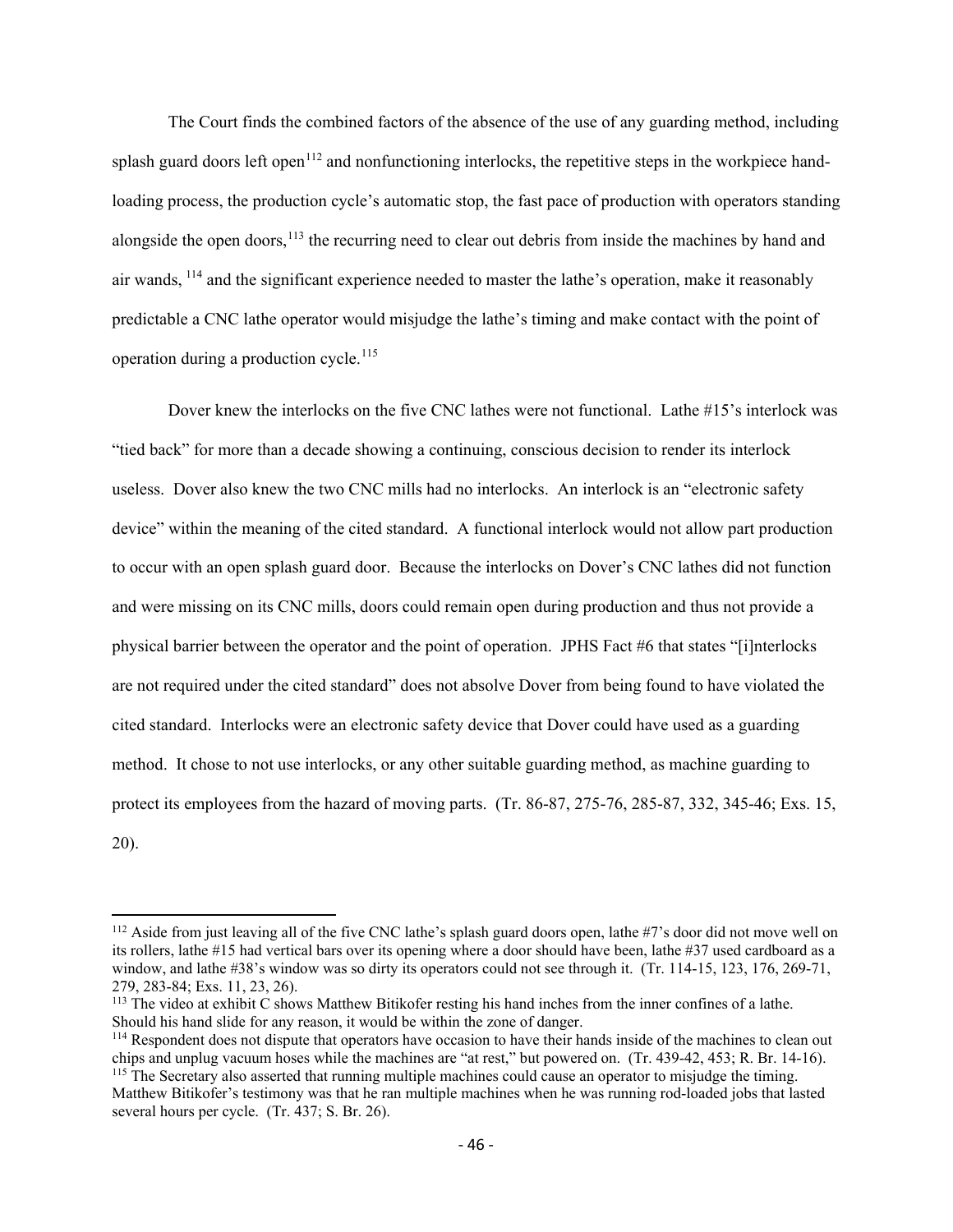The steps of the workpiece hand-loading process for CNC lathes contribute to the likelihood of contact with the point of operation. The operator manually controls the start of the cycle, but not its end. The operator watches the production process and unloads the finished part when he believes the production cycle is finished. The spindle operates at 250 to 1,200 rpm during a production cycle. The spindle stops rotating after the tool backs away from the point of operation. When unloading the finished part, the operator can misjudge whether the spindle has stopped and make contact with the still rotating spindle. (Tr. 442).

Finally, the fast pace of successive production cycles contributes to the likelihood an employee will misjudge the timing and reach into a CNC lathe too soon. The CNC lathe operator unloads the finished part and loads the next blank workpiece in rapid succession. The record shows the full production cycle for a finished part can be 30 to 120 seconds. In the demonstration video, the production time for the finished part was less than 20 seconds. The video also shows that approximately three seconds elapse from the unloading of a finished part to the loading of the blank workpiece. This very rapid pace of production, with just seconds between cycles, done many times per day, makes it reasonably predictable an operator could misjudge the timing by a second or two and make contact with the rotating spindle.<sup>116</sup> This would be especially true for less experienced employees because it can take 6-7 years for an employee to master the CNC lathe's operation. (Tr. 448, 460; Exs. 2, C).

Mr. Mullet's 2012 accident demonstrates that misjudging the timing of a production cycle leads to injury. Mr. Mullet was injured when the production cycle started while he was adjusting the workpiece inside a CNC lathe. Just as Mr. Mullet misjudged the timing of the automatic start, an employee could misjudge when the production cycle had finished and make contact with the point of operation while the spindle was still rotating. Had a guard been in place and used, it would have prevented Mr. Mullet's

<span id="page-56-0"></span><sup>116</sup> This Court's finding is consistent with the opinion of the Secretary's expert, James Washam, a recognized expert in machine guarding with impressive experience. Respondent did not present any expert testimony rebutting Mr. Washam's opinion in this regard.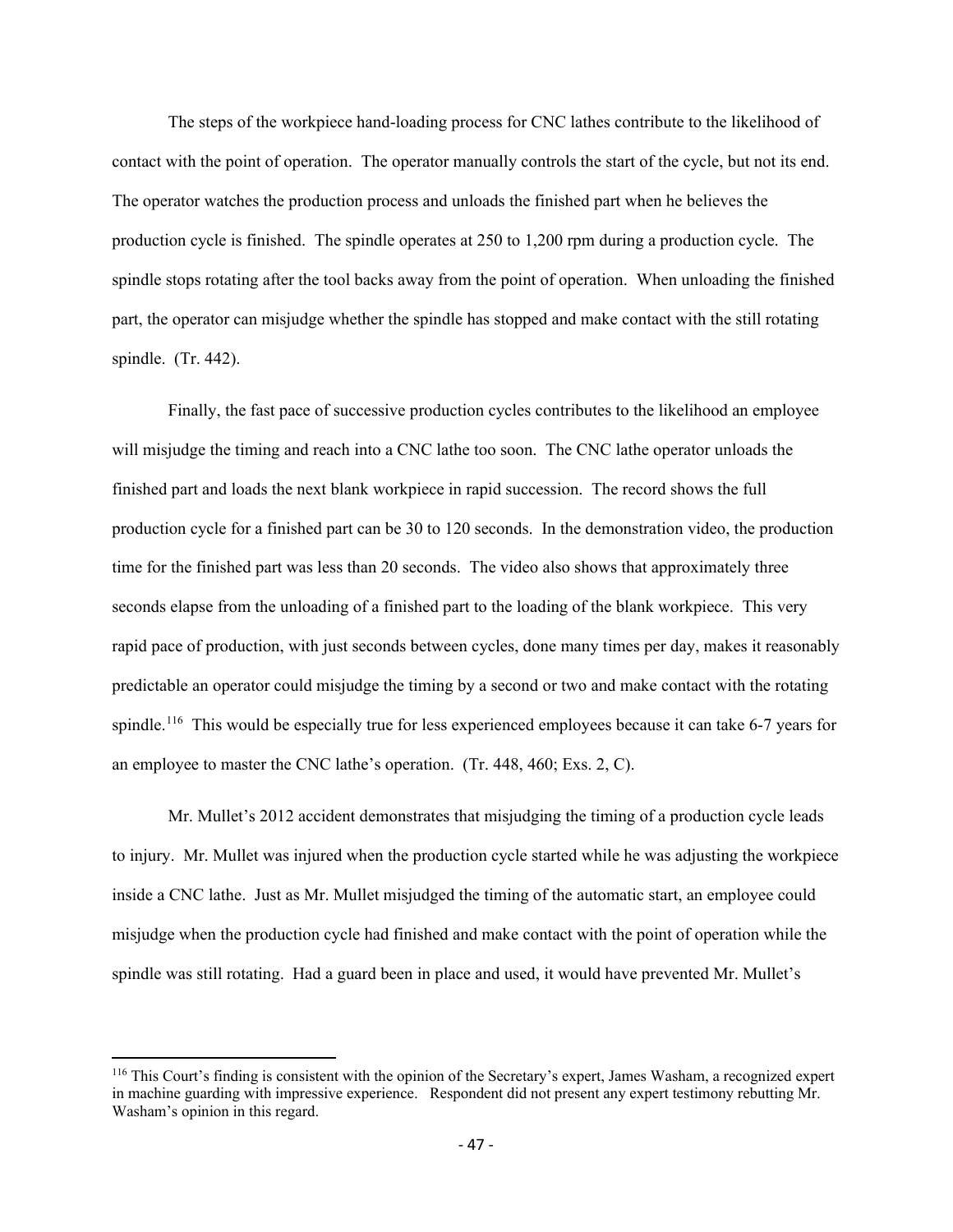injury. If interlocks were functioning on his CNC lathe, the interlock would have prevented him from even being able to open the splash guard door while the machine was engaged in a cycling operation.

Finally, a quick production pace was important to Dover. Brian Bitikofer testified that the ability to quickly hand-load workpieces gave Dover a competitive advantage. Messrs. Stingel and Matthew Bitikofer acknowledged that closing the door for each production cycle could significantly effect production time, especially for short-cycle jobs. This focus on the pace of production supports the assertion that the fast pace contributes to the likelihood of a mistake.<sup>117</sup> (Tr. 105-06, 173, 176-77, 209, 216; Exs. 13, 16).

Here, the evidence shows the specific nature of how the CNC lathes and CNC mills are operated by Dover's employees. By their own testimony, and by additional evidence including videos of the actual operation of both types of machines, it has been shown that Respondent's employees who operate CNC lathes and CNC mills must necessarily do many of their required tasks either within the confines of the machines or immediately adjacent thereto. While they are performing these tasks, the machines are repeatedly placed into and taken out of the cycled operation. The production cycle occurs over and over, hands in and hands out of the CNC lathes, the machine's operating cycle turned on and turned off, up to 600 times each day. It is reasonably predictable that Dover's employees will not be able to maintain the constant vigilance and perfect timing needed to avoid another incident involving contact with moving parts. A repeat of Mr. Mullet's accident is very possible through contact with moving parts an operator thought had stopped, but had in fact not stopped. (Ex. 7).

Secondly, the Secretary asserts that being next to the open door of these CNC machines during production also exposes an employee to the zone of danger. Leaving the splash guard doors open while the CNC machines are operating is a ready invitation for operators to enter into the zone of danger for whatever reason, including accident, carelessness and inadvertence; thereby being exposed to the hazard

<span id="page-57-0"></span><sup>&</sup>lt;sup>117</sup> If the operator touches the spindle a second too early he is exposed to a spindle rotating at speeds up to 1,200 rpm.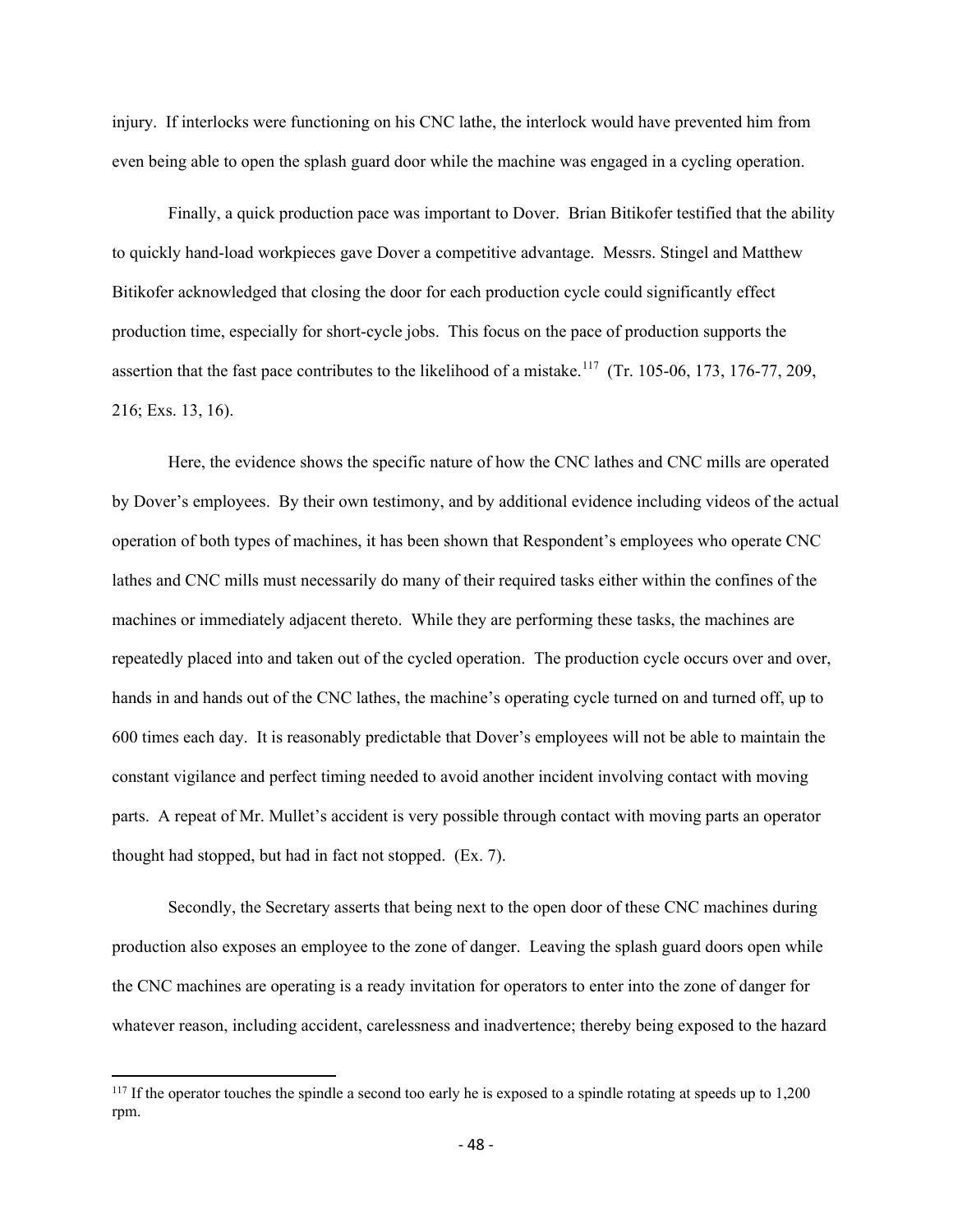of moving parts. The record shows operators stood by the opening during the production cycle. The width of the lathe's opening was 17 inches and the height was roughly the distance from an employee's hip to shoulder. Operators routinely watched the process to determine if debris was accumulating on the workpiece. Further, to use the CNC lathe's control panel, for example to hit the cycle start button, the operator had to reach across the open doorway. CO Marcinko observed an employee using an air wand in the CNC lathe's doorway during a production cycle and an employee with his face next to an open door observing the workpiece's progress. The door opening for the two CNC mill machines was substantial in size; large enough for the upper body of an operator to stumble or fall into the zone of danger. (Tr. 282- 83, 311-12, 399, 406; Exs. 21, 26; S. Br. 28).

Respondent refutes this argument by stating no Dover operator had ever contacted the machine's moving parts while using an air wand or using the control panel. Further, Respondent asserts this is analogous to the alleged exposure in *Fabricated Metal Prod.,* 18 BNA OSHC at 1073-75. (R. Br. 12; R. Reply 3). In *Fabricated*, an employee was observed using a hand wand to clean the equipment with compressed air 12-14 inches away from the point of operation. *Id.* at 1073. The Commission found it "remote at best" an employee would make contact with the point of operation as the result of a slip and fall. *Id.* at 1074.

The instant case differs from *Fabricated* in several ways. In *Fabricated,* the Commission found there was no reasonably predictable exposure to the point of operation from a slip and fall because boxes limited direct access to the area, the machine was equipped with a sensor to shut it down if it detected an adjustment to the machine, and the opening to the points of operation were small -- between 1/4 inch to 3 inches. *Id.*

The Court finds *Fabricated* is not analogous to the instant case. At Dover, there was no obstruction between the operator and the machine's moving parts. The machines had no sensor or other device to automatically stop the machine. The door openings for both the CNC lathes at CNC mills at

- 49 -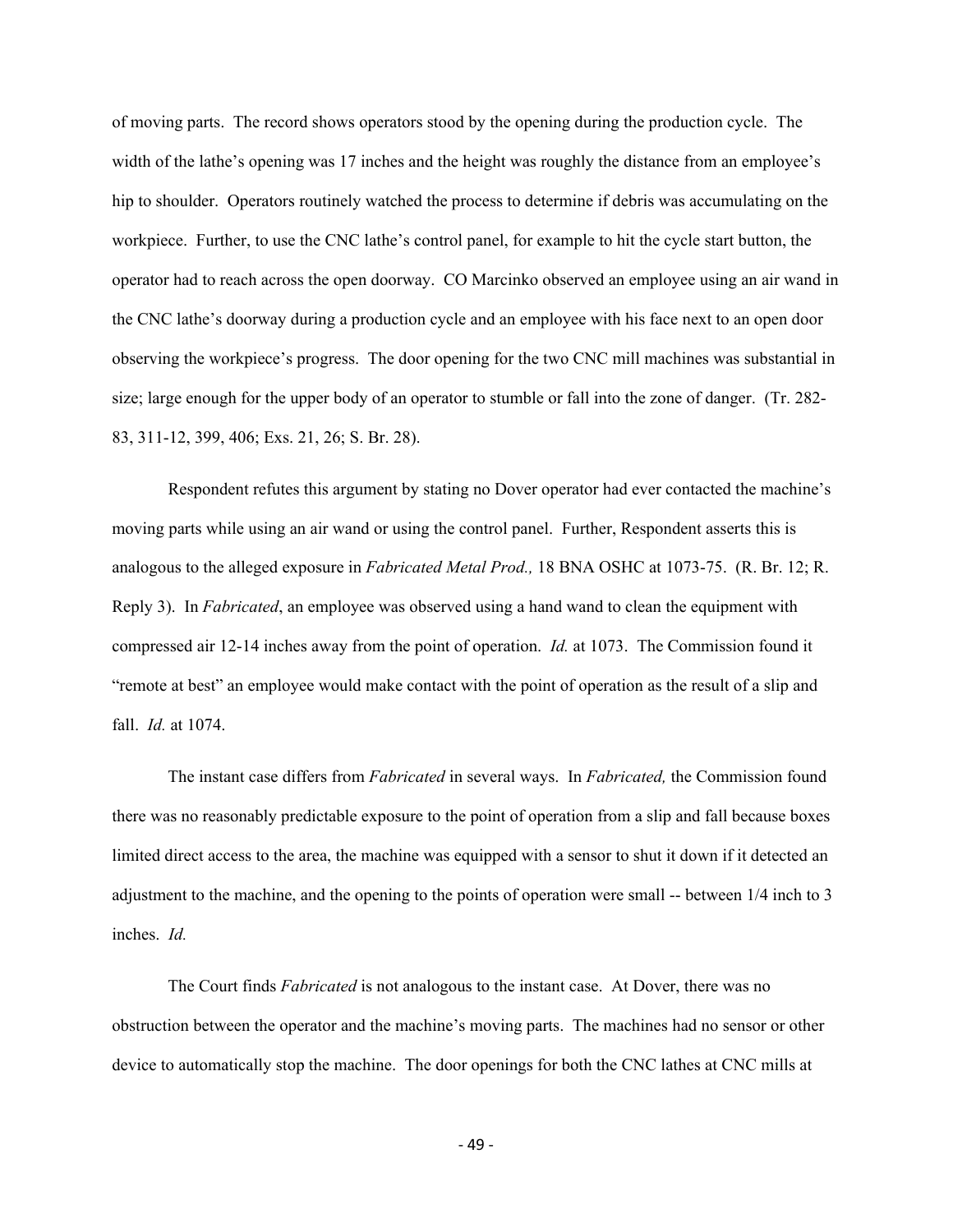Dover were substantially larger. Finally, the point of operation could be reached from anywhere within the confines of the machine and not the limited openings of 1/4 inch to 3 inches in *Fabricated.*

Further, Dover cannot rely on its belief that employees are safe because there had been no prior accident other than Mr. Mullet's accident. The OSH Act is designed to prevent injury rather than waiting for "an employee to die or become injured." *Whirlpool Corp. v. Marshall*, 445 U.S. 1, 12 (1980). The Commission has held that a hazard is presumed to exist where a standard sets forth a particular method for employee safety. *See Otis Elevator Co.,* 24 BNA OSHC 1081, 1085 (No. 09-1278, 2013), *aff'd* 762 F.3d 116 (D.C. Cir. 2014). Here, the cited standard requires guarding of a machine's moving parts to prevent an injury. Relying on an employee's "common sense" or judgment rather than provide a guard is not a reasonable means of protection from a machine's moving parts. *H.B. Zachry Co. (Int'l.),* 8 BNA OSHC 1669, 1674 (No. 76-2617, 1980) (Machine guarding standard requires physical methods of guarding rather than methods of guarding that depend on human behavior; unguarded point of operation posed a hazard that could result in injury in the event of employee carelessness or inadvertence); *see also George C. Christopher & Sons, Inc.,* 10 BNA OSHC 1436, 1444 (No. 76-647, 1982) (Standards require guarding be provided by a device that itself prevents the operator from endangering himself; dependence upon employee behavior misplaced).

The Secretary also asserted that an operator could make inadvertent contact with moving parts if he stumbled or slipped his or her arm or hand into the opening of a CNC lathe or CNC mill machine. The close proximity of the machines with the operators facing away from each other make it predictable operators could bump into each other causing an arm or hand to enter into the zone of danger. The door openings of both the CNC lathes and CNC mills are large. An operator could lose his balance and fall into the zone of danger of an operating CNC mill machine.

Respondent refutes this point by stating this had never occurred and asserts the instant case is analogous to *Buffets, Inc.*, 21 BNA OSHC 1065, 1067 (No. 03-2097, 2005). In *Buffets* the Commission found there was no evidence of conditions that a slip and fall was a likelihood. *Id.* Unlike *Buffets,* the

- 50 -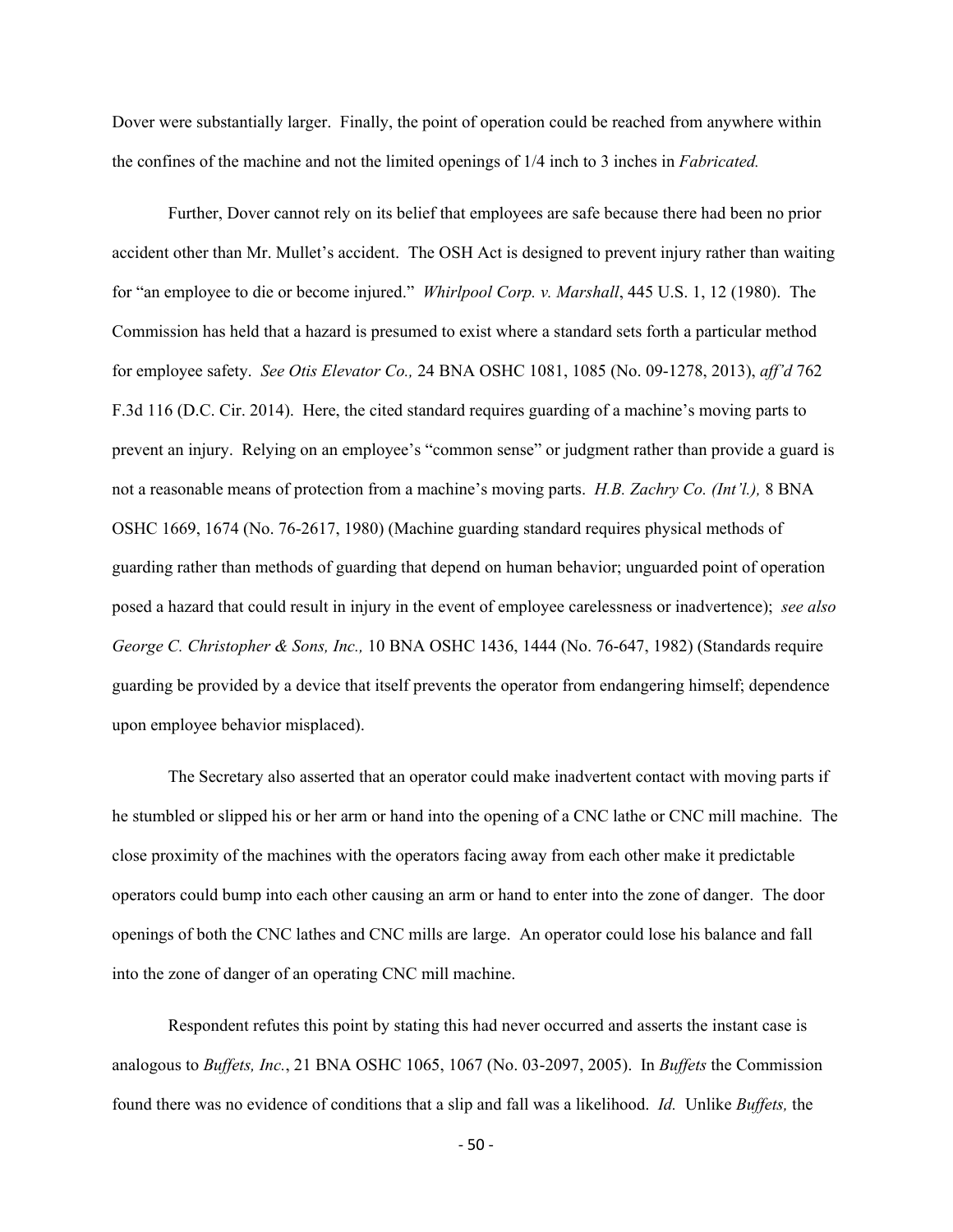issue here is not whether there is any substance or obstacle that would cause an operator to slip or fall. The hazard in the instant case results from the close proximity of the machines to one another, the operators' difficulty in seeing each other while operating their machines, and the openness of the zone of danger when the splash guard doors are not closed. The door opening of a CNC lathe is large enough for an employee to insert his arm or hand into the machine after being bumped by another employee. The opening was 17 inches wide and the height was roughly the distance from an employee's hip to shoulder. The CNC mill machine's opening is even larger. When CO Marcinko observed the operation, he saw that operators stood close to each other and faced away from each other. As a result, he believed it was predictable an operator could accidentally back into another while operating a machine. CO Marcinko's testimony was straightforward and convincing. The Court agrees that a long sleeve shirt or hooded sweatshirt could get entangled on a moving part. (Tr. 399; Exs. 21, 26; S. Br. 28).

Respondent also relies on other Commission cases to support its position its operators were not exposed to moving parts; e.g., *Delek Refining, Ltd.,* 25 BNA OSHC 1365, 1374 (No. 08-1386, 2015), *appeal docketed*, No. 15-60443 (5th Cir. June 22, 2015); *S. D. Beverly Enters., Inc.,* 21 BNA OSHC 1037, 1038-39, (Docket No. 01-202, 2005) (consolidated); *Miniature Nut & Screw Corp.*, 17 BNA OSHC 1557, 1561-63 (No. 93-2535, 1996); *Jefferson Smurfit Corp.*, 15 BNA OSHC 1419, 1421 (No. 89-0553, 1990); *Syntron, Inc.,* 11 BNA OSHC 1868, 1869 (No. 81-1491, 1984).

In *Delek,* the Commission found that no one worked near or had duties on the machines, there was no evidence employees were near the zone of danger, and that being 5-10 feet away was too far for inadvertent contact. *Delek*, 25 BNA OSHC at 1374.

By contrast, Dover's employees had duties at the machines, they were in and out of the zone of danger many times a day, and were routinely at the CNC lathe's point of operation. The Court finds *Delek* does not support Respondent's position.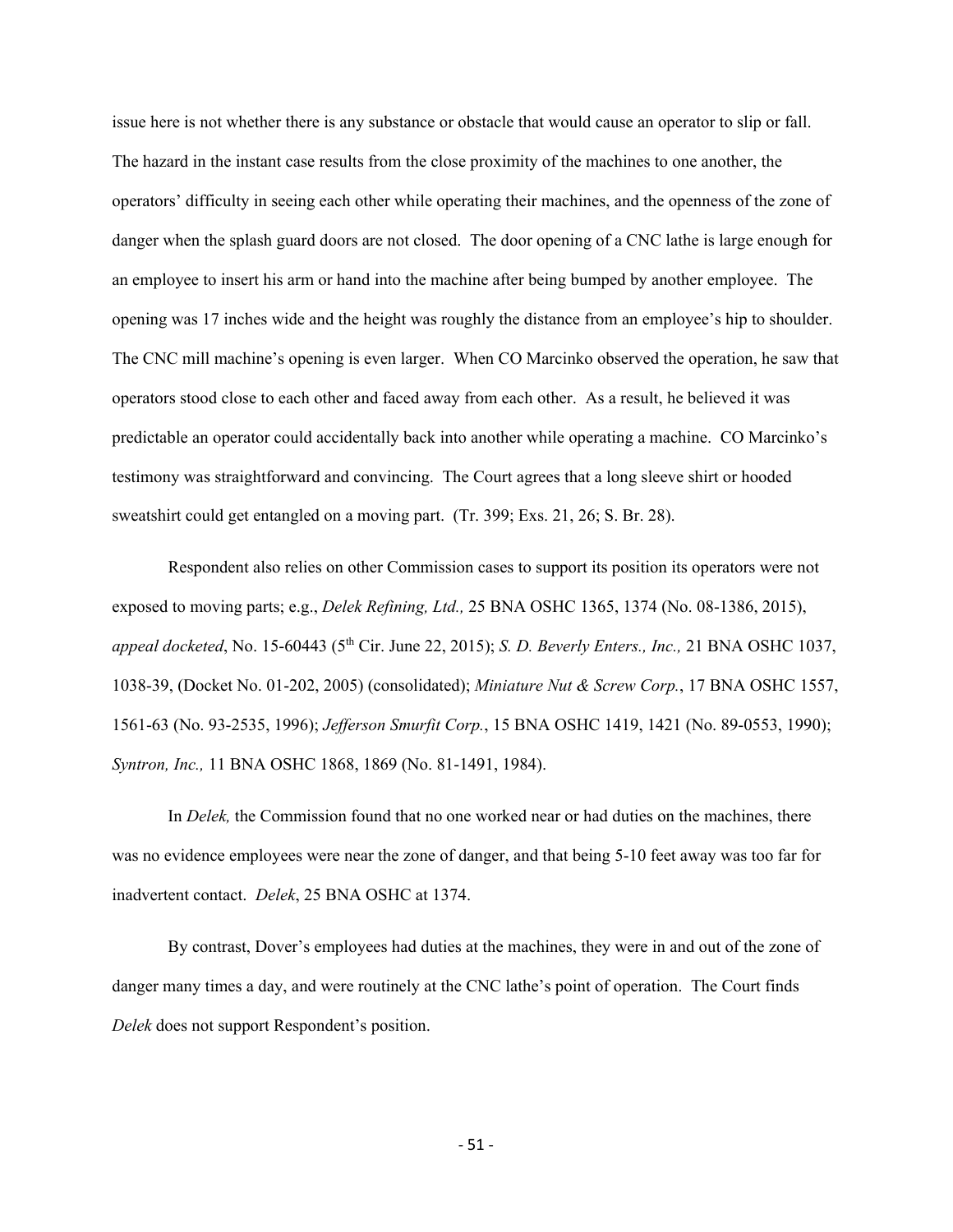In *Beverly,* the Secretary alleged employees were exposed to moving parts as an operational necessity. The Commission found there was no operational reason for an employee to have his hands at the point of operation and thus there was no exposure. *Beverly*, 21 BNA OSHC at 1038-39. The Commission noted that, unlike here, the Secretary "makes no claim that inadvertent contact with the rotating agitator could be made by Beverly's employees during normal use of the unguarded A-200 mixer." *Id.*, at 1038-39.

Here, the violation is based on accidental, careless, inadvertent or intentional contact with the point of operation; as such *Beverly* does not support Respondent's position. Neither does *Miniature.* In *Miniature*, the Commission found there was no violation of 29 C.F.R. § 1910.212(a)(1) because there was no employee exposure to an unguarded nip point in a flat die thread roller used about once a week where a barrier, the bulk of the machine itself, was between the operator and a small brush an operator might reach for while the machine was not running. *Miniature*, 17 BNA OSHC at 1561-63. The instant case is distinguishable from *Miniature*. Here, the operator stands next to the zone of danger throughout the production cycle in order to quickly load a workpiece for the next cycle. Further, the operator is placing his hands in and out of CNC lathes at a rapid pace due to short cycle times, and there is no barrier between the operator and moving parts.

In *Jefferson*, the Commission rejected testimony presented on behalf of the Secretary that straight-line gluer<sup>[118](#page-61-0)</sup> operators routinely came within 2 to 5 inches of the unguarded nip points. *Jefferson*, 15 BNA OSHC at 1421. Instead, the Commission found there was no evidence of an occasion where an operator would be closer than 16 inches to the machine's nip points. *Id.* at 1421. In contrast, here, it is undisputed operators are routinely at the point of operation to load and unload parts within CNC lathes

<span id="page-61-0"></span> $118$  A "straight-line gluer" processes flat cardboard into finished boxes by passing the cardboard through a series of older bars and glue applicators which gradually form it into boxes of the prescribed size and shape. (*Jefferson*, 15 BNA OSHC at 1419).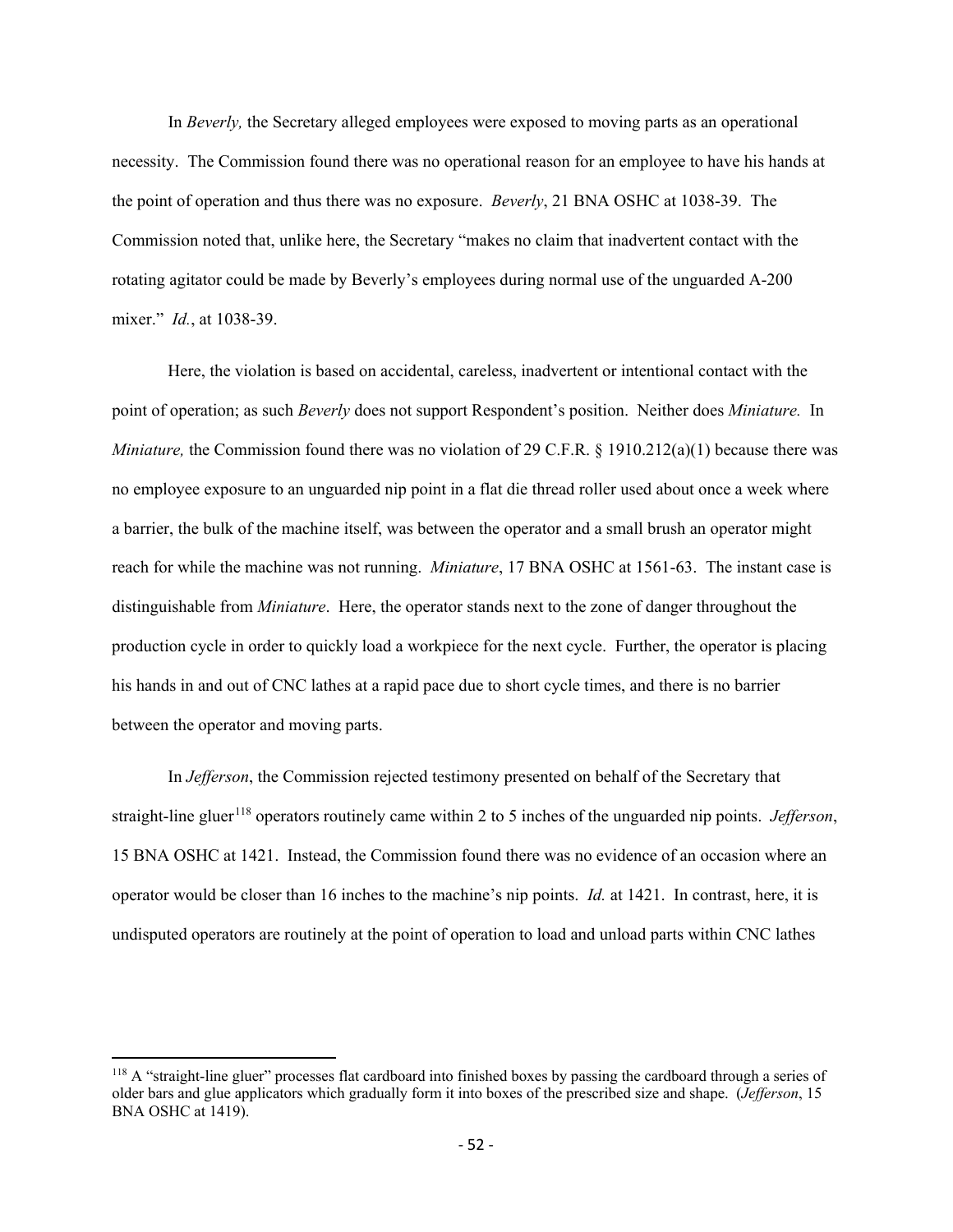and clear debris in both CNC lathes and CNC mill machines. *Jefferson* does not support Respondent's position.

In *Syntron,* the Commission found there was no violation because the evidence did not show the operator would have a reason to come close enough to unguarded portion of a saw blade. *Syntron,* 11 BNA OSHC at 1869 (Commissioner Cleary dissenting – Majority taking no account that operator could be injured through inadvertence). Here, the operators were routinely at the point of operation of CNC lathes. *Syntron* does not support the Respondent's position.

The Secretary also proved exposure to the hazard of moving parts for CNC mill operators. While a CNC mill operator does not load at the point of operation, the risks are the same for an operator standing near the CNC mill's open doorway. Because there is no barrier between the operator and the point of operation, an operator is able to reach into the machine to make adjustments or clear debris at any time. Dover cannot rely on an employee's judgement instead of providing a barrier or other guarding for protection from moving parts. Further, the CNC mill's opening is large enough for an operator's arm, hand or upper body part to enter into the zone of danger and make contact with moving parts. (Exs. 1, 28, 29).

The Court finds the Secretary has proved that it is reasonably predictable Dover's CNC lathe and CNC mill machine operators are exposed to moving parts due to the specific nature of how the machines are operated. The Court further finds the Secretary demonstrated the operators' practice of standing next to the open splash guard doorway during the production cycle makes it reasonably predictable careless, accidental, inadvertent, or intentional contact with the moving parts of a CNC lathe and CNC mill would occur. Finally, the Court finds the Secretary proved it was reasonably predictable operators were exposed to moving parts on the CNC lathes and CNC mills and did not provide the required guarding. The Secretary proved his prima facie case for Citation 1, Item 1.

## **Willful Characterization**

- 53 -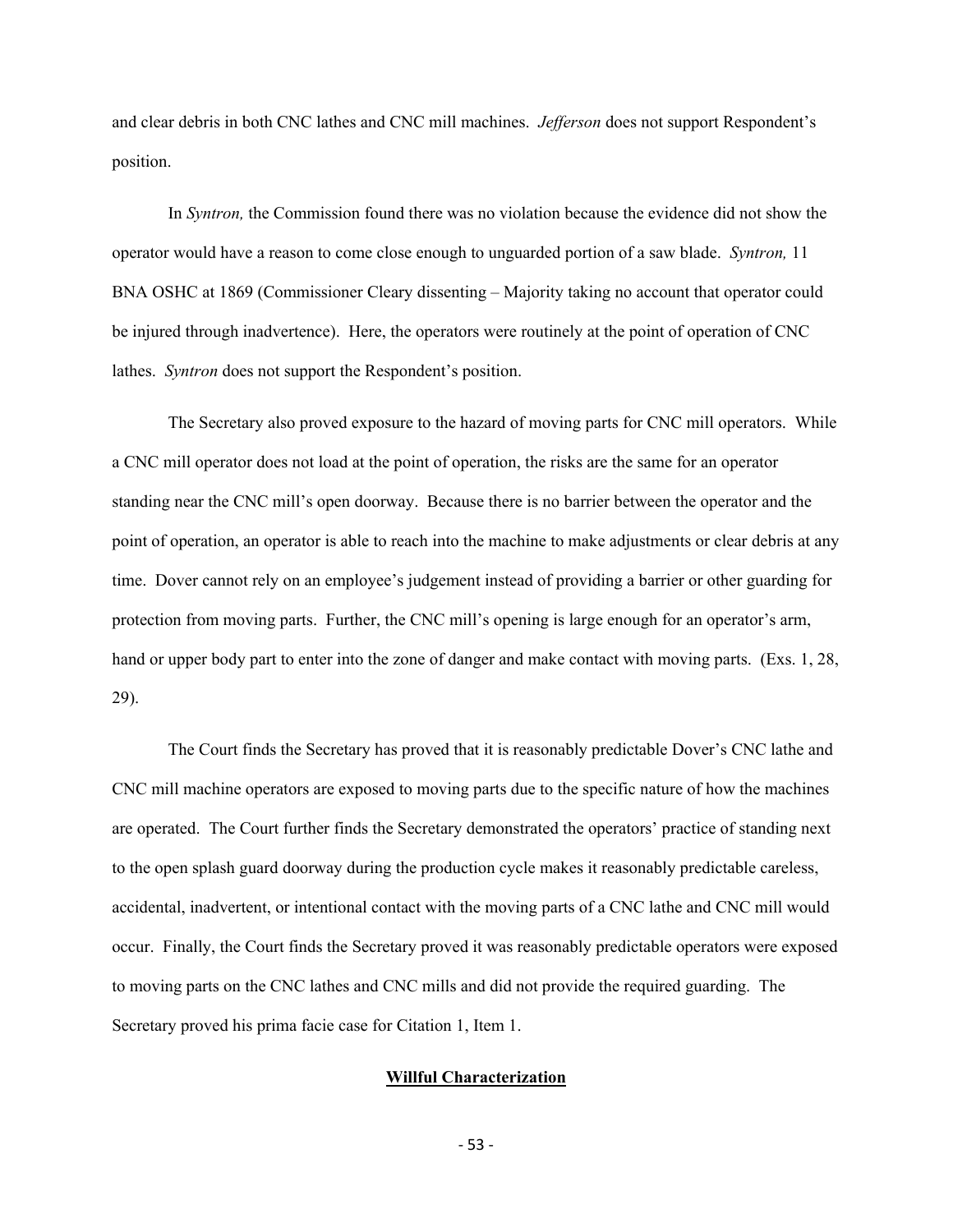The Secretary classified this violation as willful.<sup>[119](#page-63-0)</sup> A willful violation is done "with intentional, knowing or voluntary disregard for the requirements of the Act or with plain indifference to employee safety." *Burkes Mech., Inc.,* 21 BNA OSHC 2136, 2140 (No. 04-0475,

2007) (*Burkes*) (citations omitted); *see also*, *Nat'l Eng'g & Contracting Co. v. Herman*, 181 F.3d 715, 721 (6th Cir. 1999) (finding conduct is willful if it is "intentional, deliberate, and voluntary"). "The Secretary must show that the employer was actually aware, at the time of the violative act, that the act was unlawful, or that it possessed a state of mind such that if it were informed of the standard, it would not care." *Propellex Corp.,* 18 BNA OSHC 1677, 1684 (No. 96-0265, 1999) (citations omitted). A willful violation differs from a serious violation by a heightened awareness and either conscious disregard or plain indifference. *Williams Enter., Inc.,* 13 BNA OSHC 1249, 1256 (No. 85-355, 1987).

The Commission has repeatedly held that an employer who deliberately disregards known safety requirements acts willfully. In *Calang Corp*., 14 BNA OSHC 1789, 1791 (No. 85-319, 1990), the Commission held that the "conscious disregard" of the requirements of the cited standards by an employer who had the standards explained to him was willful. In *Donovan v. Williams Enters.*, 744 F.2d 170 (D.C. Cir. 1984), the court affirmed a Commission decision that an employer who had failed to heed warnings that it was not in compliance with OSHA standards and abate the violations acted willfully. The court stated, "These facts alone are sufficient to establish 'intentional disregard of' and 'plain indifference' to OSHA's regulations." 744 F.2d at 180, *accord Valdak Corp*., 17 BNA OSHC 1135, 1137 (No. 93-239, 1995), *aff'd*, 73 F.3d 1464 (8th Cir. 1996) (permitting a dangerous condition to exist for a long period of time was willful); *Morrison-Knudsen Co./Yonkers Contracting, Joint Venture*, 16 BNA OSHC 1105,

<span id="page-63-0"></span><sup>&</sup>lt;sup>119</sup> The Secretary also asserted the violation was serious. (S. Br. 33). A violation is classified as serious under  $\delta$ 17(k) of the Act if "there is substantial probability that death or serious physical harm could result" if an accident occurred. 29 U.S.C. § 666(k); *Compass Envtl., Inc*., 23 BNA OSHC 1132, 1136 (No. 06-1036, 2010), *aff'd*, 663 F.3d 1164 (10th Cir. 2011). The Secretary need only establish any possible accident would most likely result in serious injury. *Wis. Elec. Power Co.,* 4 BNA OSHC 1783, 1787, n. 18 (No. 5209, 1976), *aff'd.* 567 F.2d 735 (7th Cir. 1977). The Court finds that serious physical harm is the likely result if an employee's hand is caught in the moving part of the machine. The Court finds the Secretary has shown employees are exposed to a serious hazard as a result of Dover's violation of the cited standard.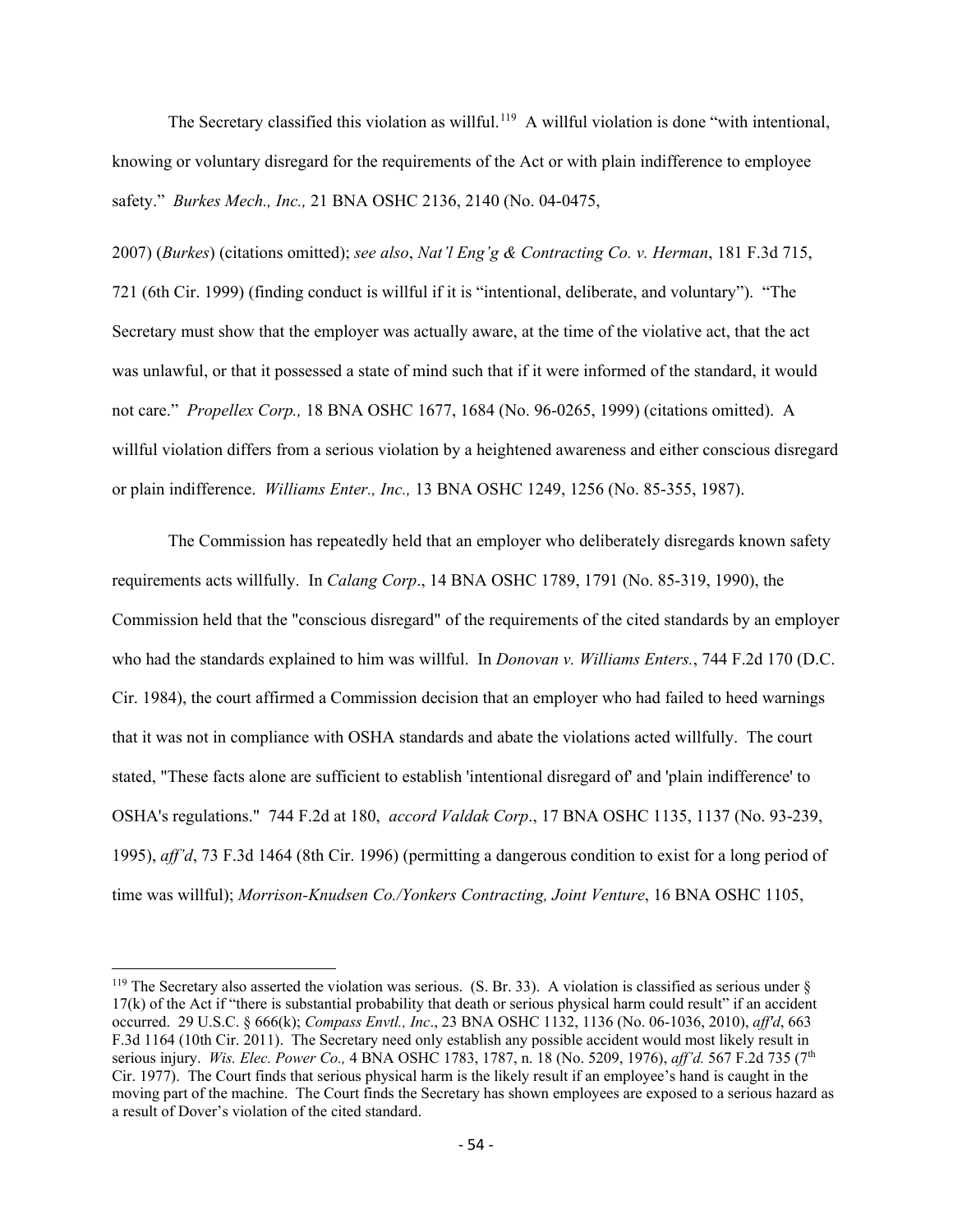1127 (No. 88-572, 1993) (an employer who knowingly disregarded its consultant's advice acted willfully).

The Secretary asserts Dover had a heightened awareness of the need to guard the moving parts of CNC lathes and CNC mill machines through an OSHA citation issued December 20, 2007, the abatement Dover implemented in response to that citation, Dover's warnings to its employees to keep their hands out of the machine, the warning in the CNC lathe's operating manual, the warning labels on the CNC lathe and CNC mill machines, and the 2012 Mullet injury. Respondent asserts none of these are a basis to support a willful characterization. Respondent is wrong. In the aggregate here, they provide an ample basis to justify a willful characterization. (Tr. 71, 82, 95, 100, 207, 214; Exs. 5, 6; S. Br. 34-38).

The Secretary asserts the 2007 machine guarding citation, and the subsequent abatement, provided Dover with a heightened awareness of the unguarded condition of its machines and the standard's requirement to guard against moving parts. The Court agrees. The 2007 citation included violations of two machine guarding standards: 29 C.F.R.  $\S$  1910.212(a)(1) and 29 C.F.R.  $\S$ 1910.213(a)(3)(ii). Dover's abatement certification to OSHA stated the machine guards had been installed on the machines and employees were instructed to use them during operations. (Ex. 6; S. Br. 34- 35).

Respondent asserts two reasons why the 2007 citation and abatement did not provide heightened awareness: the machines were distinctly different than the instant case and current management team was not involved in the 2007 citation and abatement. Both arguments fail. (R. Br. 21-22).

The 2007 citation alleged a machine guarding violation for Dover's CNC milling machines. The difference between Dover's CNC mills and CNC lathes is not such that it is reasonable for Dover's management to believe machine guarding was required on a CNC mill, but not a CNC lathe. Both machines are used to modify blank workpieces and individually loaded by the operator. The primary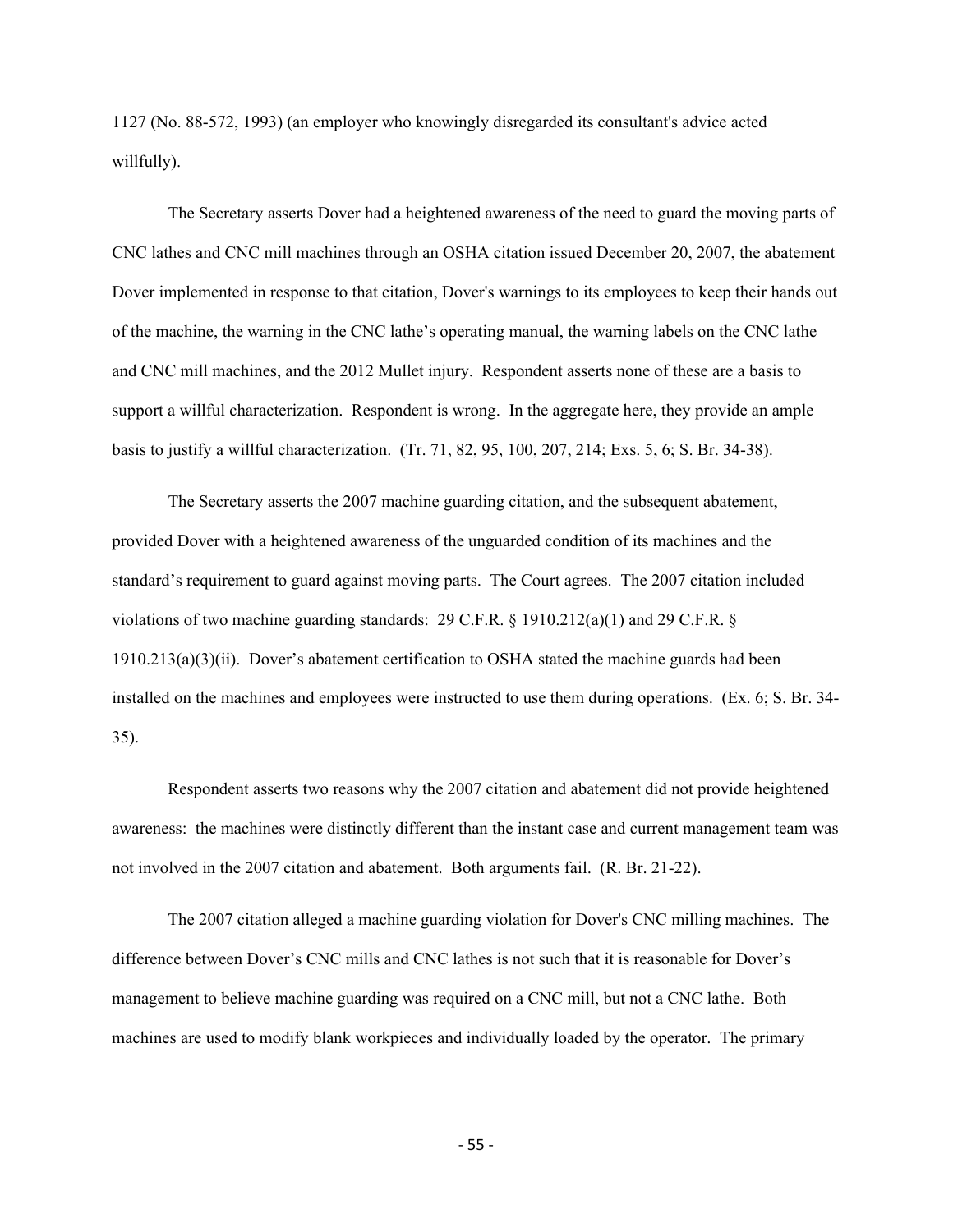difference is the location of the workpiece. This difference does not support a reasonable belief the machine guarding requirement did not also apply to its lathes.

Respondent also states that, because Dover's current management team was not significantly involved in the abatement of the 2007 citation, there is no heightened awareness. Current management's asserted lack of significant involvement in the prior citation does not deprive Dover of heightened awareness. Dover cannot claim ignorance of the 2007 citation and abatement; a corporate entity's knowledge is through its key employees. *See Caterpillar, Inc.,* 17 BNA OSHC 1731, 1732 (No. 93-373, 1996), *aff'd,* 122 F.3d 437, 440-41 (7th Cir. 1997). An employer does not lose its "knowledge" when a supervisory employee no longer works for the organization; the employer retains the knowledge. *Id.* The knowledge Dover's safety officer, Mr. Wuske, gained during the 2007 citation and abatement was imputed to Dover and remained with the company after his employment ended. *See Caterpillar, Inc. v. OSHRC*, 122 F.3d 437, 440-41 (7th Cir. 1997), *aff'g,* 17 BNA OSHC 1731 (No. 93-373, 1996) (citations omitted). Further, Mr. Stingel has worked for Dover since the company was formed in 1990 and as vice president of manufacturing likely would have known if guards were removed from storage and installed on machines. Mr. Stingel also agreed Dover told OSHA in its January, 2008 Certificate of Abatement that operators were told to use all supplied machine guards. (Tr. 45-47, 57, 463; R. Br. 22).

The Court finds that the 2007 citation and subsequent abatement provided Dover with a heightened awareness of the requirements of the cited standard and need to guard the moving parts on its machines. Dover allowed its operators to not use guarding in disregard of the standard's requirements.

The Secretary asserts that Dover's warnings to its employees show a heightened awareness of the hazards. Further, Dover ignored the warnings on its machines and operating manual that stated the splash guard doors should be closed. Dover also ignored its own history and dismissed the hazard of making contact with moving parts by consciously deciding not to use guards for the CNC lathe and CNC mill machines. (S. Br. 35-37; Exs. 7, 24).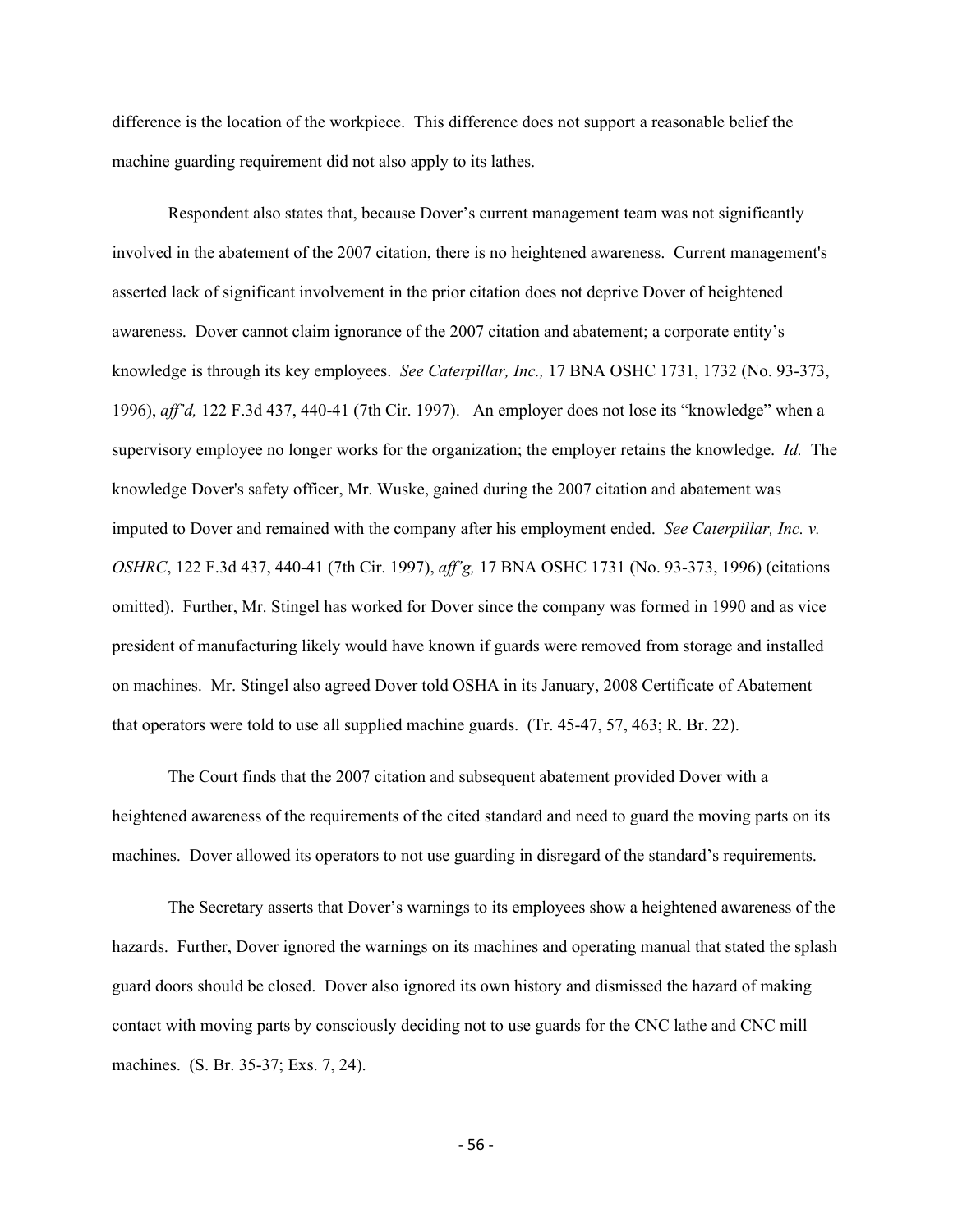Mr. Stingel admitted Dover's machine operators did not comply with the warning signs on the machines. He testified that even though the warnings stated the "splash guard must be in closed position and engaged in interlock system," he believed, based on his 41 years of industry experience, it did not apply to the Dover's manufacturing process. (Tr. 98, 100; Ex. 24).

Mr. Stingel admitted he made the decision that operators could operate with the guard doors open and he knew operators generally ran the lathes with the doors open. He also knew employees were warned to keep their hands out of the machine during their training. (Tr. 95, 99, 100, 103).

The Court finds Dover's warnings to its employees show Dover was aware of the risk of injury to an operator. The Court finds Dover's choice to ignore the machine manufacturer's warning labels based on Mr. Stingel's experience in the industry was not reasonable. Messrs. Stingel, George Bitikofer, and Matthew Bitikofer each admitted that they had no training on machine guarding or safety generally. Dover management replaced the manufacturer's warnings with its own judgement, despite their lack of expertise in safety or machine guarding. This demonstrates a heightened awareness of the hazard as well as indifference to employee safety. (Tr. 47, 208, 234; Exs. 7, 24, 30).

Finally, after the 2012 Mullet accident, Dover continued to allow operators to keep the splash guard doors open during production. Instead of following the warnings to close the splash guard doors, Dover changed the program for the production cycle and still relied on a general instruction to its employees. Despite its heightened awareness from the accident, Dover continued to operate with the doors open in disregard of the standard's requirements and with indifference to the safety of its employees.

Dover asserts that a willful characterization is negated by its good faith belief that it was in compliance. "It is well established that a willful charge is not justified if an employer has made an objectively reasonable, good faith effort to comply with the standard or to eliminate a hazard even though the employer's efforts are not entirely effective or complete."

- 57 -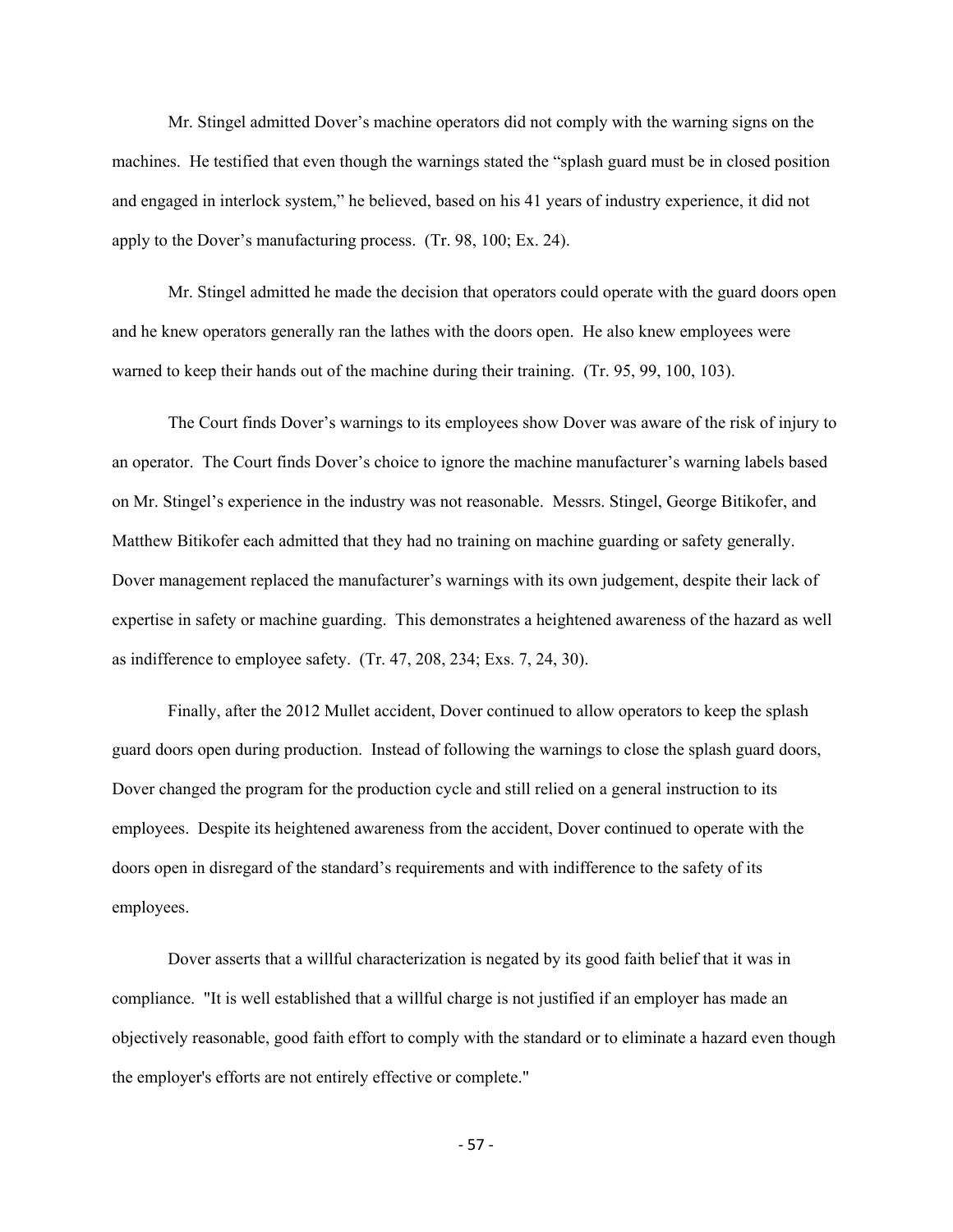*Spirit Homes, Inc.,* 20 BNA OSHC 1629, 1630 (No. 00-1807, 2004) (consolidated) (citations omitted); *see also Calang Corp*., 14 BNA OSHC at 1791. The employer's belief must have been "non-frivolous." *Morrison-Knudsen Co./Yonkers Contracting Co.*, 16 BNA OSHC at 1127 (citations omitted). (R. Br. 23).

Dover's good faith belief is based on the lengthy experience of Messrs. Stingel and George Bitikofer, its operators feeling safe with the doors open, its programming fix after the 2012 Mullet accident, a 2010 OSHA inspection, and its lack of significant injuries. Dover also points out that it did not require the operators to keep the doors open and it did not pay its operators based on production. (R. Br. 23-25).

Respondent bears the burden of proof to show good faith. *Morrison-Knudsen Co./Yonkers Contracting Co.*, 16 BNA OSHC at 1127. An employer's subjective belief that it is in compliance with an OSHA standard is not sufficient to overcome a finding of willfulness. The test is "an objective one - whether the employer's belief concerning a factual matter or concerning the interpretation of a standard was reasonable under the circumstances." *Williams Enters., Inc.,* 13 BNA OSHC at 1259. "[A]n employer is not necessarily spared from a finding of willfulness by taking any measure, regardless of how minimal, to enhance employee safety." *J.A. Jones Constr. Co.,* 15 BNA OSHC 2201, 2209 (No. 87-2059, 1993).

For the reasons that follow, the Court finds that Dover's beliefs and actions were not objectively reasonable and do not support a good faith belief it was in compliance or had abated the hazard. Neither management nor operators had safety training. Dover presented no evidence to show that management or operators had an understanding of safe operating practices or machine guarding requirements. Thus, Dover's reliance on their experience in the industry for machine safety issues is not objectively reasonable. (Tr. 47, 234, 247).

Dover cannot rely on an operator's belief he is safe or give employees the option to work safely. An employer "cannot shift to its employees the responsibility for assuring safe working procedures."

- 58 -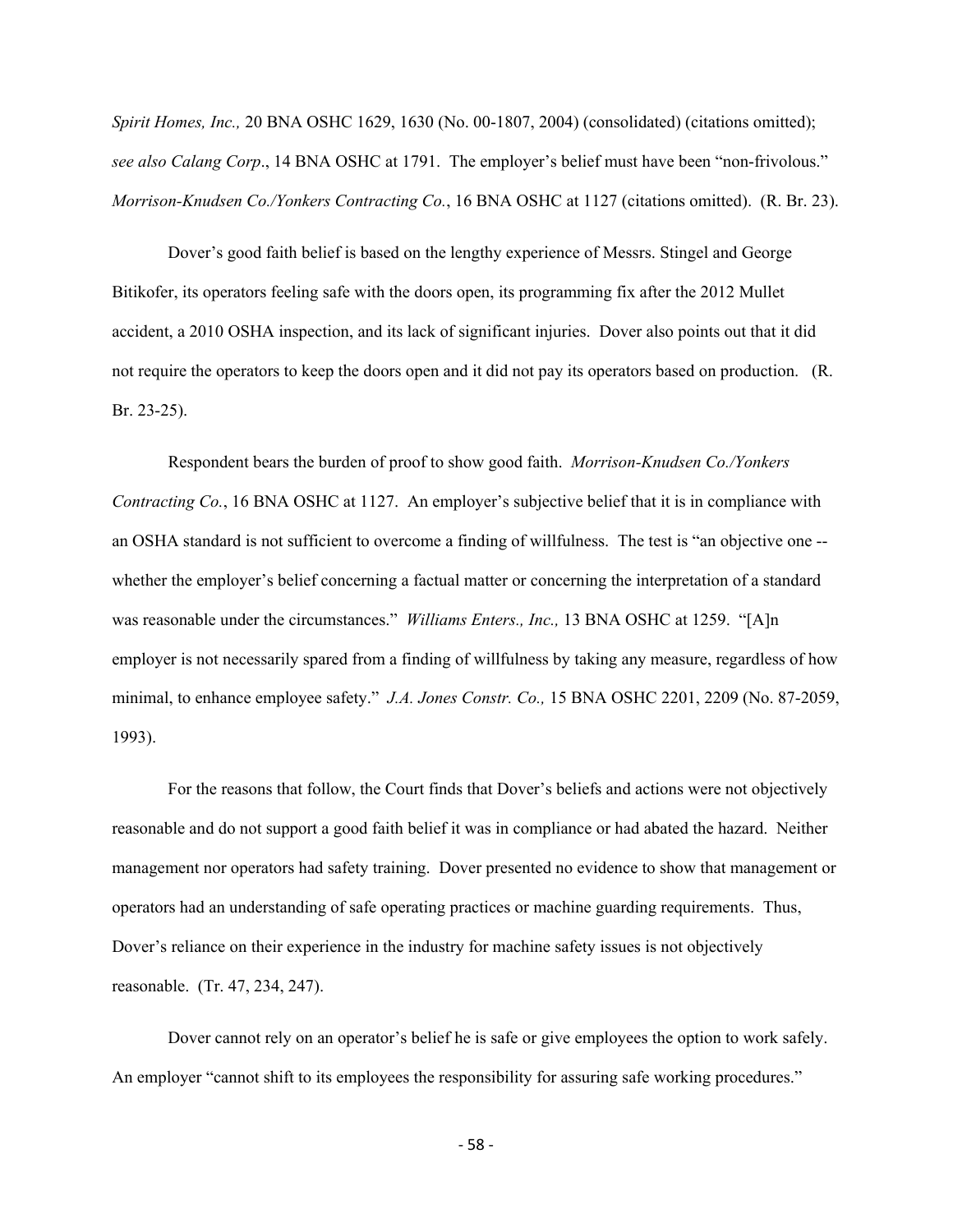*Pride Oil Well Servs.,* 15 BNA OSHC 1809, 1851 (No. 87-692, 1992) (citations omitted). This is especially true here because Dover provided no safety training to its employees. The Court finds Dover's reliance on its employees' perceptions they were safe does not support an objective good faith belief that guarding was not required or needed.

Dover also asserts its response to the 2012 Mullet accident demonstrates good faith. After the accident, Dover modified the CNC lathe's program to require a manual start of the production cycle in lieu of the automated start. This argument fails. The Mullet accident demonstrated that access to the point of operation during a production cycle could result in an injury. The Commission has consistently held the cited standard "requires physical methods of guarding rather than methods of guarding that depend on human behavior." *H. B. Zachry Co. Int'l*, 8 BNA OSHC at 1674 (citations omitted). Instead of using the splash guard door with a working interlock or other guarding system, Dover simply changed the machine's program and continued to rely on an operator to avoid placing his hands in the machine. Dover's response did not solve the problem of accidental contact with the machine's moving parts, as required by the cited standard and by the machine's own warnings. Thus, its response does not support a good faith belief the hazard was abated. (R. Br. 21).

Further, Dover cannot rely on a lack of significant injury history to establish good faith. Dover provided no safety training to its employees and simply relied on an employee to keep his hand out of the machine. An employer cannot rely on luck to prevent an injury. *See generally, Whirlpool Corp. v. Marshall*, 445 U.S. at 12 ("The Act does not wait for an employee to die or become injured. It authorizes the [...] issuance of citations in the hope that these will act to prevent deaths or injuries from ever occurring"). The Court finds Dover's lack of a significant injury history does not provide a basis for a good faith belief that it was in compliance with safety standards or had abated the hazard.

Dover asserts that Mr. Stingel had a good faith belief it was safe for the operators to keep the doors open during the production cycle because Dover was not machining metal or using coolant. A supervisor's belief that a condition is safe does not constitute reasonable, objective good faith. *See Sec'y* 

- 59 -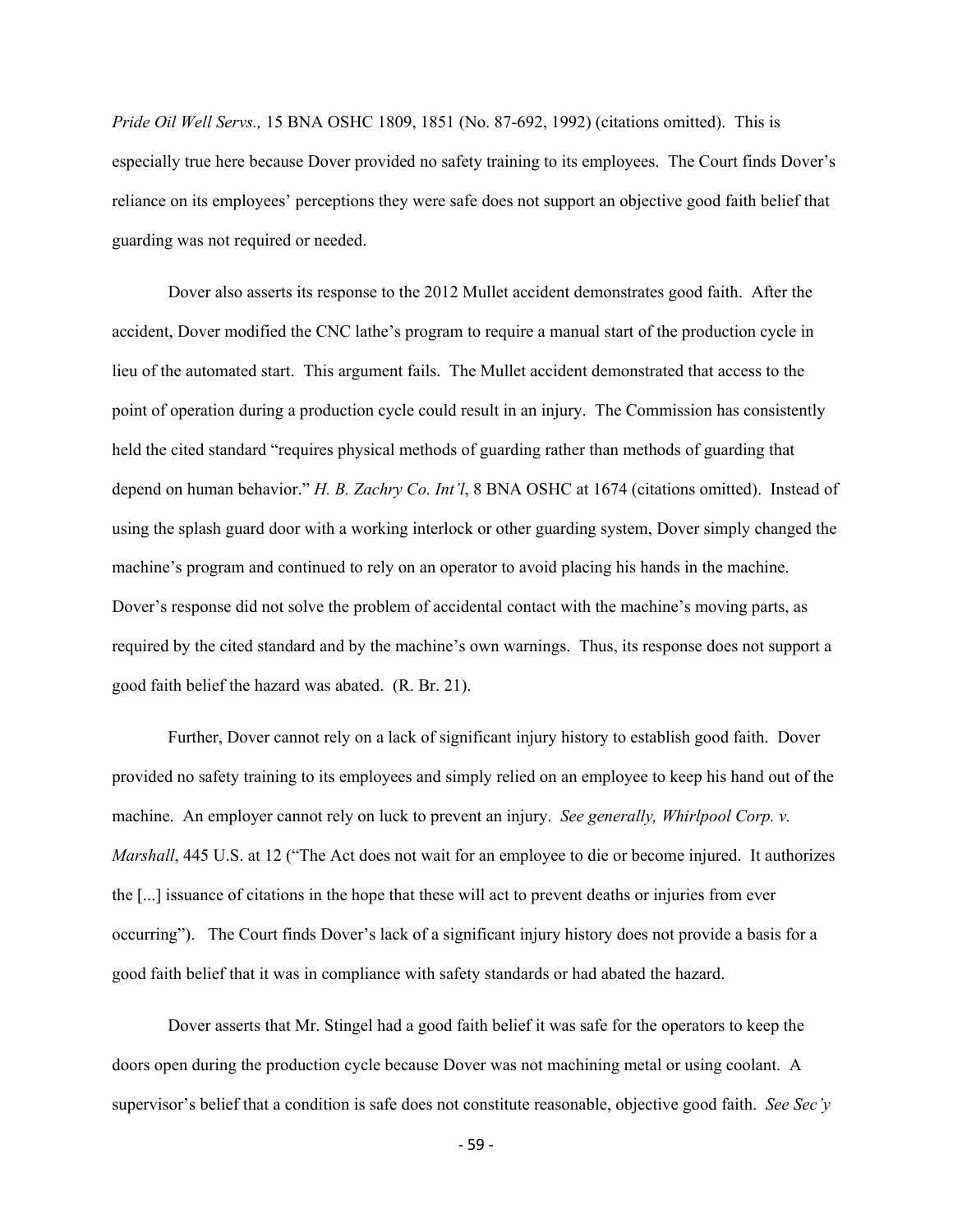*of Labor v. Capital City Excavating Co., Inc.,* 712 F.2d 1008, 1010 (6th Cir. 1983) (foreman's good faith belief that trench was safe does not mitigate willfulness); *Gen. Motors Corp.*, *CPCG Oklahoma City Plant*, 22 BNA OSHC 1019, 1044 (No. 91-2834, 2007) (consolidated) (affirming a willful violation where the employer's belief was neither "plausible nor reasonable"). (Tr. 465, 474-75; R. Br. 24-25).

The record does not provide support for Mr. Stingel's belief that guarding was needed only when working with metal or when using coolant. The warning in the operator's manual specifically states that the splash guard door should be closed while the machine is in operation.

Respondent also asserts that Dover had a good faith belief it was in compliance because it was not cited for a machine guarding violation after a 2010 OSHA inspection. This argument fails. "[I]t is well established that an employer cannot rely on the Secretary's failure to issue a citation" as proof of compliance. *Peterson Bros. Steel Erection Co*., 16 BNA OSHC 1196, 1201 (No. 90-2304, 1993) (citations omitted), *aff'd* 26 F.3d 573 (5<sup>th</sup> Cir. 1994). (Tr. 302; R. Br. 22).

Finally, not having production quotas or compensation based on production speed does not provide an objective good faith belief that Dover was in compliance or operating safely.

The Court finds Dover's assertion it had a reasonable, good faith belief that it was operating its machines in compliance with OSHA standard or it had eliminated the hazard was not objectively reasonable and fails. The Court finds the record supports the characterization of a willful violation.

#### **Penalty Amount**

The Secretary properly classified this citation item as willful. The maximum penalty for a willful violation is \$70,000. 29 U.S.C. § 666(a). Section 17(j) of the Act requires the Commission to give due consideration to four criteria in assessing penalties: the size of the employer's business, the gravity of the violation, the employer's good faith, and its prior history of violations. *Compass Envtl., Inc.,* 23 BNA OSHC at 1137.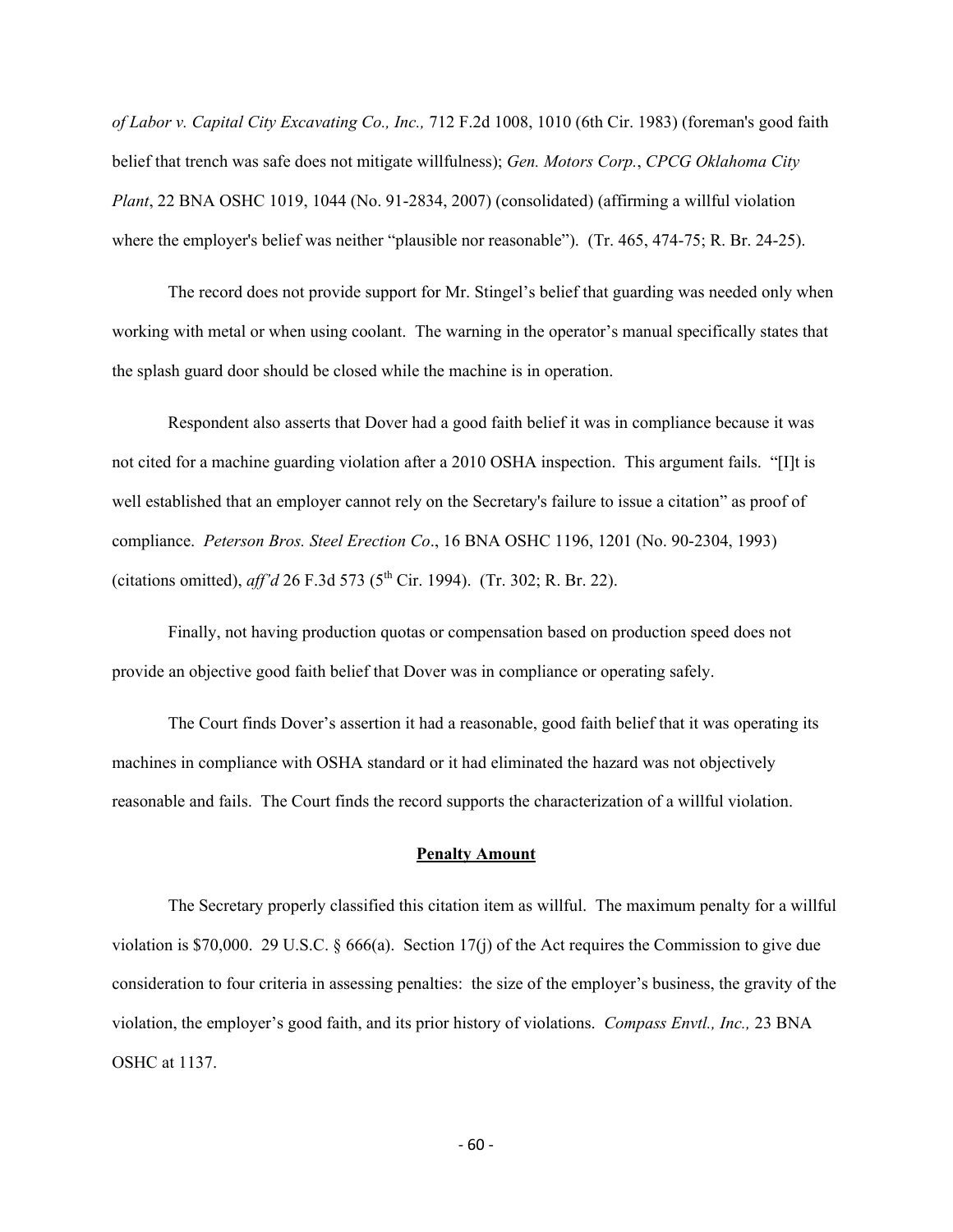The Secretary proposed a penalty of \$49,000 which is a 30% reduction from the maximum penalty of \$70,000. CO Marcinko testified there was no penalty adjustment for good faith. The record is silent on the level of gravity that was assessed or the penalty reduction provided due to Dover's size by the Secretary. (Tr. 301-02).

 The Court finds that the Secretary's proposed penalty of \$49,000 is reasonable and appropriate. In assessing its penalty, the Court has considered the size of Dover's business, the gravity of the violation, Dover's good faith or lack thereof, and its prior history of violations. The Court assesses a penalty of \$49,000.

### **Findings of Fact and Conclusions of Law**

All findings of fact and conclusions of law relevant and necessary to a determination of the contested issues have been made above. *See* Fed. R. Civ. P. 52(a). All proposed findings of fact and conclusions of law inconsistent with this decision are denied.